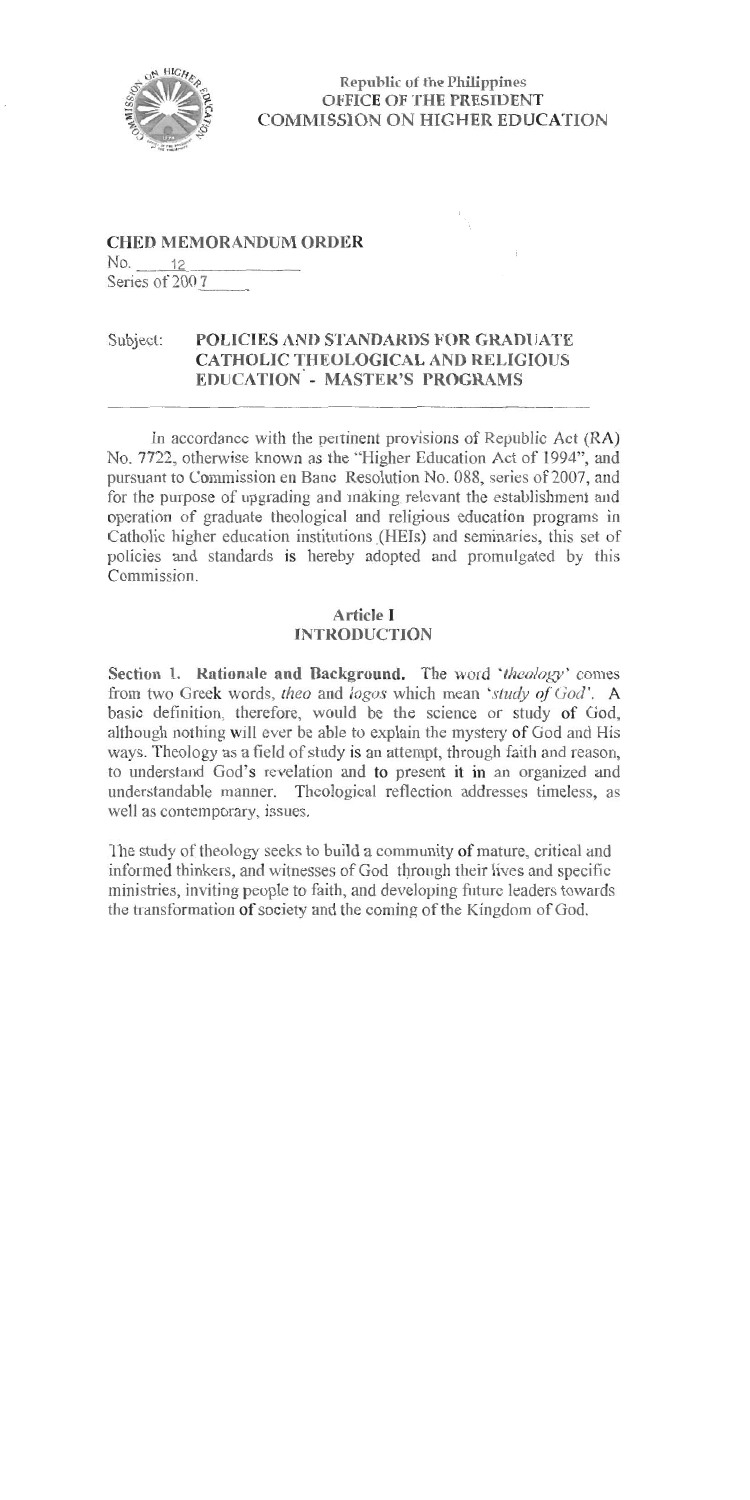## **Article II AUTHORITY TO OPERATE**

**Section 2. Authority.** All Catholic HEIs and seminaries intending to offer graduate theological and religious education degree programs must first secure proper authority from the Commission on Higher Education (CHED) in accordance with existing rules and regulations.

## **Article III OBJECTIVES**

**Section 3. Objectives of Graduate programs in theological and religious education.** Graduate programs in catholic theological and religious education seek to:

- 1. promote the spiritual, moral, intellectual, cultural and social formation of the students;
- 2. provide a basic and integrated knowledge of scriptural revelation and religious doctrine considered in the light of problems and issues of the times, in a manner adapted to the local culture;
- 3. enable the students to acquire skills to reach out; and
- 4. nurture and equip believers to communicate the truth of the Scripture in the educational, prophetic and missionary dimensions, within the context of culture and human society.

**Section 4. Specific professions/careers/occupations that graduates of these programs may go into.**Those who earned a degree in any of the graduate programs in theology and religious education may go into teaching, research, preaching, missionary and/or community work.

## **Article IV PROGRAM SPECIFICATIONS**

**Section 5. Degree Name.** The following are the Master's degree programs in Catholic HEIs and seminaries: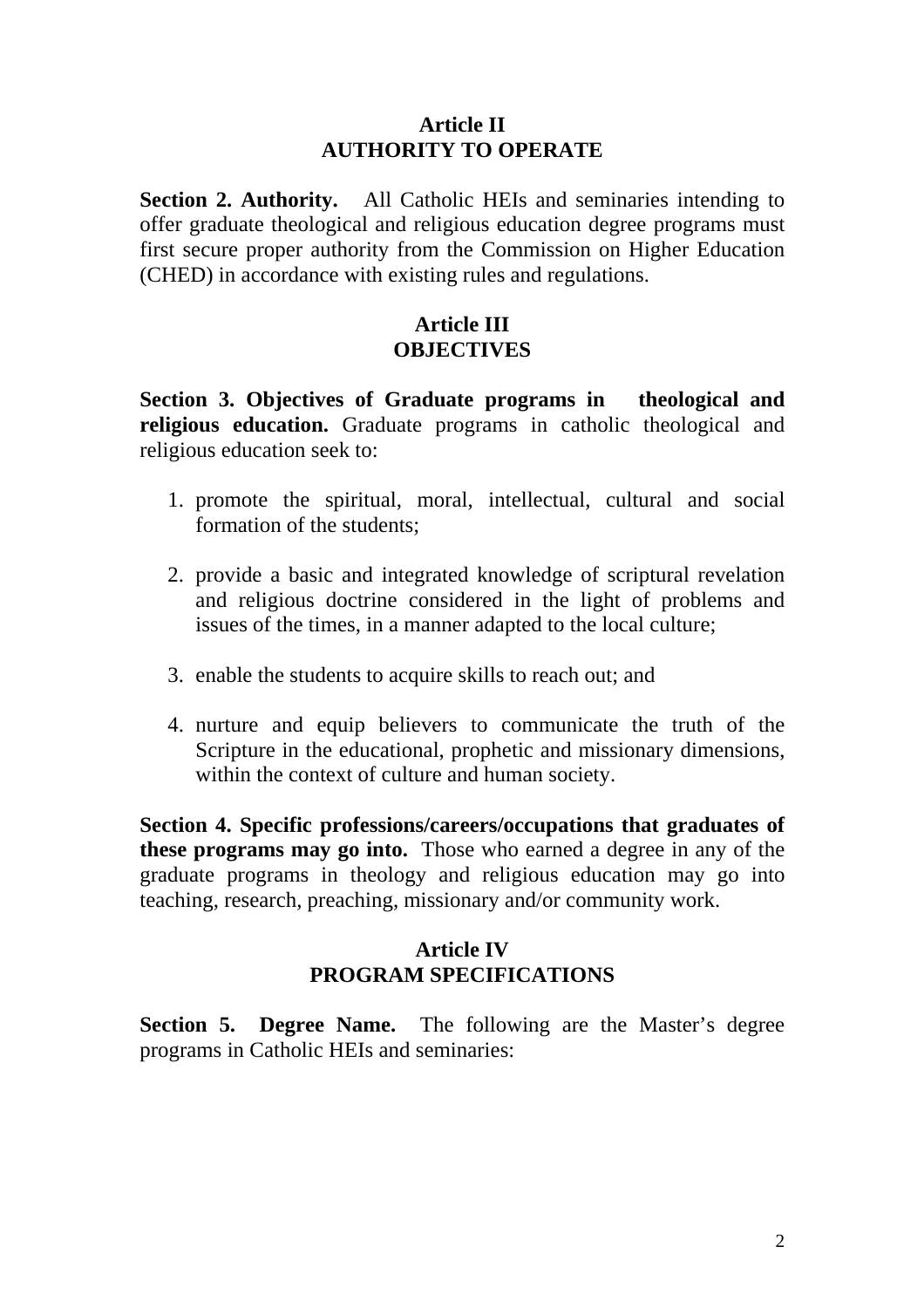## *For Catholic HEIs:*

- 1. Master in Pastoral Ministry Non-Thesis Program
- 2. Master of Arts (MA) in Religious Education Thesis Program
- 3. Master of Arts (MA) in Theological Studies Thesis Program

## *For Catholic Seminaries:*

- 1. Master in Pastoral Ministry Non-Thesis Program
- 2. Master of Arts (MA) in Philosophy Thesis Program
- 3. Master of Arts (MA) in Theology Thesis Program

## **Section 6. Major Courses**

- A. For the **Master in Pastoral Ministry degree,** the following are the major courses requiring at least eighteen (18) units in each field:
- a.1. Family Ministry and Counseling (Issues in Ethics; Pastoral Counseling; Pastoral Management; Pastoral Psychology; Pastoral Sociology; Systematic and General Moral Theology)
- a.2. Pastoral Management (Basic Christian Communities; Pastoral Communication; Pastoral Counseling; Pastoral Management; Pastoral Psychology; Pastoral Sociology)
- a.3. Social Justice and Advocacy (Basic Christian Communities; Introduction to Missiology; Issues in Ethics; Justice and Peace; Pastoral Sociology; and Theology of Mission)
- a.4. Retreat Directing

 (Integrity of Creation; Missionary Spirituality; Pastoral Communication; Pastoral Counseling; Pastoral Sociology; and Retreat Styles and Methods)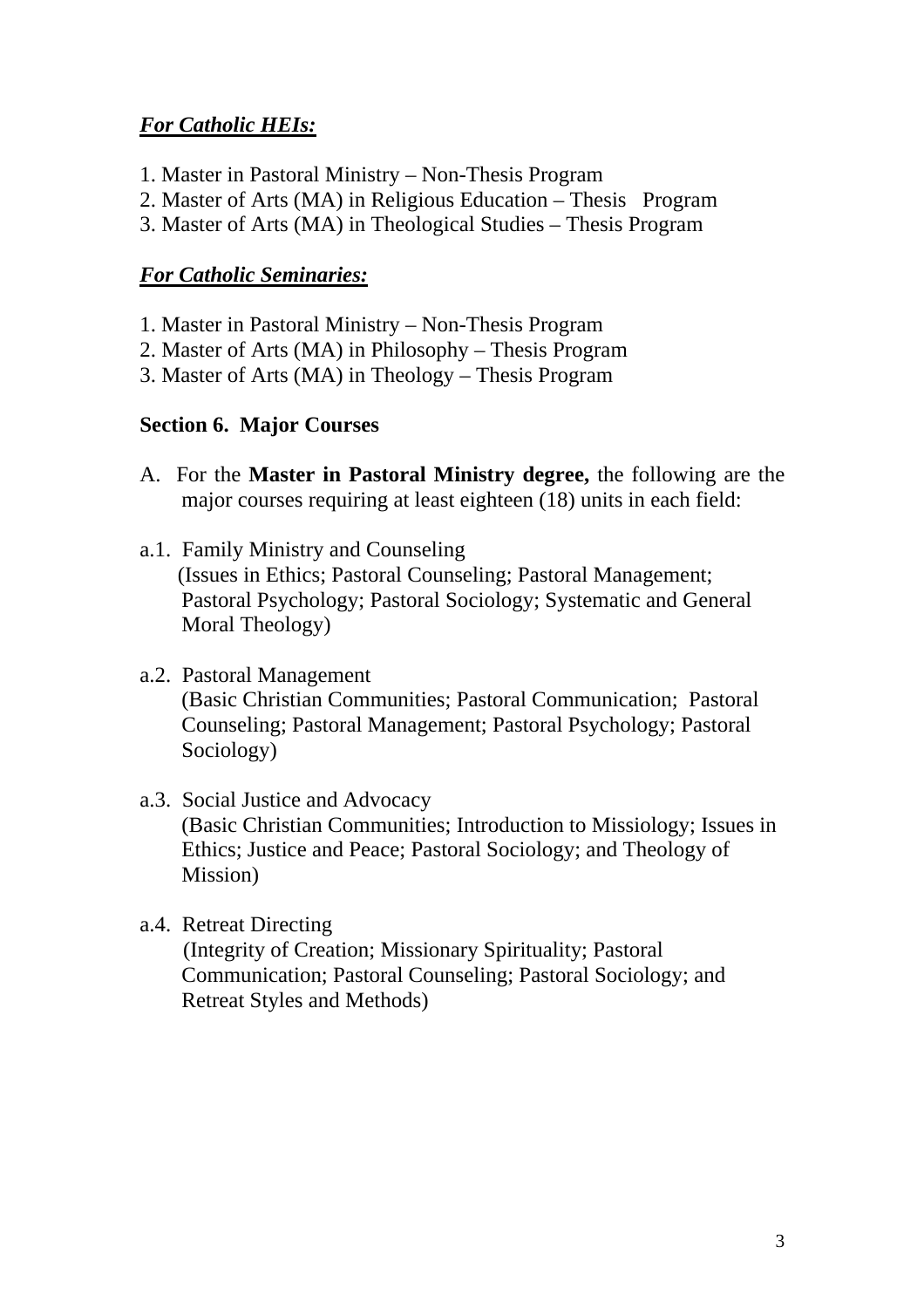- B. For the **Master of Arts (MA) in Theology degree**, the following are the major courses requiring at least eighteen (18) units in each field:
- b.1. Missiology

Any six (6) of the following courses:

 (Biblical Foundation of Mission; Developments in Mission; Indigenization and Inculturation; Introduction to Missiology; Missiological Anthropology; Missionary Spirituality; Theology of Mission; and Ecclesiology)

b.2. Moral Theology

Any six (6) of the following courses:

(Magisterium; Biblical and Fundamental Moral Theology; Systematic and Fundamental Moral Theology; Family Ethics, Social Ethics, Sexual Ethics, Reproductive Ethics, Political Ethics, Business Ethics, Professional Ethics; and Bio-Ethics)

b.3. Sacred Scripture

Any six (6) of the following courses:

(Hermeneutics; Torah; Prophets; Wisdom; Historical Writings; Synoptics; Johannine Literature; Pauline Literature; Greek; and Hebrew)

b.4. Systematic Theology

Any six (6) of the following courses:

(Christology; Inculturation; Triune God; Ecclesiology; Communication and Theology; Creation and Eschatology; Grace; Mariology; Sacramental Theology; and Revelation and Faith)

## b.5. Preaching and Witnessing

Any six (6) of the following courses:

(Preaching, Spirituality, and Liturgy; Preaching and Cultural Dynamics; Hermenuetics in Preaching; Bible and Preaching; Preaching and Mass Media; Advance Communication Arts and Preaching; Preaching and Liturgy; Classical and Contemporary Rhetorics; Preaching and Social Justice; Preaching from other Christian Tradition; Preaching Beyond Christian Frontiers; Lay Preaching)

b.6. Spirituality

Any six (6) of the following courses:

(Biblical Spirituality; Historical Development of Spirituality; Spirituality and Mission; Spirituality of Vatican II; Spirituality of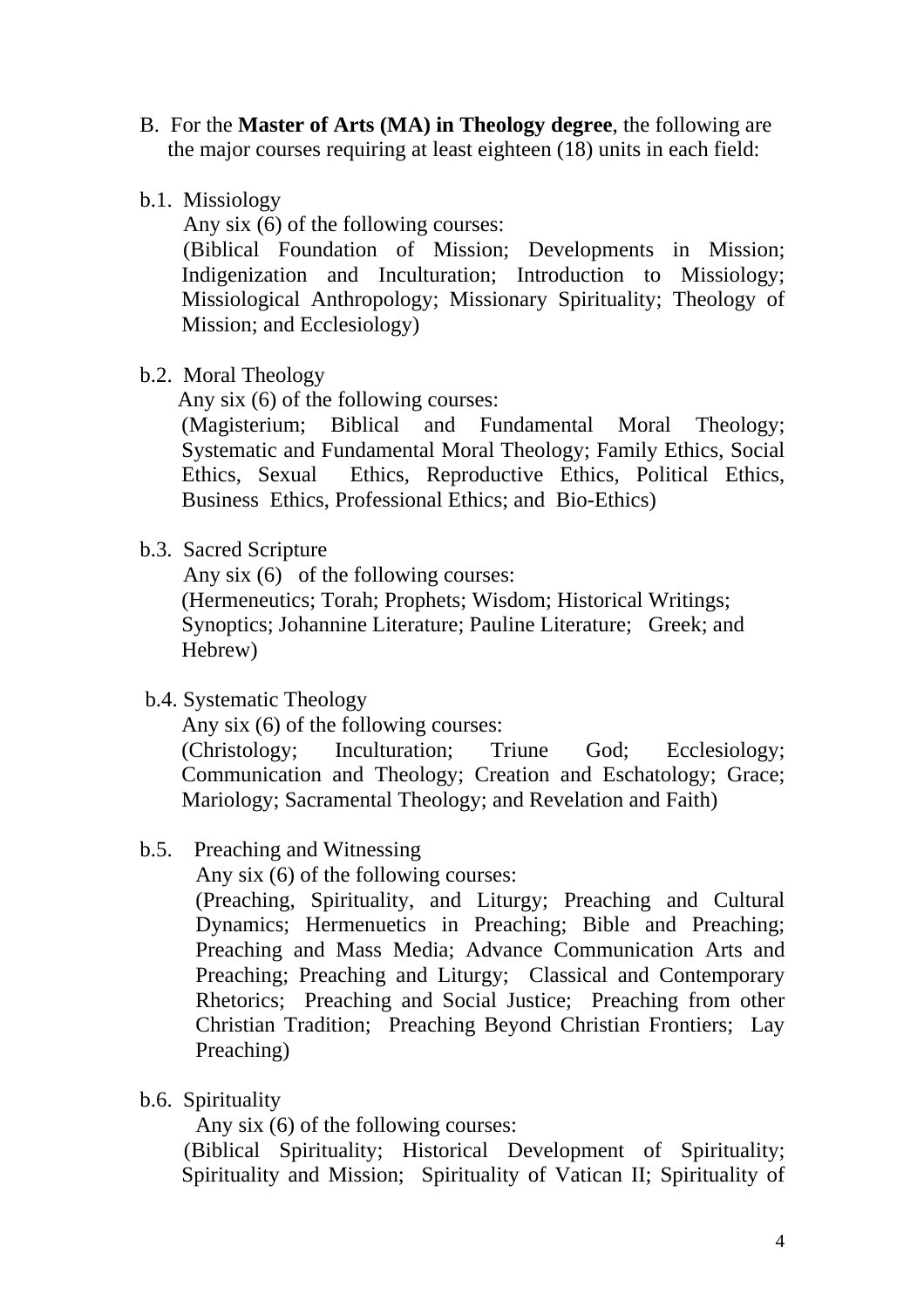Plenary Council of the Philippines (PCP) II; Spirituality of the HEI; and Different Asians Spiritual Traditions)

b.7. Church History -

Any six (6) of the following courses:

(Christian Antiquity; Patrology; The Church in the Middle Ages; The Church in the Modern Ages up to Vatican 1; Church in the Modern Ages – after Vatican II Council up to the present; Philippine Church History 1 - 1521 up to 1898 ; and Philippine Church History  $2 - 1899$  up to the present)

## **Section 7. Description of Major Courses**

a. Family Ministry and Counseling

The program is designed for persons engaged or to be engaged in the pastoral care of couples and families, such as lay-workers and coordinators of family life apostolates, seminarians, priests, ministers and religious brothers and sisters. The counseling component of the program will include a study of the psycho-dynamics and relevant sociocultural factors, and a practicum training in skills necessary for a basic counseling ministry with couples and families.

b. Pastoral Management

The program provides both course and fieldwork directed toward preparing pastoral workers to deal directly with practical aspects of Christian life, sacraments, liturgy, Christian secular spheres like family and the community.

c. Social Justice and Advocacy

This program aims to provide and sustain pastoral experience in social justice ministry and to introduce the development of a theology which is focused in social justice, including the social teachings of the Church.

d. Retreat Directing

The spirituality component of the program will include both a study of the scriptural-moral-doctrinal underpinnings of Christian personal life and a graduated, integrated series of growth programs in personal spirituality.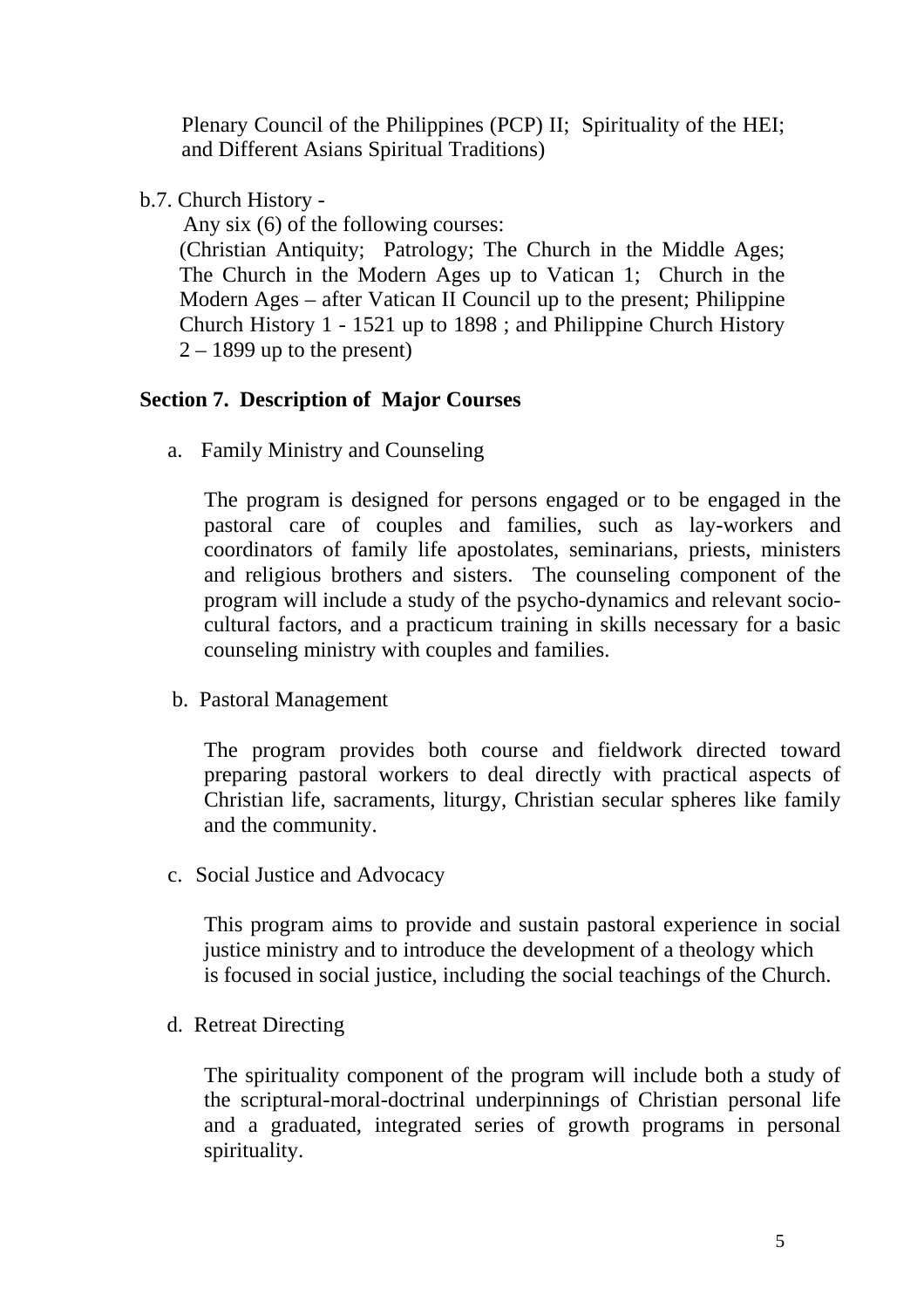e. Missiology

This program provides a study of the challenges and complexities of mission within the cultural diversity of today's world. Students will review historical dimensions of missiology, develop biblical and theological foundations for missional ecclesiology, and strategize for cross-cultural communication of the gospel.

f. Moral Theology

The program will enable the student to study the moral norms a person must follow and focus on the formation of character, vision of life, and basic values and convictions, which empower one to do good and attain the final goal in the light of Christian faith and reason.

g. Sacred Scriptures

The program provides a survey of Old and New Testament Literature, as well as an in-depth study of individual books and subjects. The opportunity to study Biblical languages is given and learning them is encouraged.

h. Systematic Theology

This program will provide the student with a reflective understanding, reached by reason under the light of faith, the mysteries of the Christian faith. The courses recapitulate what remains valid in traditional systematization and they deal with new theological problems that arise in the contemporary context. They further seek to show the mutual interrelation of the Christian mysteries, their bearing upon the total human way of life here and hereafter, and their relationship to other areas of human knowledge.

i. Preaching and Witnessing

This program trains and forms clerics and lay persons whose ministry centers on the preaching of the Word of God. It will educate students on the theological, historical, liturgical and hermeneutical components of preaching. This will ensure orthodoxy of content according to the traditions and scriptural foundations of the Catholic Church.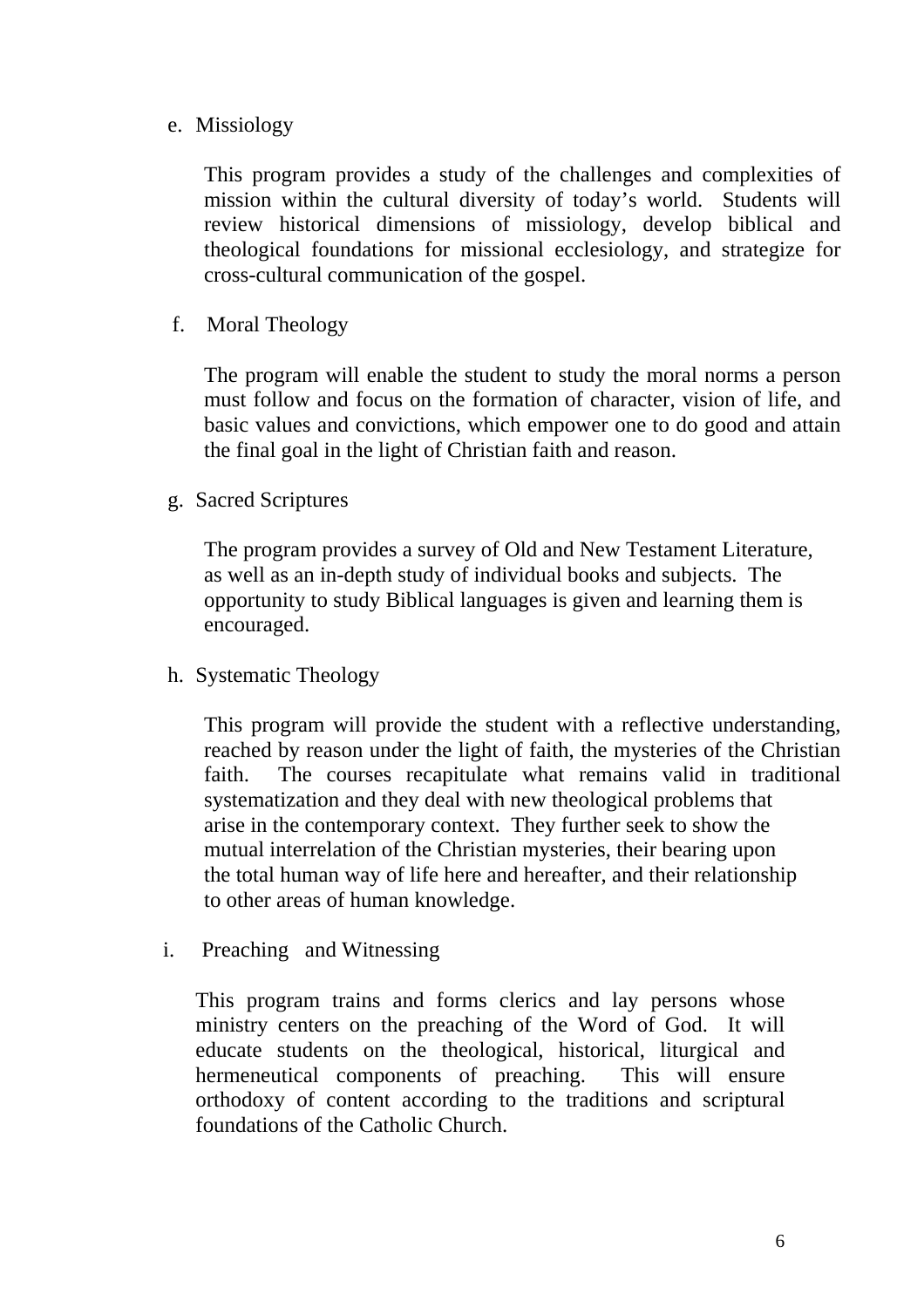j. Spirituality

The program will enable students to gain knowledge of various schools of spirituality in the past and present. It will indicate the significance of spirituality in one's life. It will also guide students to formulate a spirituality that is appropriate to their respective religious and socio-cultural context.

k. Church History

This program provides a survey and analysis of the development of the Catholic Church since its foundation in Jesus Christ. Special focus is given to that of the local Church. The program serves to understand and appreciate what the Church is today.

## **Article V COMPETENCY STANDARDS**

**Section 8. Competencies.** Graduate study in theology should produce graduates who are witnesses of living out their religious beliefs and values and presenting them in a clear and coherent manner.

## **Article VI CURRICULUM**

### **Section 9. Curriculum Outline and Description.**

There shall be two (2) tracks for the master's program, namely, the academic or thesis/research track and the non-thesis/professional track.

The Academic or Thesis/Research track includes the following:

- 1. Master of Arts in Religious Education
- 2. Master of Arts in Theological Studies
- 3. Master of Arts in Philosophy
- 4. Master of Arts in Theology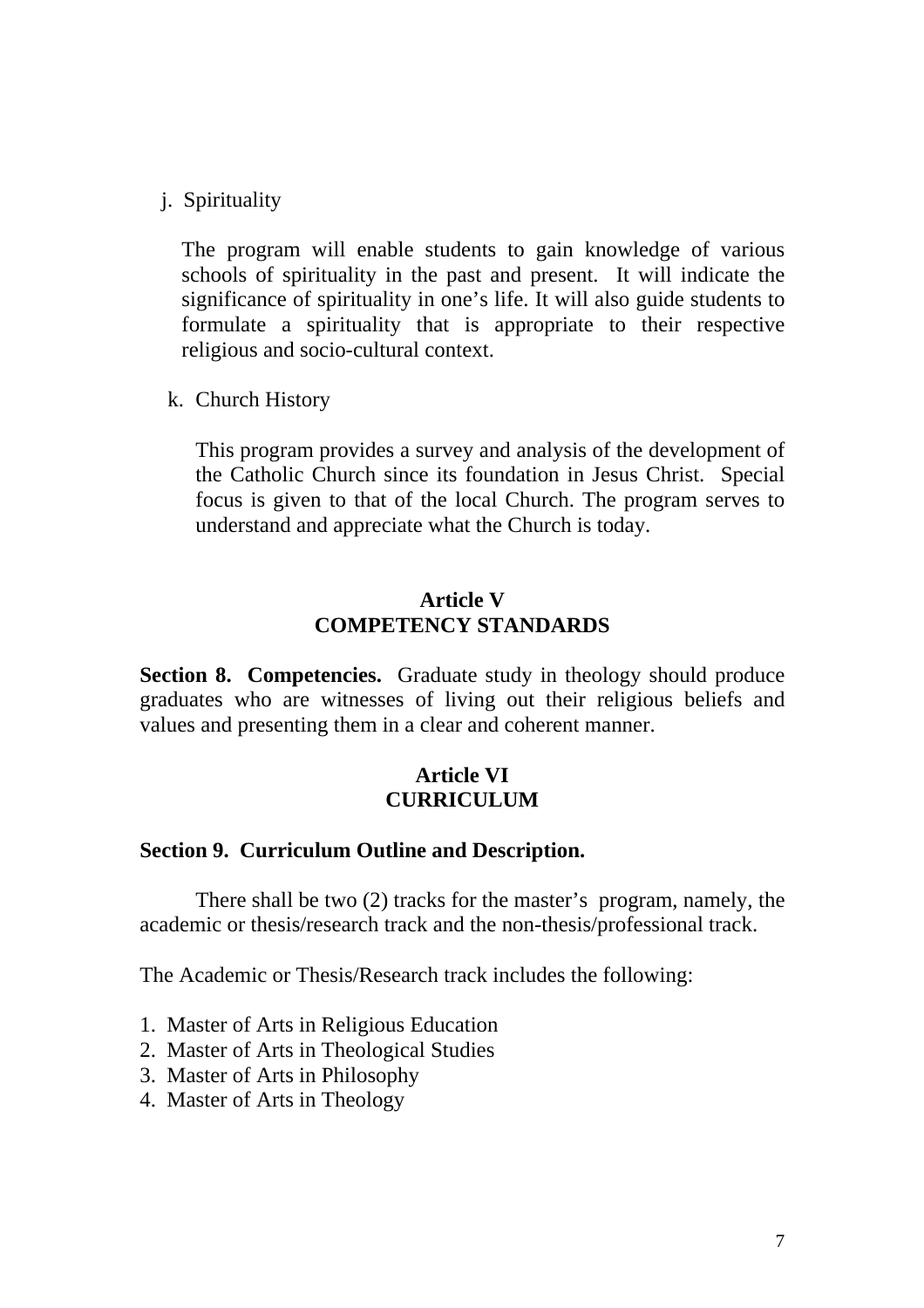The Professional or Non-Thesis track includes:

#### 1. Master in Pastoral Ministry

 The curriculum for the academic or thesis/research track shall require a minimum total of thirty-six (36) units, while the professional or nonthesis track shall require a minimum of forty-five (45) units. The breakdown of courses are as follows:

| Master's Program           | Thesis   | Non-thesis |
|----------------------------|----------|------------|
|                            |          |            |
|                            |          |            |
| <b>Basic Courses</b>       | Units    | Units      |
| 1. Research Methods        | 6        |            |
| 2. Statistical Methods     |          |            |
| <b>Core Courses</b>        | 6        | 15         |
|                            |          |            |
| Practicum                  |          | 6          |
| <b>Major Courses</b>       | 18       | 18         |
| Electives                  |          | 6          |
| <b>Thesis</b>              | 6        |            |
| Comprehensive Written/Oral |          |            |
| Exam                       | Required | Required   |
| <b>TOTAL UNITS</b>         | 36       | 45         |

The core courses in the MA in Religious Education, MA in Theological Studies and MA in Theology shall require six (6) units consisting of : Christology and Ecclesiology while the core courses in MA in Philosophy shall require six (6) units consisting of Symbolic Logic/Applied Logic and Advanced Metaphysics.

**Section 10. Sample Curricula for the Master's programs with thesis.** Please refer to Annex A.

**Section 11. Sample Curriculum for the Master's program without thesis.** Please refer to Annex B.

**Section 12. Sample program of study for the Master's programs with thesis**. Please refer to Annex C.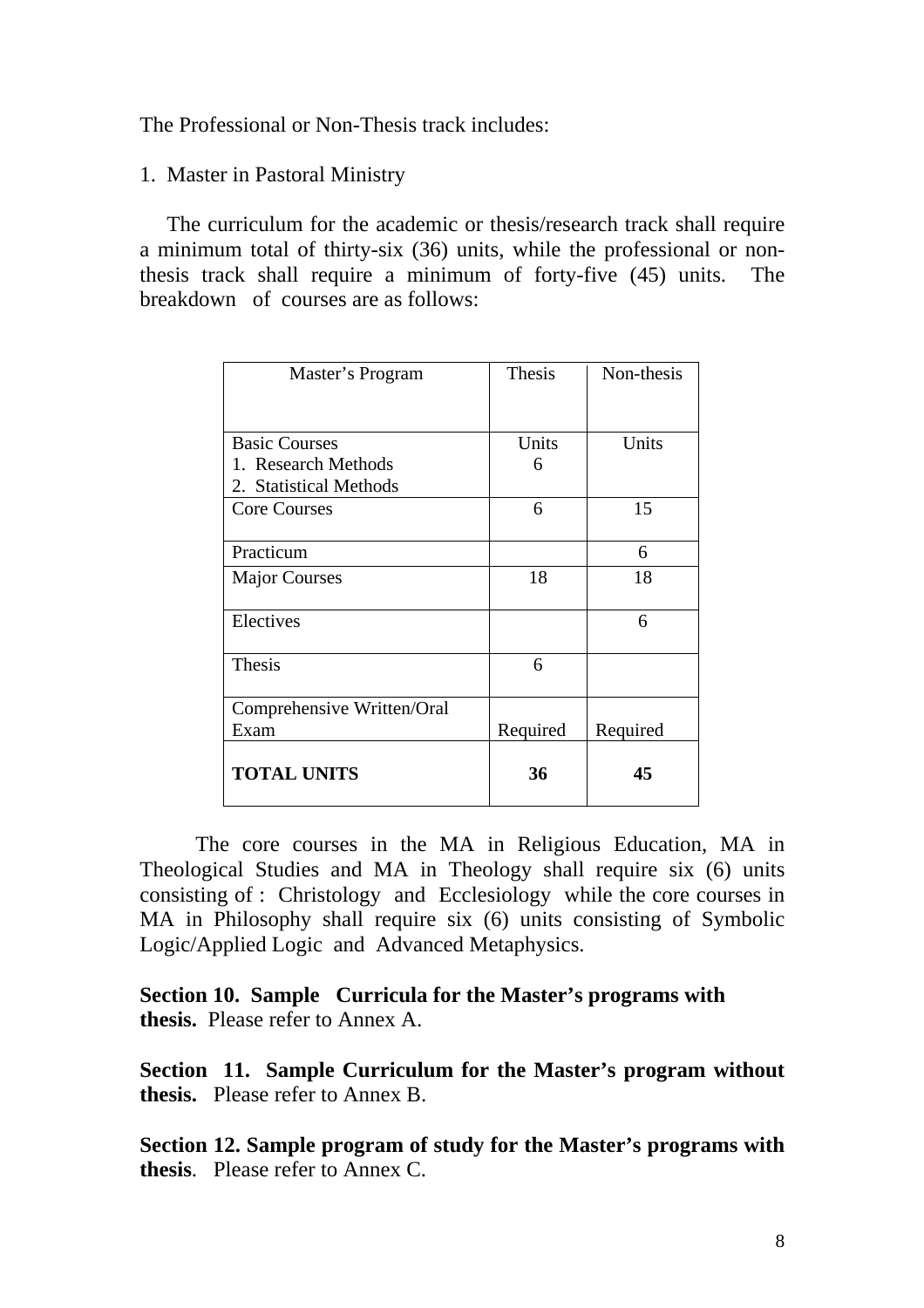**Section 13. Sample Program of study for the Master's program without thesis.** Please refer to Annex D.

## **Article VII COURSE SPECIFICATIONS**

**Section 14***.* **Course specifications for the Master's programs with thesis.** Please refer to Annex E.

**Section 15. Course specifications for the Master's program without thesis.** Please refer to Annex F.

### **Article VIII OTHER REQUIREMENTS**

### **Section 16. Program Administration.**

**Qualifications**. Graduate Catholic theological and religious education program/s shall be administered by a qualified full time dean/director/rector/department chair. A qualified dean/director/rector/ department chair shall:

- 1. be a holder of an appropriately earned doctoral degree in Theology and Religious Education;
- 2. have at least three (3) years of successful administrative, supervisory and/or teaching experiences;
- 3. have distinguished himself/herself in the discipline; and
- 4. preferably a Filipino citizen.

**Responsibilities.** In general, the functions and responsibilities of the dean/director/rector/department chair are to:

- 1. advise the head of the Catholic HEI or seminary on matters affecting policies of the department/institution;
- 2. exercise educational leadership among faculty by initiating and developing a faculty development program, recommending the appointment, promotion or separation of faculty and staff members and preparing and recommending the teaching loads of faculty members;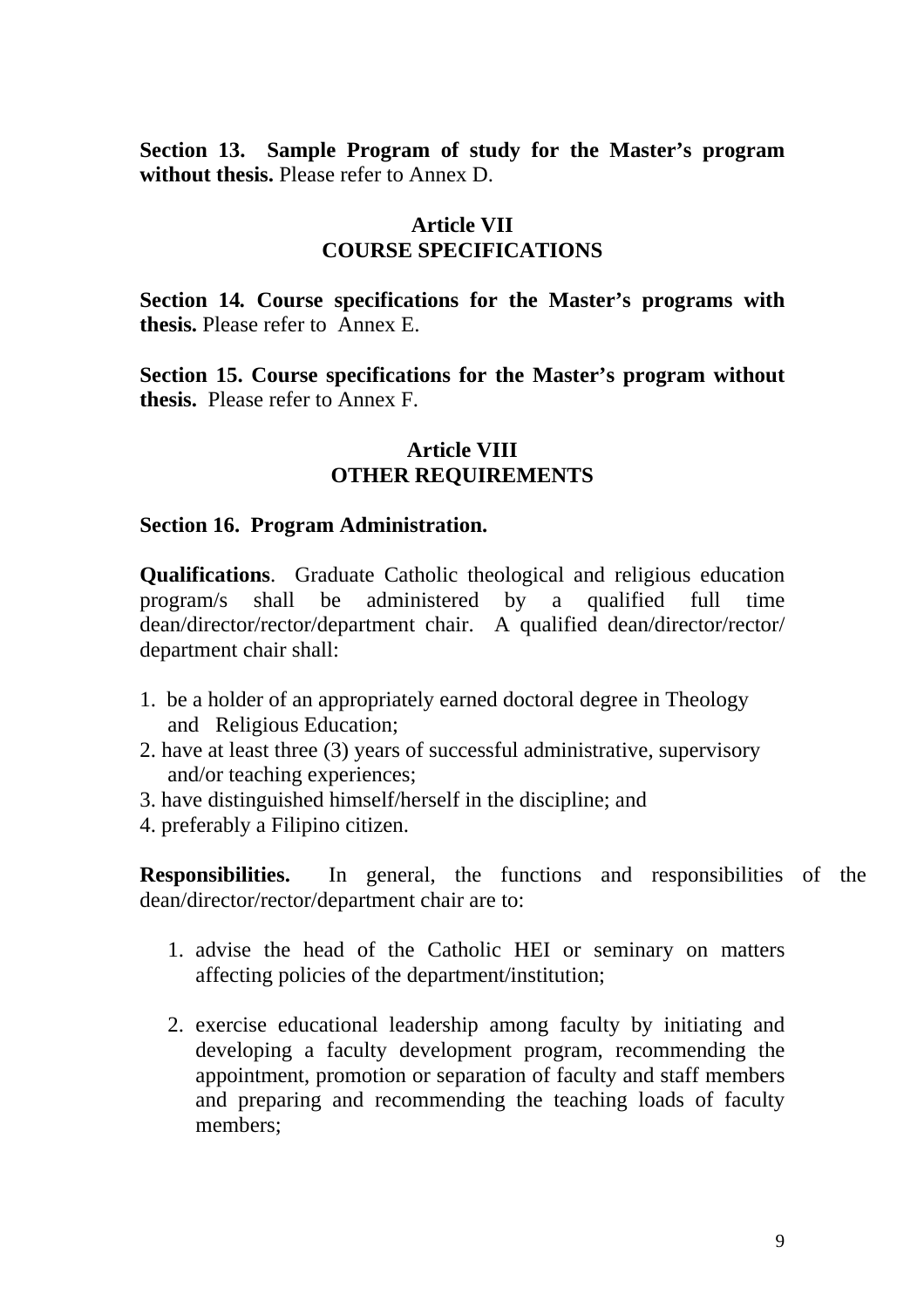- 3. direct and assign faculty who shall advise students in their program of studies and to approve their subject loads;
- 4. coordinate and consult with the heads of other departments and head/s of student personnel services;
- 5. prepare and/or revise curricula with the assistance of qualified faculty members;
- 6. implement a program of supervision in order to raise the efficiency of instruction and/or of the department; and
- 7. supervise, monitor and evaluate co-curricular and other activities.

## **Section 17. Faculty**

**Qualifications.** As a general rule, a majority of the faculty members in the master's degree program shall be holders of earned doctor's degrees in each of the programs offered.

- 1. There shall be at least one (1) full-time faculty who is a doctor's degree holder and at least three (3) full-time faculty who are master's degree holders in the discipline.
- 2. The number of advanced degree holders shall vary with enrollment in the graduate programs in such a manner as to allow for a load of maximum of five (5) student thesis advisees per graduate faculty.
- 3. In specific fields of study which require related special training, a faculty member with a graduate degree in another discipline may be allowed to teach, provided he/she demonstrates competence and recognized scholarship in the field of study.
- 4. Every graduate Catholic HEI or seminary shall have faculty members who must devote full-time service to the program(s).
- 5. Faculty members shall teach largely in their respective majors or field of concentration.
- 6. Every faculty member shall undertake research and other related developmental activities for purposes of professional growth.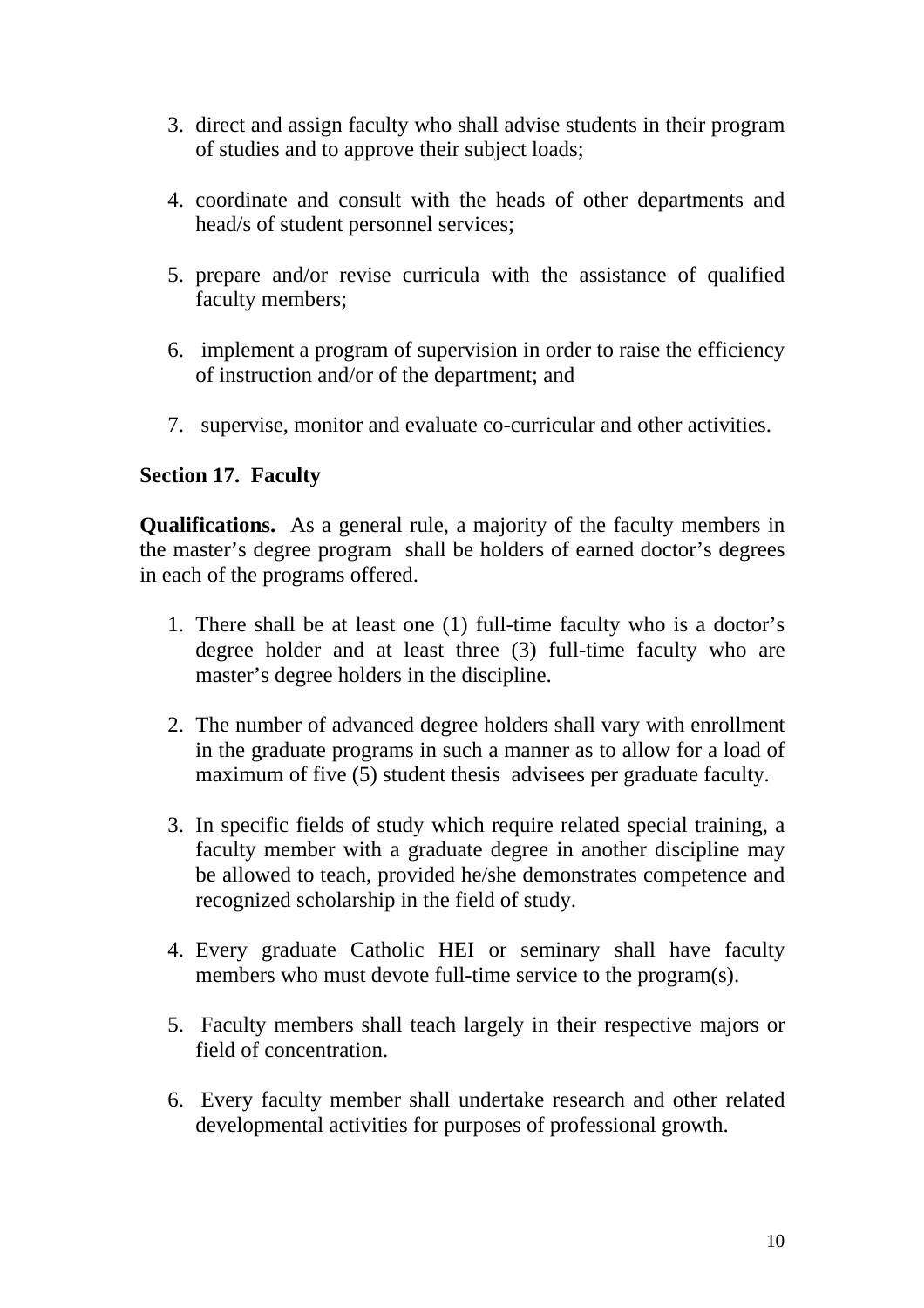7. Preferably, at least sixty percent (60%) of the regular faculty members shall be Filipino citizens.

**Teaching Load.** As a general rule, due to the unique set-up of Catholic HEIs and seminaries, the teaching load of faculty members shall be governed by institutional policies.

**Employment Status.** Faculty members shall be given remuneration commensurate to the professional qualification and standing in order to maintain the dignity of their profession.

**Section 18. Library.** Library resources shall respond to the changing and growing needs of theological and religious education and research, as well as to the changes in national and institutional policies.

> **a. Library Staff.** A Catholic HEI or seminary shall have a full-time licensed librarian with at least Master's degree in Library Science. There should be a support staff of two staff clerks for each full-time librarian.

In terms of enrolment, there shall be one (1) full-time professional librarian for the first one hundred (100) students, two (2) for an enrolment of five hundred (500). For every increase of five hundred (500) students or a fraction thereof, a professional librarian should be added to the staff.

> **b. Library Holdings.** There must be library books, materials and facilities which in terms of quality and quantity are reasonable and adequate for effective graduate work. Depth and breadth of coverage, representativeness of authority in the various disciplines, extent of correlatives and recency of edition, depending upon the field of concentration, shall determine quality of library holdings.

The library of a catholic HEI and seminary shall contain appropriate reading and reference materials in proportion to the enrolment.

The library requirements for the undergraduate programs in the discipline shall be coupled with subscription to at least two (2) peerreviewed professional journals or internationally-refereed journals, and at least five (5) titles of graduate reference books for each major course/subject offered under the program.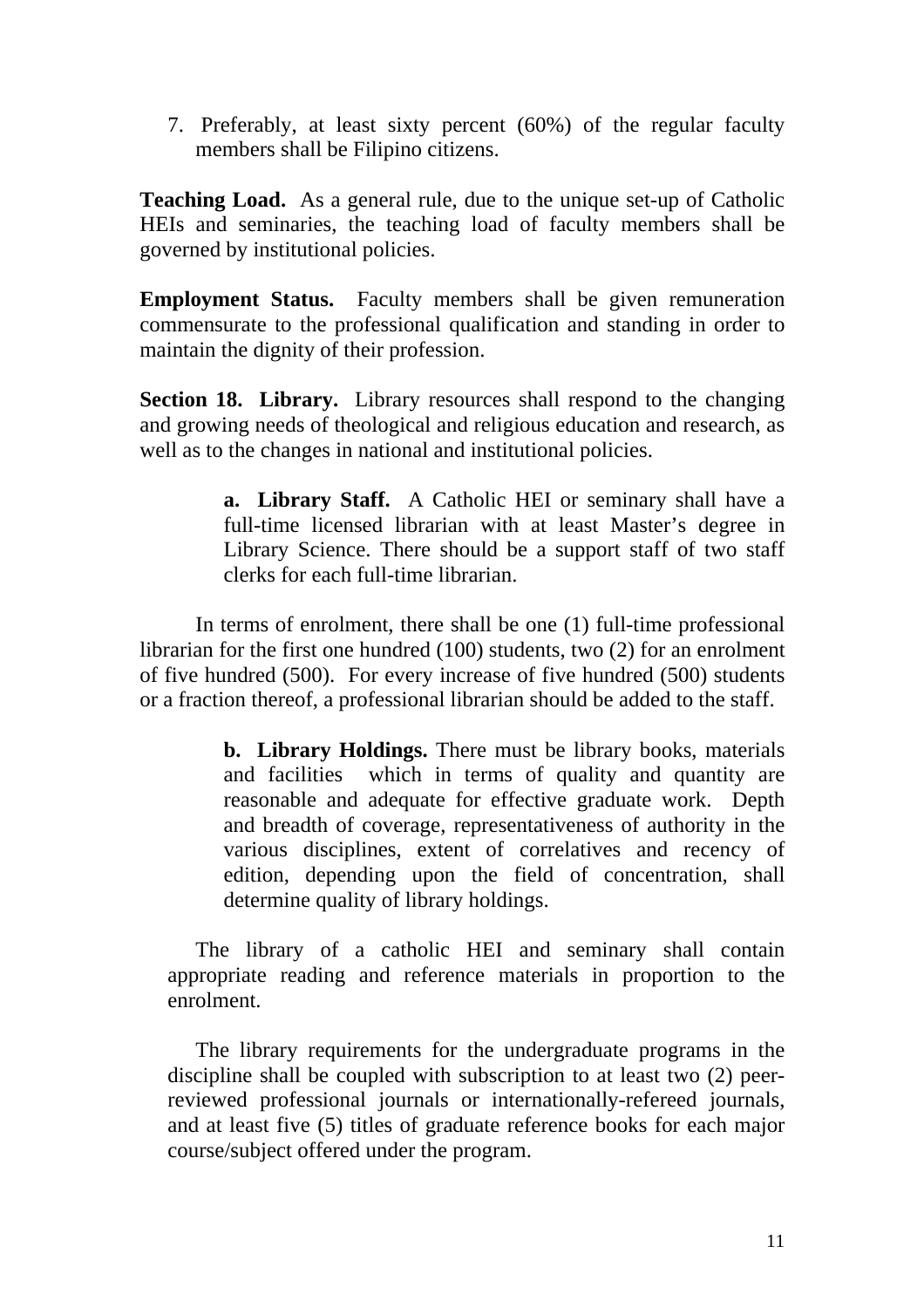In addition to books, the library resources shall include a substantial number of appropriate professional publications such as journals, bibliographies, annuals, monographs, serials and bound book issues of reputable professional and cultural magazines of foreign and local publications. There shall be at least three (3) professional journals per one hundred (100) students in the discipline.

The use of CD-ROMs, internet and other education technologies is encouraged. However, they should not replace book collections.

**c. Library Space.** The following are the minimum requirements for library quarters either as part of the main library or as separate theology/philosophy library: (a) adequate reading space for the student population; (b) the reading rooms shall be able to accommodate at one seating a minimum of twenty percent (20%) of the student enrolment; and (c) the open shelf system shall be encouraged.

**Section 19. Classroom requirements.** For lecture classes, ideal size is twenty (20) students per class, maximum is thirty (30). Special lectures with class size of more than thirty (30) may be allowed as long as the attendant facilities are provided.

## **Section 20. Admission, Retention, and Transfer.**

### **a. Admission**

- a.1 For admission into the master's program, only students who obtained at least an average rating of eighty-five percent (85%) or B, or 2.0, or its equivalent, in their undergraduate degree program shall be considered eligible.. However, students with a general average lower than the prescribed admission on qualifications may initially be admitted on a probationary status upon recommendation of an admission committee and approval by the dean/director/rector/department chair.
- a.2 In addition to the grade requirement, only the following are required for admission to certain graduate programs:
	- a.2.1 A student shall be deemed formally admitted to graduate status after completion of eighteen (18) units at the master's level.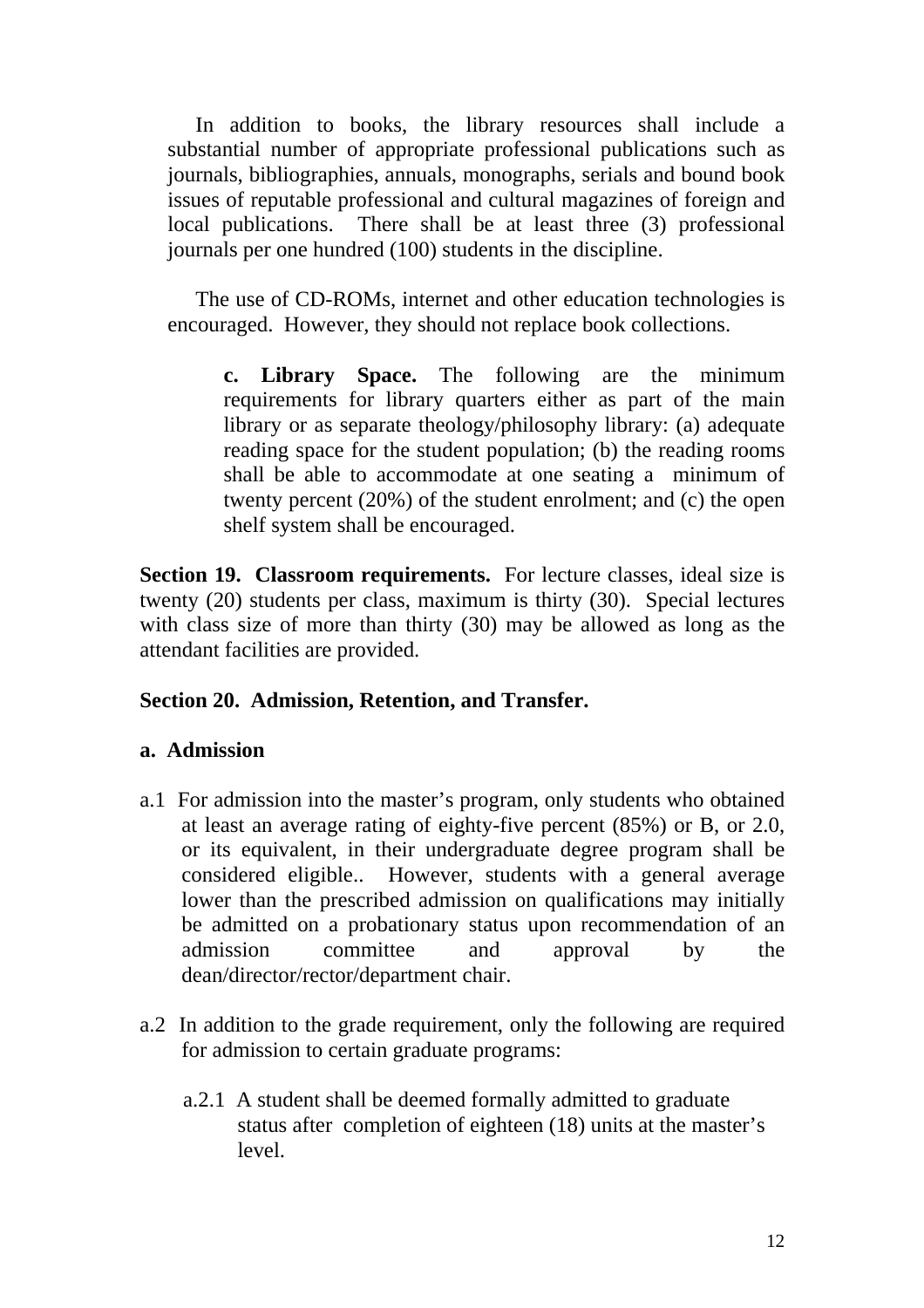- a.2.2 Advancement to candidacy towards earning the master's degree shall be determined by the dean and/or an admission committee. The dean or the committee shall evaluate and verify the quality of performance of the student in the graduate work based on the performance in examinations, term papers, class discussions, seminars and the use of written and spoken language, and/or passing a written and/or comprehensive examination.
- **b. Retention.** Graduate schools are required to adopt a selective retention policy at the master programs.
- **c. Residence/Unit Requirements.** The residence requirement for graduation from the master's degree, excluding the units for thesis, shall be at least two (2) consecutive semesters or the equivalent of eighteen (18) units.
- **d. Transfer***.* Transfer from one graduate school to another is discouraged. However, in exceptional cases where a transfer is unavoidable, academic units earned by the student from the school last attended, excluding thesis, may be accepted by the school to which transfer is requested, subject to the following conditions:
	- d.1 the subjects taken in the school last attended are substantially the same in content in the graduate curriculum of the school where transfer is requested;
	- d.2 the residence requirement shall been complied with; and
	- d.3 approval of the dean upon the recommendation of the admission committee.
- e. **Completion.** After completion of all the academic requirements, a candidate for graduation shall be given a maximum period of three (3) years, within which to finish the requirement of thesis. Otherwise, a student may be required to take additional units subject to institutional policies.

## **Section 21. Instructional and Promotional Standards.**

a. The highest possible instructional standards shall be maintained by catholic HEIs and seminaries in the master's level. No credit shall be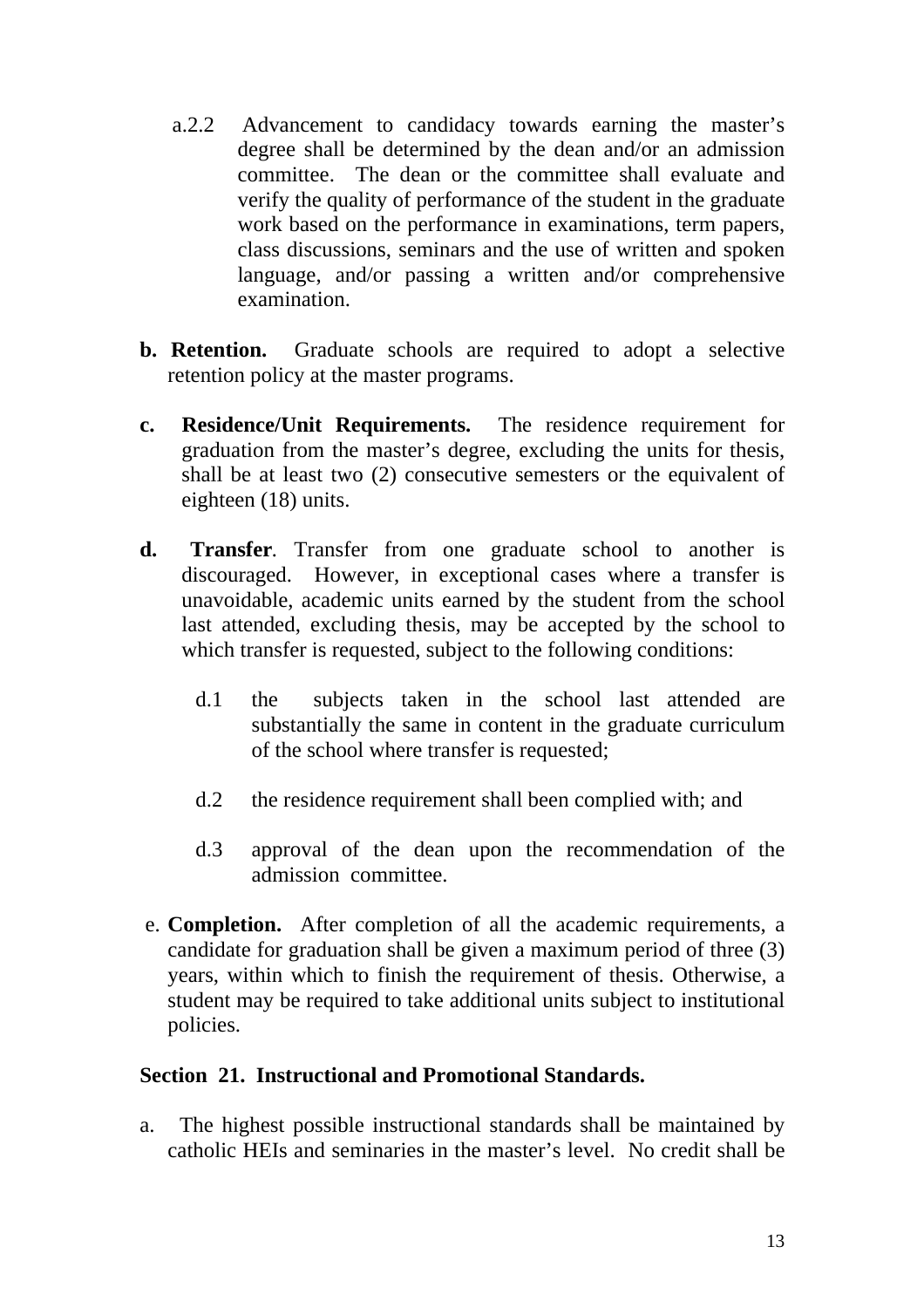given to any student in any subject unless competence therein is proven.

- b. As a general rule, all courses shall be offered as three-unit courses.
- c. Each graduate school shall generally operate and maintain curricular programs for the master level.
- d. The description of each course shall be supported by an updated syllabus containing a detailed statement of its philosophy and objectives, requirements for credit, the units covered, textbooks to be used, and references available in the library.
- e. Each graduate student shall have a program plan based on the major courses chosen. The major courses of each student in the master programs shall be indicated in the transcript of records.
- f. Proposed curricular revisions of an existing approved graduate program shall take effect only upon approval by the CHED. A copy of the curriculum of each graduate program including the approved new major courses shall be submitted to the CHED.

## **Section 22. Comprehensive Oral/Written Examination.**

- a. The scope of the comprehensive examination shall be the totality of all courses in the program.
- b. The basic courses, core/major courses and cognates/elective shall be so integrated such that all courses taken and passed by the student shall be comprehensively covered in the examination, which should be administered subject to institutional policies .
- c. A committee to supervise the development and administration of the comprehensive examination shall be created.
- d. The *oral comprehensive examinations* for the *master's degree* shall be conducted by a panel of a minimum of three (3) members, at least one of them is a holder of an earned doctorate degree and the other two (2) with at least master's degree provided one (1) of them must be an external expert.
	- d.1. The chairman and members of the panel shall be chosen on the basis of their expertise and area of specialization upon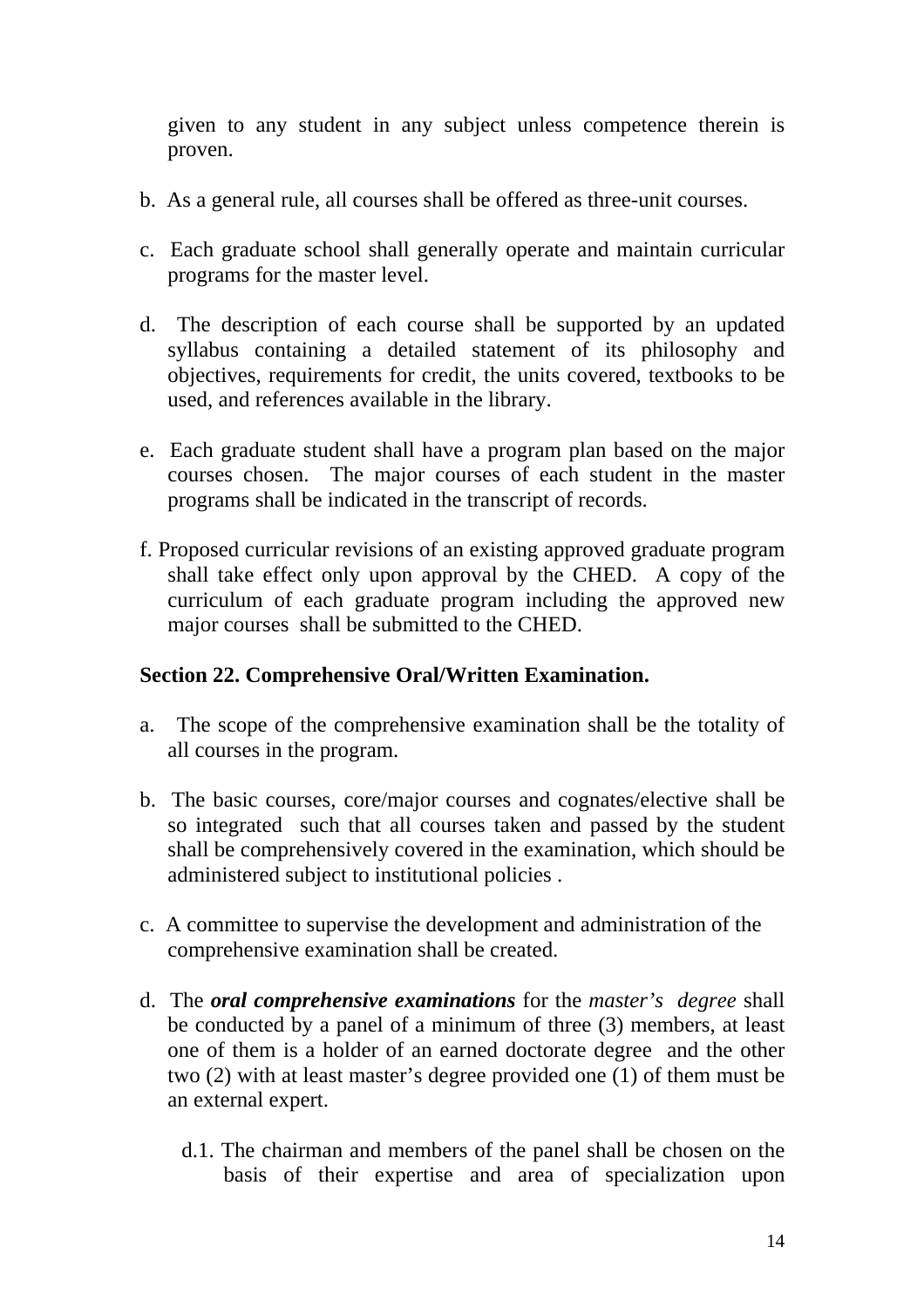recommendation of the thesis committee and approval of the dean/director/rector/department chair;

- d.2. CHED reserves the right to send a representative to sit in subsequent oral examinations whenever there is evidence of non-compliance with established procedures in the conduct of oral examinations.
- d.3. The final rating for the oral examination of each candidate shall be decided by a majority vote of the panel members.
- e. A complete list of students who have been formally admitted to graduate program and passed the comprehensive examinations shall be kept on file in the office of the dean/director/rector/department chair

**Section 23. Thesis Requirement**. A thesis for the master's degree thesis track shall be required for graduation.

- a. The thesis shall contribute substantially or purposively to the existing fund of knowledge, preferably in conformity with institutional goals, thrusts and objectives, and shall manifest the student's competence in research.
- b. Thesis committee shall be organized and be responsible for approving the research design and maintaining high quality and relevance of thesis.
- c. The graduate school shall adopt an acceptable format in thesis writing .
- d. Every thesis writer shall be assigned an adviser and a consultant if necessary, who shall be chosen on the basis of expertise.
- e. The oral defense of the thesis shall be scheduled by the dean/director/rector/department chair only after the student shall have: (i) completed the academic program, (ii) successfully passed the comprehensive written/oral examinations, and (iii) been certified by the adviser and/or consultant as to the readiness for oral defense.
- f. Two bound copies of the thesis shall be sent to the CHED Regional Office concerned, for the special order and/or record purposes.

**Section 24. On-the-job-training or practicum requirements.** The MA in Pastoral Ministry shall require a total of 216 hours of church and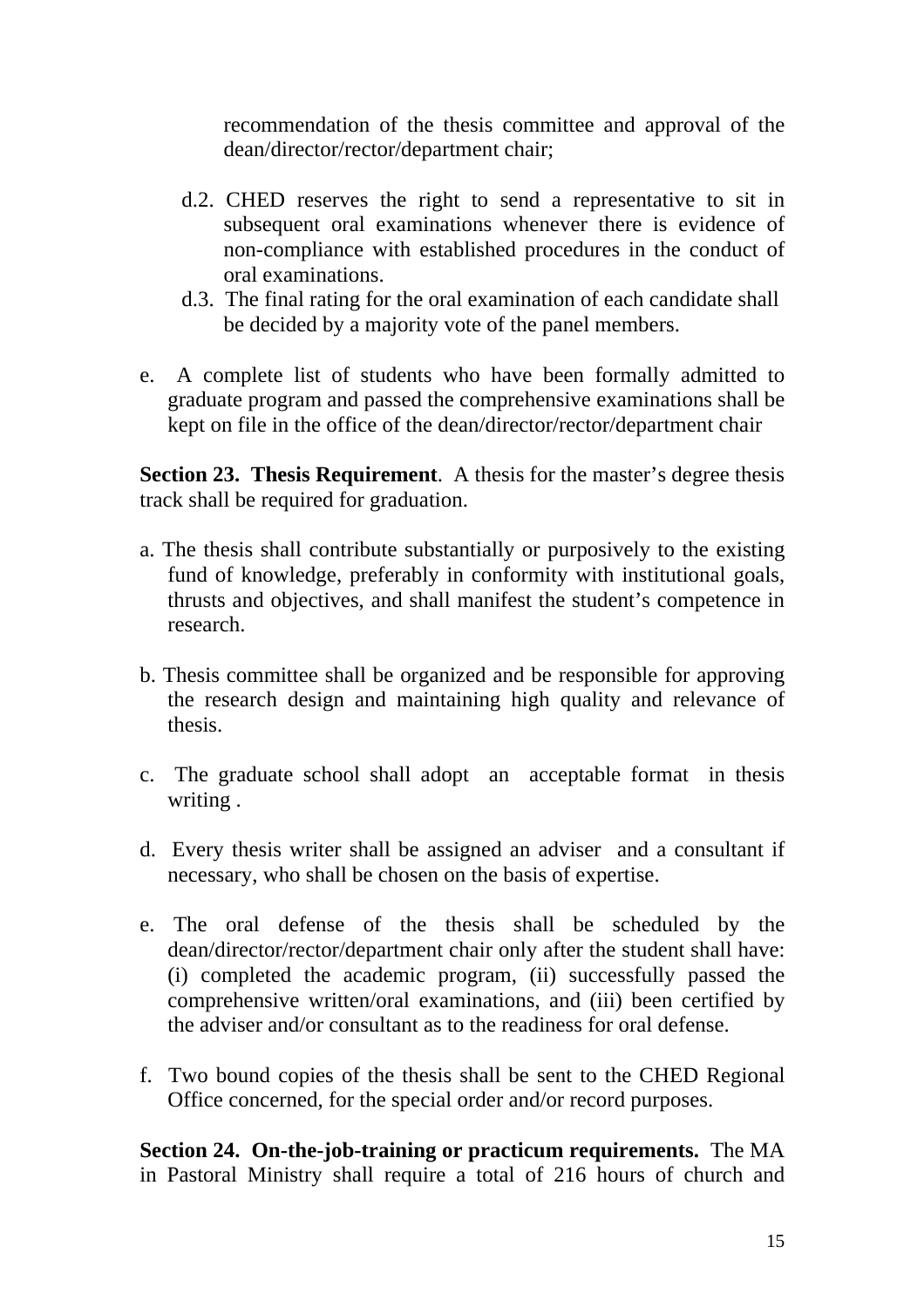community work as practicum. Practicum can be considered part of required or elective courses and can be assigned a maximum of 6 units.

**Section 25. Research and Publication.** Each graduate school shall annually publish a journal containing the results of studies and research of the faculty, outstanding and scholarly papers or projects in each discipline and abstracts or summaries of approved thesis of students. The publication may be undertaken by each school or in cooperation with other graduate schools.

Exchange of copies of research journals by and among graduate schools, and with foreign schools, if possible is encouraged.

**Section 26. Accreditation**. Catholic HEIs and seminaries may offer graduate programs that do not necessarily have undergraduate counterparts. In lieu of the required level III accreditation for undergraduate programs, catholic seminaries and HEIs should have complied with at least four of the following:

- a. accreditation by international accrediting body;
- b. research unit with qualified staff that manages, monitors and evaluates research activities and with adequate facilities for the conduct of research in the discipline;
- d. for the master's degree program, a faculty profile that have at least 75% master's degree holders and at least 25% doctor's degree holders;
- e. for the doctor's degree program, faculty members must all be doctorate degree holders;
- f. manual containing policies and guidelines on benefits and incentives for faculty undertaking research work, i.e. deloading, research awards, patents and intellectual property rights;
- g. a clearly stated annual research agenda that include the discipline being applied for;
- h. publications in refereed national and international journals in the discipline;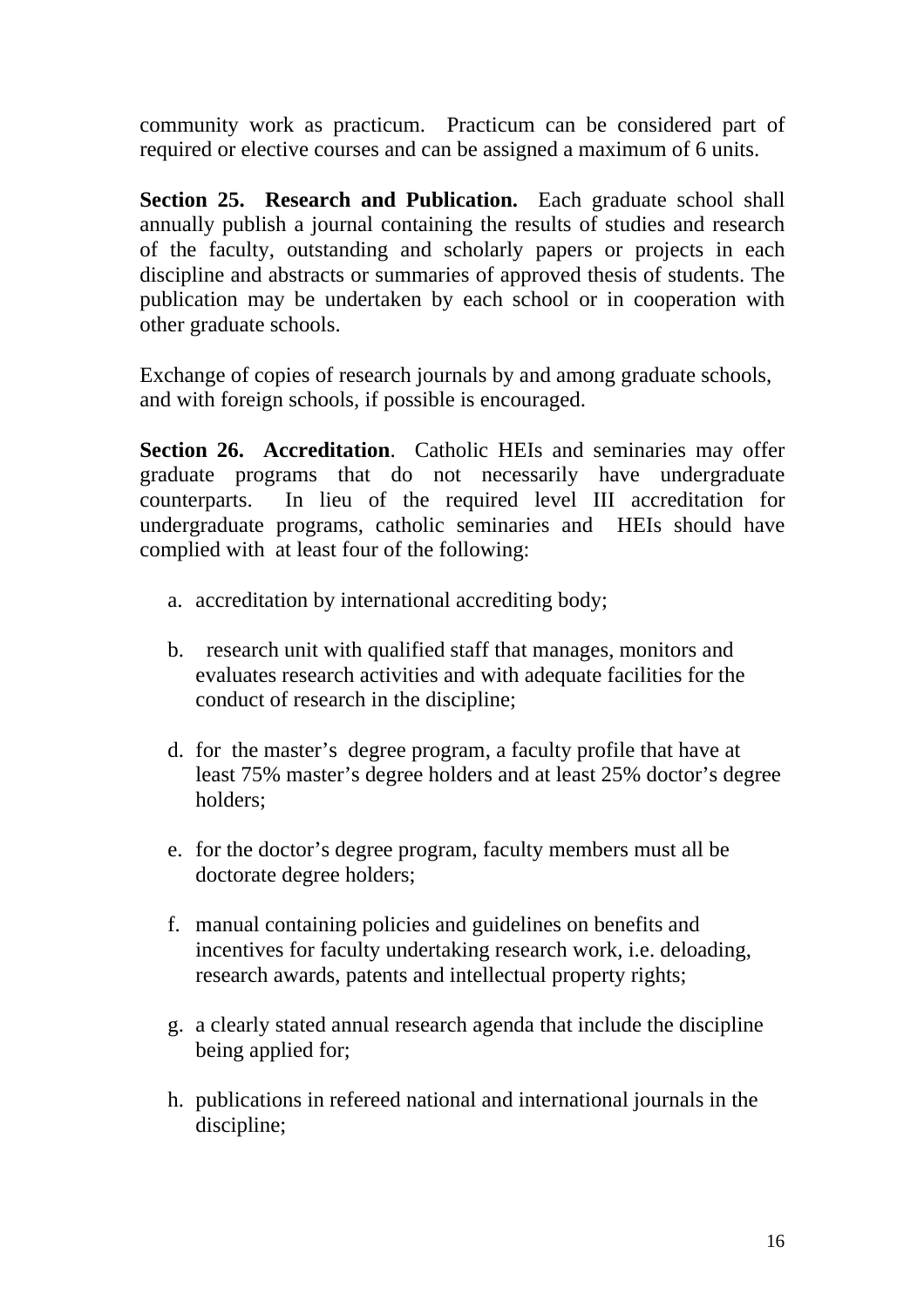- i. provision of a budget of at least 2% of the total annual school budget should be allotted for research undertakings; and
- j. a track record in functional extension or community outreach program.

### **Article IX REPEALING CLAUSE**

Section 27. All pertinent rules and regulations or parts thereof that are inconsistent with the provisions of this policy are hereby repealed and/or modified accordingly.

#### **Article X EFFECTIVITY CLAUSE**

Section 28. This set of policies and standards shall be effective first semester of school year 2007-2008 after publication in the official gazette.

#### **Article XI TRANSITORY PROVISIONS**

Section 29. Catholic HEIs and seminaries presently offering Master 's degree programs shall be given a three (3) year grace period within which to comply with the provisions specified in this CMO.

Pasig City, Philippines March 9, 2007

**CARLITO S. PUNO, D.P.A** Chairman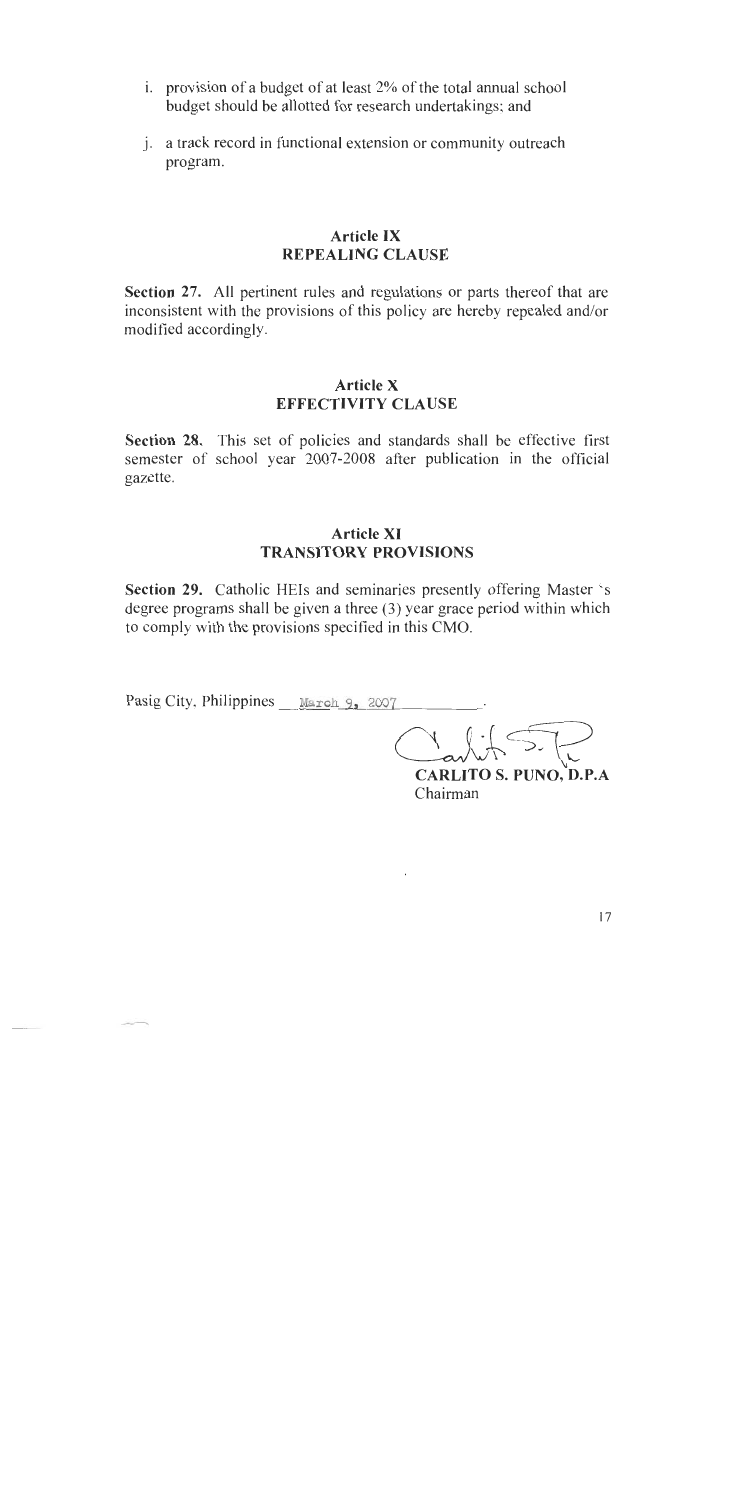*Attachments:* 

- *Annex A Suggested Curricula for the Master's Programs(Thesis)*
- *Annex B Suggested Curricula for the Master's Program (Non-Thesis)*
- *Annex C Sample Program of Study for the Master's Programs (Thesis)*
- *Annex D Sample Program of Study for Master's Program (Non-Thesis)*
- *Annex E Course Specifications for the Master's Programs (Thesis)*
- *Annex F Course Specifications for the Master's Program (Non-thesis)*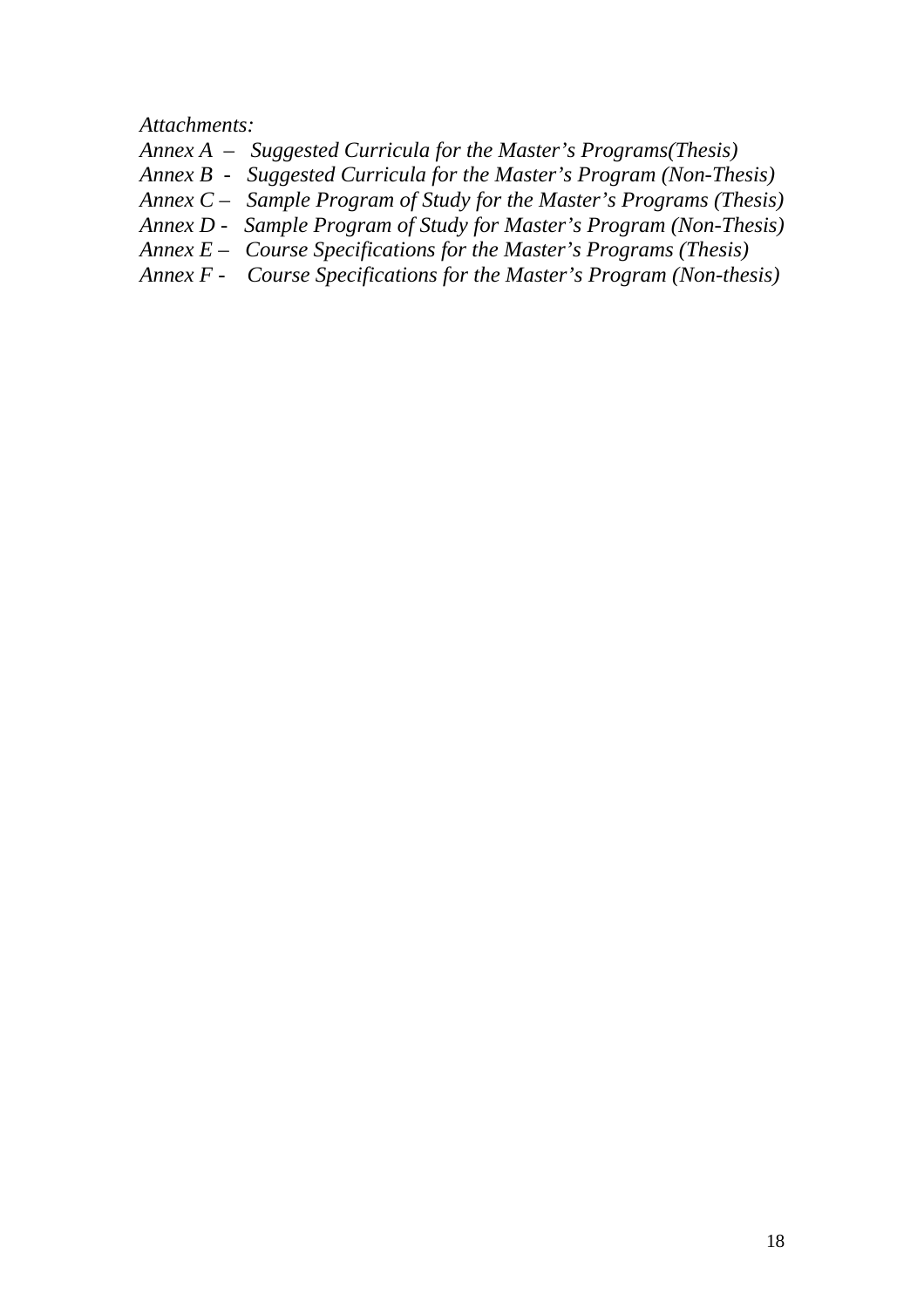## **ANNEX A**

# **SUGGESTED CURRICULA FOR THE MASTER'S PROGRAMS WITH THESIS**

# **MASTER OF ARTS (MA) IN RELIGIOUS EDUCATION**

| <b>Basic Courses</b><br>$(6 \text{ units})$  | <b>Research Methods</b><br><b>Statistical Methods</b>                                                                                                                                    |
|----------------------------------------------|------------------------------------------------------------------------------------------------------------------------------------------------------------------------------------------|
| <b>Core Courses</b><br>$(6 \text{ units})$   | Christology<br>Ecclesiology                                                                                                                                                              |
| Practicum                                    | None                                                                                                                                                                                     |
| <b>Major Courses</b><br>$(18$ units)         | <b>Religious Education I</b><br><b>Religious Education II</b><br>Sacred Scriptures (Old & New Testaments)<br><b>Revelation and Faith</b><br><b>Catholic Morality</b><br>Catholic Worship |
| Electives                                    | None                                                                                                                                                                                     |
| <b>Thesis</b><br>$(6 \text{ units})$         | Required                                                                                                                                                                                 |
| Comprehensive<br>Oral/Written<br>Examination | Required                                                                                                                                                                                 |
| <b>TOTAL</b>                                 | 36 units                                                                                                                                                                                 |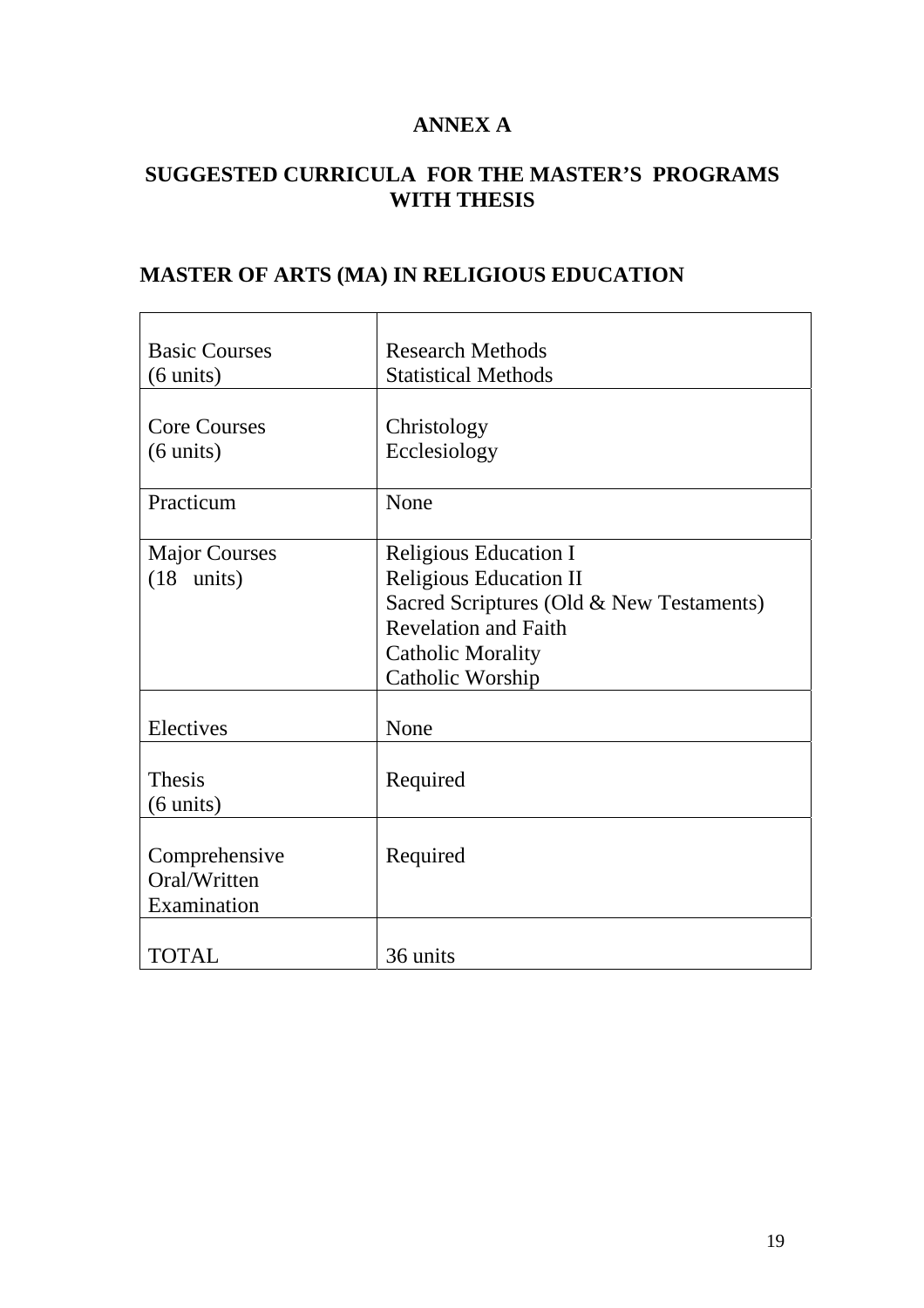# **MASTER OF ARTS (MA) IN THEOLOGICAL STUDIES**

| <b>Basic Course</b><br>$(6 \text{ units})$   | <b>Research Methods</b><br><b>Statistical Methods</b>                                                                                                                                                                                                          |
|----------------------------------------------|----------------------------------------------------------------------------------------------------------------------------------------------------------------------------------------------------------------------------------------------------------------|
| <b>Core Courses</b><br>$(6 \text{ units})$   | Christology<br>Ecclesiology                                                                                                                                                                                                                                    |
| Practicum                                    | None                                                                                                                                                                                                                                                           |
| <b>Major Courses</b><br>18 units             | Any six $(6)$ of the following courses:<br>Worship & Sacraments<br><b>Systematic Theology</b><br><b>Moral Theology</b><br><b>Pastoral Theology</b><br><b>Sacred Scriptures</b><br>Spirituality<br>Fundamental of Moral Theology<br><b>Revelation and Faith</b> |
| Electives                                    | None                                                                                                                                                                                                                                                           |
| <b>Thesis</b><br>$(6 \text{ units})$         | Required                                                                                                                                                                                                                                                       |
| Comprehensive<br>Oral/Written<br>Examination | Required                                                                                                                                                                                                                                                       |
| <b>TOTAL</b>                                 | 36 units                                                                                                                                                                                                                                                       |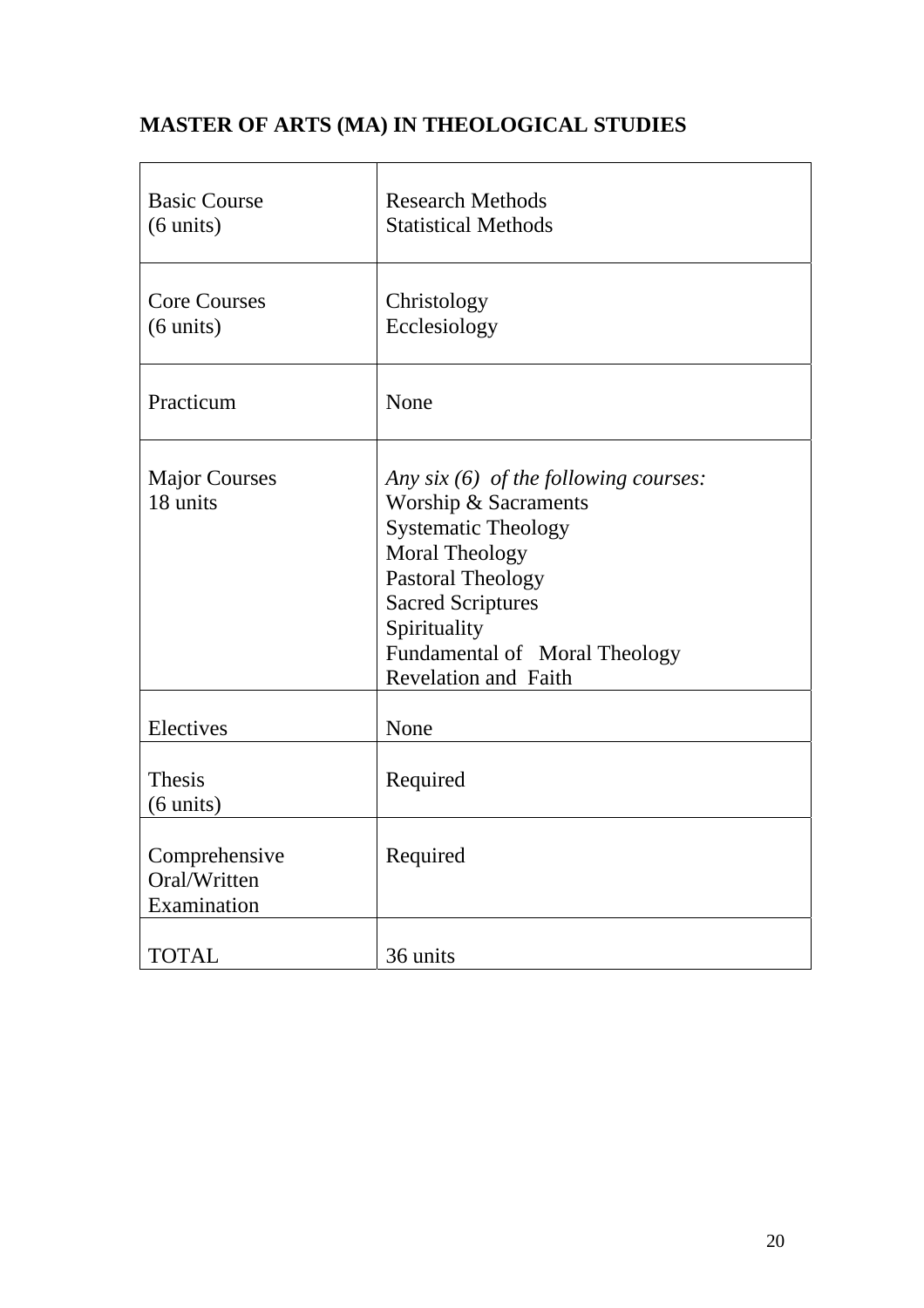# **MASTER OF ARTS (MA) IN THEOLOGY**

| <b>Basic Course</b><br>$(6 \text{ units})$ | <b>Research Methods</b><br><b>Statistical Methods</b>                                                                                                                                                                                                              |
|--------------------------------------------|--------------------------------------------------------------------------------------------------------------------------------------------------------------------------------------------------------------------------------------------------------------------|
| <b>Core Courses</b><br>$(6 \text{ units})$ | Christology<br>Ecclesiology                                                                                                                                                                                                                                        |
| Practicum                                  | None                                                                                                                                                                                                                                                               |
| Major courses<br>$(18 \text{ units})$      |                                                                                                                                                                                                                                                                    |
| <b>Systematic Theology</b>                 | Any six $(6)$ of the following courses:<br>Christology<br>Inculturation<br><b>Triune God</b><br>Ecclesiology<br><b>Communication and Theology</b><br>Creation & Eschatology<br>Grace<br>Mariology<br>Sacramental Theology (Liturgy)<br><b>Revelation and Faith</b> |
| <b>Sacred Scriptures</b>                   | Any six $(6)$ of the following courses:<br>Hermeneutics<br>Torah<br>Prophets<br>Wisdom<br><b>Historical Writings</b><br>Synoptics<br>Johannine Literature<br>Pauline Literature<br>Greek<br>Hebrew                                                                 |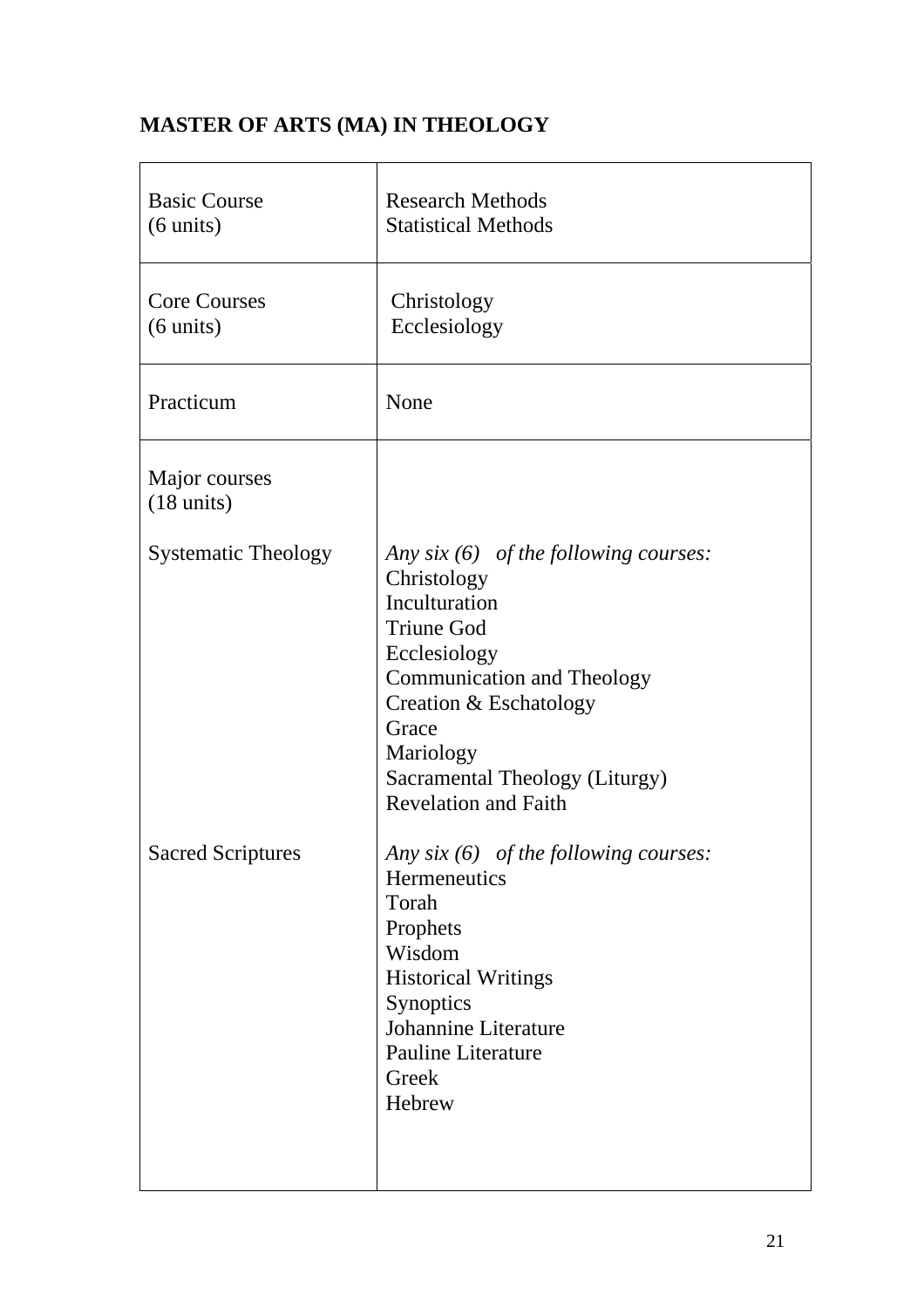| <b>Moral Theology</b> | Any $six(6)$ of the following courses:          |  |
|-----------------------|-------------------------------------------------|--|
|                       | Magisterium                                     |  |
|                       | <b>Biblical and Fundamental Moral Theology</b>  |  |
|                       | <b>Systematic and General Moral Theology</b>    |  |
|                       | <b>Family Ethics</b>                            |  |
|                       | <b>Social Ethics</b>                            |  |
|                       | <b>Sexual Ethics</b>                            |  |
|                       | <b>Reproductive Ethics</b>                      |  |
|                       | <b>Political Ethics</b>                         |  |
|                       | <b>Business Ethics</b>                          |  |
|                       | <b>Professional Ethics</b>                      |  |
|                       | <b>Bio-Ethics</b>                               |  |
|                       |                                                 |  |
| Missiology            | Any six $(6)$ of the following courses:         |  |
|                       | <b>Biblical Foundation of Mission</b>           |  |
|                       | Developments in Mission                         |  |
|                       | Indigenization and Inculturation                |  |
|                       | <b>Introduction to Missiology</b>               |  |
|                       | Missiological Anthropology                      |  |
|                       | <b>Missionary Spirituality</b>                  |  |
|                       | Theology of Mission                             |  |
|                       | Ecclesiology                                    |  |
|                       |                                                 |  |
| Spirituality          | Any six $(6)$ of the following courses:         |  |
|                       | <b>Biblical Spirituality</b>                    |  |
|                       | <b>Historical Development of Spirituality</b>   |  |
|                       | Spirituality and Mission                        |  |
|                       | Spirituality of Vatican II                      |  |
|                       | Spirituality of PCP II                          |  |
|                       | Spirituality of the HEI                         |  |
|                       | <b>Different Asians Spiritual Traditions</b>    |  |
|                       |                                                 |  |
| Preaching and         | Any six $(6)$ of the following courses:         |  |
| Witnessing            | Preaching Spirituality and Liturgy              |  |
|                       | <b>Preaching Cultural Dynamics</b>              |  |
|                       | Hermenuetics in Preaching                       |  |
|                       | <b>Bible and Preaching</b>                      |  |
|                       | Preaching and Mass Media                        |  |
|                       | <b>Advance Communication Arts and Preaching</b> |  |
|                       | Preaching and Liturgy                           |  |
|                       | <b>Classical and Contemporary Rhetorics</b>     |  |
|                       | Preaching and Social Justice                    |  |
|                       |                                                 |  |
|                       | Preaching from other Christian Tradition        |  |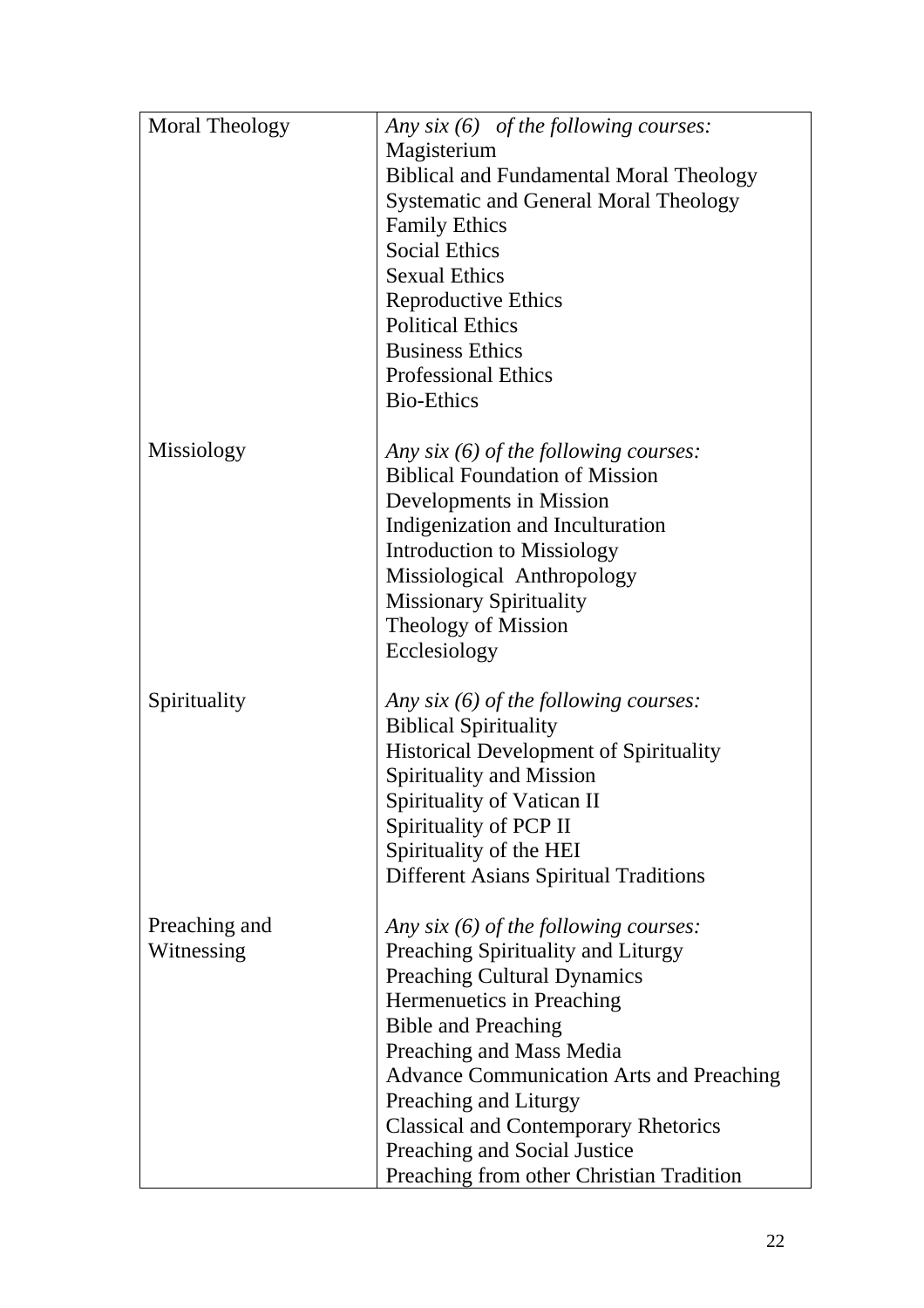|                       | <b>Preaching Beyond Christian Frontiers</b>      |
|-----------------------|--------------------------------------------------|
|                       | Lay Preaching                                    |
|                       |                                                  |
| <b>Church History</b> | Any six $(6)$ of the following courses:          |
|                       | <b>Christian Antiquity</b>                       |
|                       | Patrology                                        |
|                       | The Church in the Middle Ages                    |
|                       | The Church in the Modern Ages up to Vatican      |
|                       |                                                  |
|                       | The Church in the Modern Ages $-$ after          |
|                       | Vatican Council II up to the present             |
|                       | Philippine Church History $1 - 1521$ up to 1898; |
|                       | Philippine Church History $2 - 1899$ up to the   |
|                       | present                                          |
|                       |                                                  |
| Electives             | None                                             |
|                       |                                                  |
| <b>Thesis</b>         | Required                                         |
|                       |                                                  |
| $(6 \text{ units})$   |                                                  |
|                       |                                                  |
| Comprehensive         | Required                                         |
| Oral/Written          |                                                  |
| Examination           |                                                  |
|                       |                                                  |
| <b>TOTAL</b>          | 36 units                                         |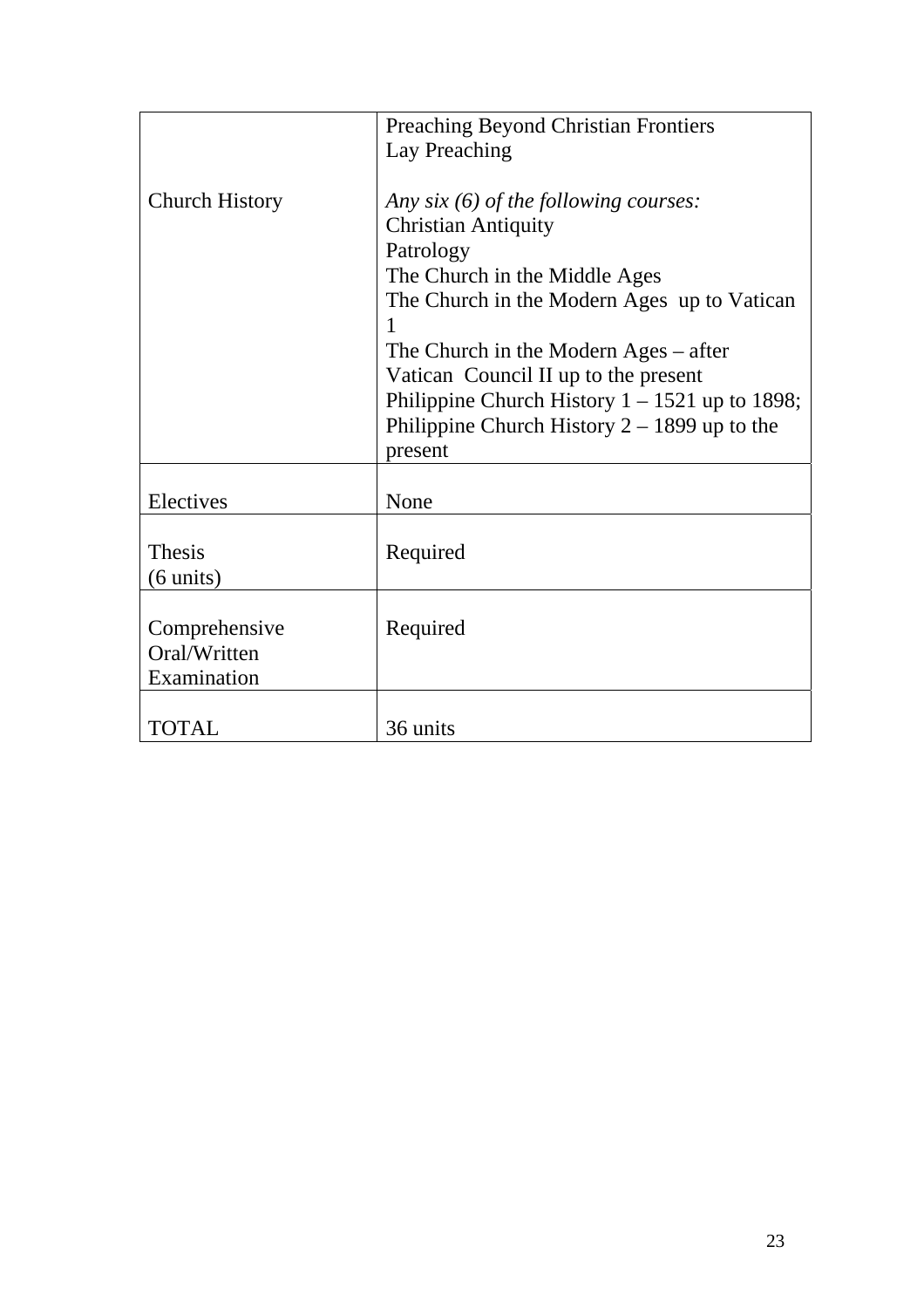# **MASTER OF ARTS IN PHILOSOPHY**

| <b>Basic Course</b>                          | 6 units<br><b>Research Methods</b><br><b>Statistical Methods</b>                                                                                                                                                                                                                                                                                                                                                                                                      |
|----------------------------------------------|-----------------------------------------------------------------------------------------------------------------------------------------------------------------------------------------------------------------------------------------------------------------------------------------------------------------------------------------------------------------------------------------------------------------------------------------------------------------------|
| <b>Core Courses</b><br>6 units               | Symbolic Logic/Applied Logic<br><b>Advanced Metaphysics</b>                                                                                                                                                                                                                                                                                                                                                                                                           |
| Practicum                                    | N/A                                                                                                                                                                                                                                                                                                                                                                                                                                                                   |
| <b>Major Courses</b><br>$(18 \text{ units})$ | Any six $(6)$ of the following:<br><b>Advanced Oriental Philosophy</b><br>Contemporary Existentialism<br><b>Contemporary Problems in Ethics</b><br><b>Contemporary Questions in Social Philosophy</b><br>Contemporary Theories of Knowledge<br>Filipino Philosophy<br>Philosophy of Language<br>Phenomenology<br>Philosophy of Atheism<br>Philosophy of Communism<br>Philosophy of History<br>Philosophy of Religion<br><b>Process Philosophies</b><br>Symbolic Logic |
| Electives                                    | None                                                                                                                                                                                                                                                                                                                                                                                                                                                                  |
| <b>Thesis</b><br>(6 units)                   | Required                                                                                                                                                                                                                                                                                                                                                                                                                                                              |
| Comprehensive<br>Oral/Written<br>Examination | Required                                                                                                                                                                                                                                                                                                                                                                                                                                                              |
| <b>TOTAL</b>                                 | 36 units                                                                                                                                                                                                                                                                                                                                                                                                                                                              |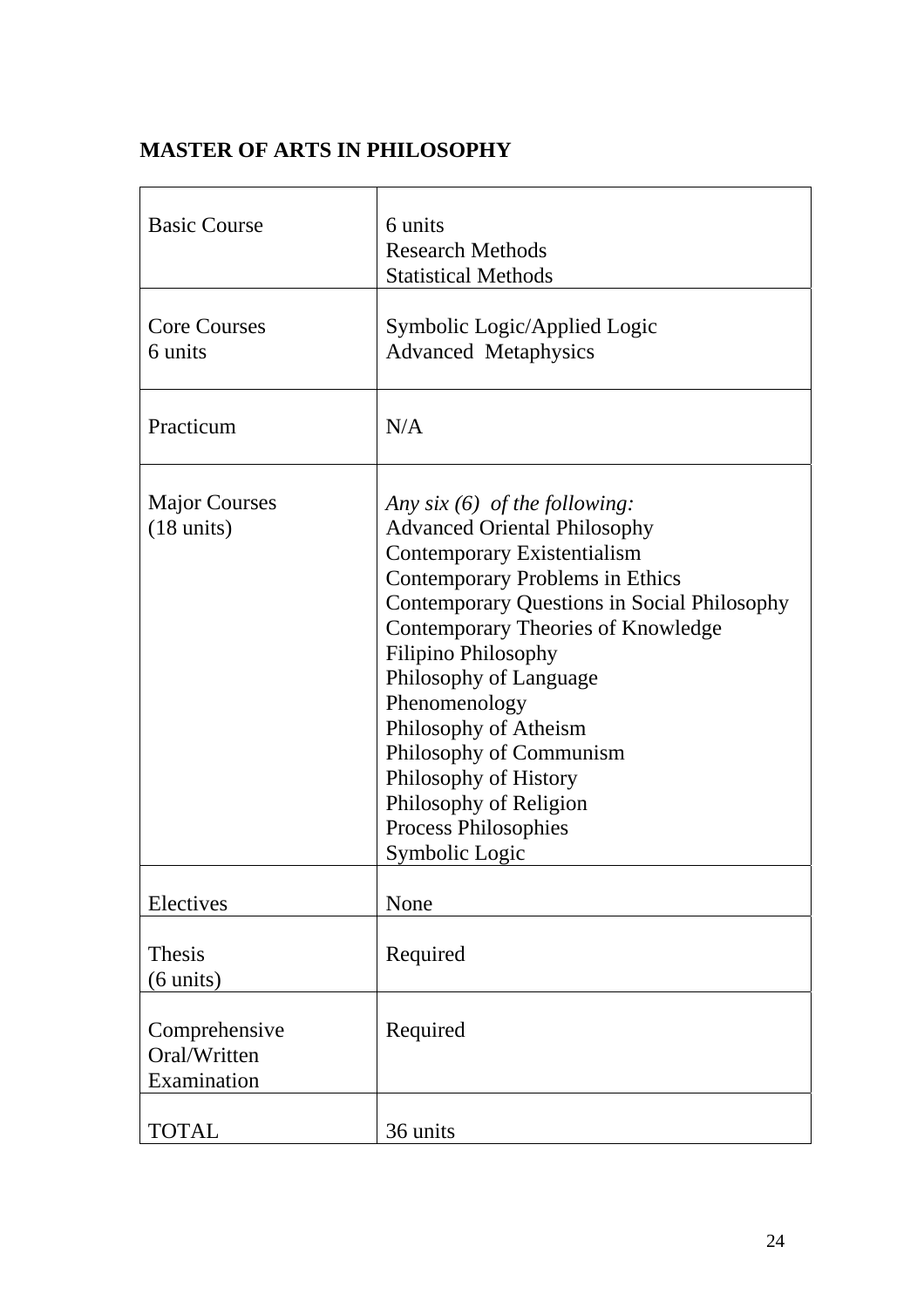# **ANNEX B**

# **SUGGESTED CURRICULUM FOR THE MASTER'S PROGRAM WITHOUT THESIS**

| <b>Basic Course</b>  | None                                         |
|----------------------|----------------------------------------------|
| <b>Core Courses</b>  | Christology                                  |
| $(15 \text{ units})$ | Ecclesiology                                 |
|                      | <b>Fundamental Moral Theology</b>            |
|                      | <b>Revelation and Faith</b>                  |
|                      | Worship & Sacraments                         |
| <b>Major Courses</b> | Any $six(6)$ of the following major courses: |
| $(18 \text{ units})$ |                                              |
| Family Ministry &    | Issues in Ethics                             |
| Counseling           | <b>Pastoral Counseling</b>                   |
|                      | <b>Pastoral Management</b>                   |
|                      | <b>Pastoral Psychology</b>                   |
|                      | <b>Pastoral Sociology</b>                    |
|                      | <b>Systematic and General Moral Theology</b> |
| Pastoral Management  | <b>Basic Christian Communities</b>           |
|                      | <b>Pastoral Communication</b>                |
|                      | <b>Pastoral Counseling</b>                   |
|                      | <b>Pastoral Management</b>                   |
|                      | <b>Pastoral Psychology</b>                   |
|                      | <b>Pastoral Sociology</b>                    |
| Social Justice and   | <b>Basic Christian Communities</b>           |
| Advocacy             | Introduction to Missiology                   |
|                      | Issues in Ethics; Justice and Peace          |
|                      | <b>Pastoral Sociology</b>                    |
|                      | Theology of Mission                          |
| d. Retreat Directing | Integrity of Creation                        |
|                      | <b>Missionary Spirituality</b>               |
|                      | <b>Pastoral Communication</b>                |
|                      | <b>Pastoral Counseling</b>                   |
|                      | <b>Pastoral Sociology</b>                    |

# **MASTER IN PASTORAL MINISTRY**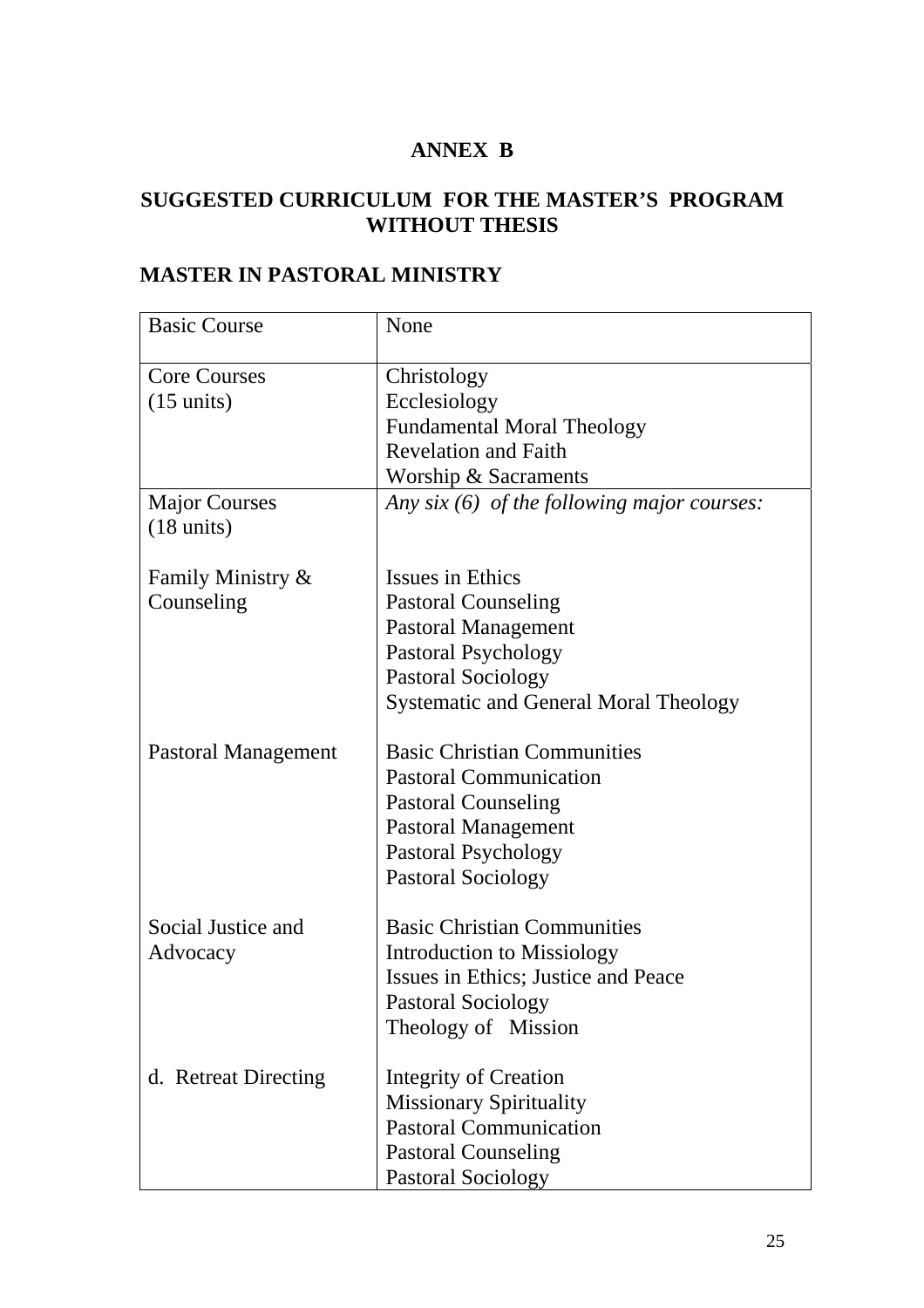|                     | <b>Retreat Styles and Methods</b> |
|---------------------|-----------------------------------|
| Practicum           | Practicum I                       |
| $(6 \text{ units})$ | Practicum II                      |
|                     |                                   |
| Electives           |                                   |
| $(6 \text{ units})$ |                                   |
| Comprehensive       |                                   |
| Oral/Written        | Required                          |
| Examination         |                                   |
| <b>TOTAL</b>        | 45 units                          |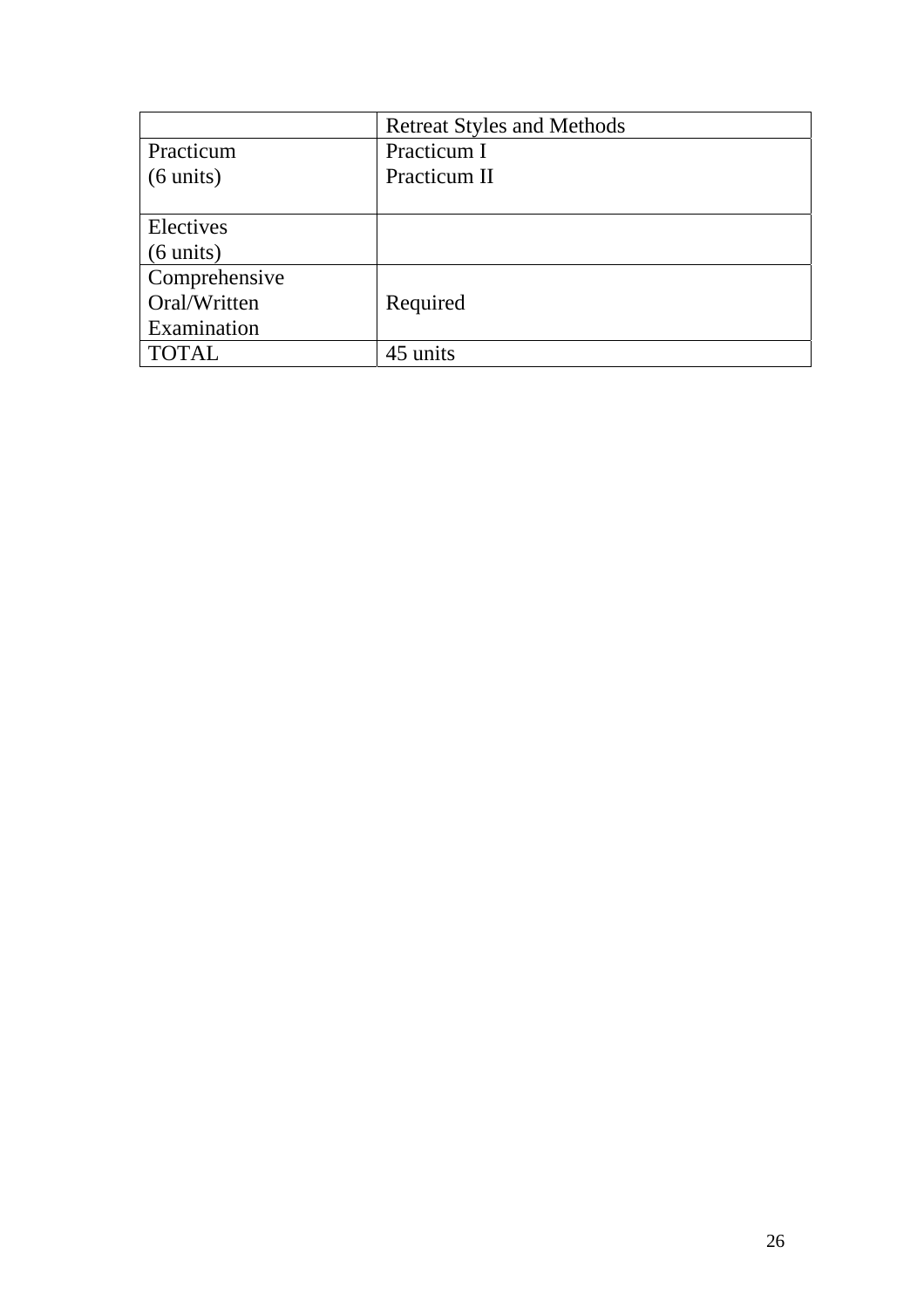## **ANNEX C SAMPLE PROGRAM OF STUDY FOR THE MASTER'S DEGREES WITH THESIS**

| <b>First Semester</b>   | Units   | Second Semester            | Units   |
|-------------------------|---------|----------------------------|---------|
| Christology             | 3 units | Major Course 1             | 3 units |
| Ecclesiology            | 3 units | Major Course 2             | 3 units |
| <b>Research Methods</b> | 3 units | <b>Statistical Methods</b> | 3 units |
| <b>Total Units</b>      | 9 units | <b>Total Units</b>         | 9 units |

## *Second Year*

| <b>First Semester</b> | Units   | <b>Second Semester</b> | Units    |
|-----------------------|---------|------------------------|----------|
| Major Course 3        | 3 units | Major Course 6         | 3 units  |
| Major Course 4        | 3 units | Oral/Written           | Required |
|                       |         | Comprehensive Exam     |          |
| Major Course 5        | 3 units | <b>Thesis</b>          | 6 units  |
| Total Units           | 9 units | <b>Total Units</b>     | units    |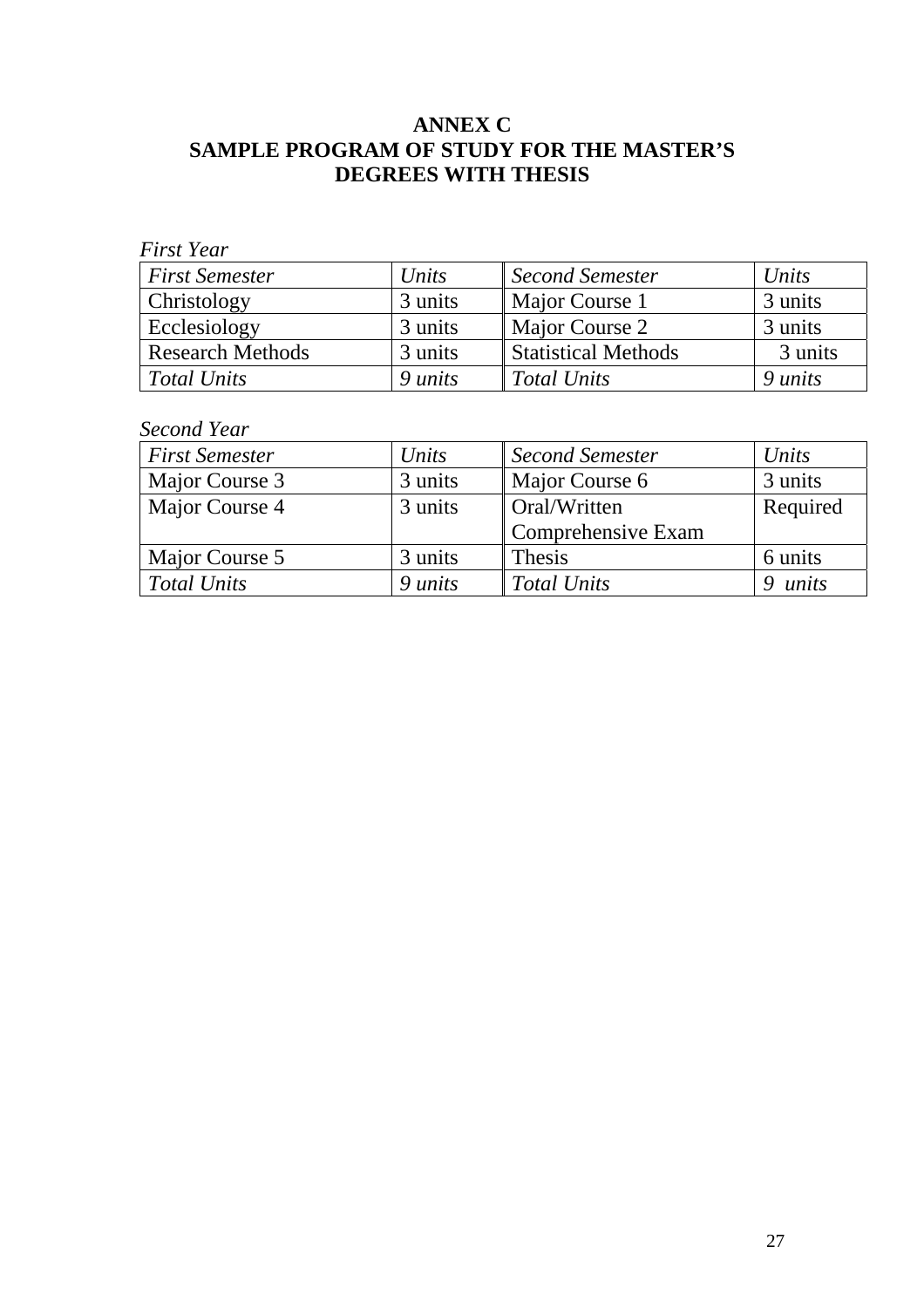## **ANNEX D SAMPLE PROGRAM OF STUDY FOR THE MASTER'S DEGREE WITHOUT THESIS**

## **MASTER IN PASTORAL MINISTRY**

### *First Year First Semester Units Second Semester Units*  Christology 3 units Fundamental Moral Theology 3 units Ecclesiology 3 units Major Course 1 3 units Worship and Sacraments 3 units Major Course 2 3 units Revelation and Faith 3 units Major Course 3 3 units *Total Units 12 units Total Units 12 units*

#### *Second Year*

| <b>First Semester</b> | Units    | <b>Second Semester</b> | Units          |
|-----------------------|----------|------------------------|----------------|
| Major Course 4        | 3 units  | Practicum 1            | 3 units        |
| Major Course 5        | 3 units  | Practicum 2            | 3 units        |
| Major Course 6        | 3 units  | Elective 2             | 3 units        |
| Elective 1            | 3 units  |                        |                |
| <b>Total Units</b>    | 12 units | Total Units            | 9 <i>units</i> |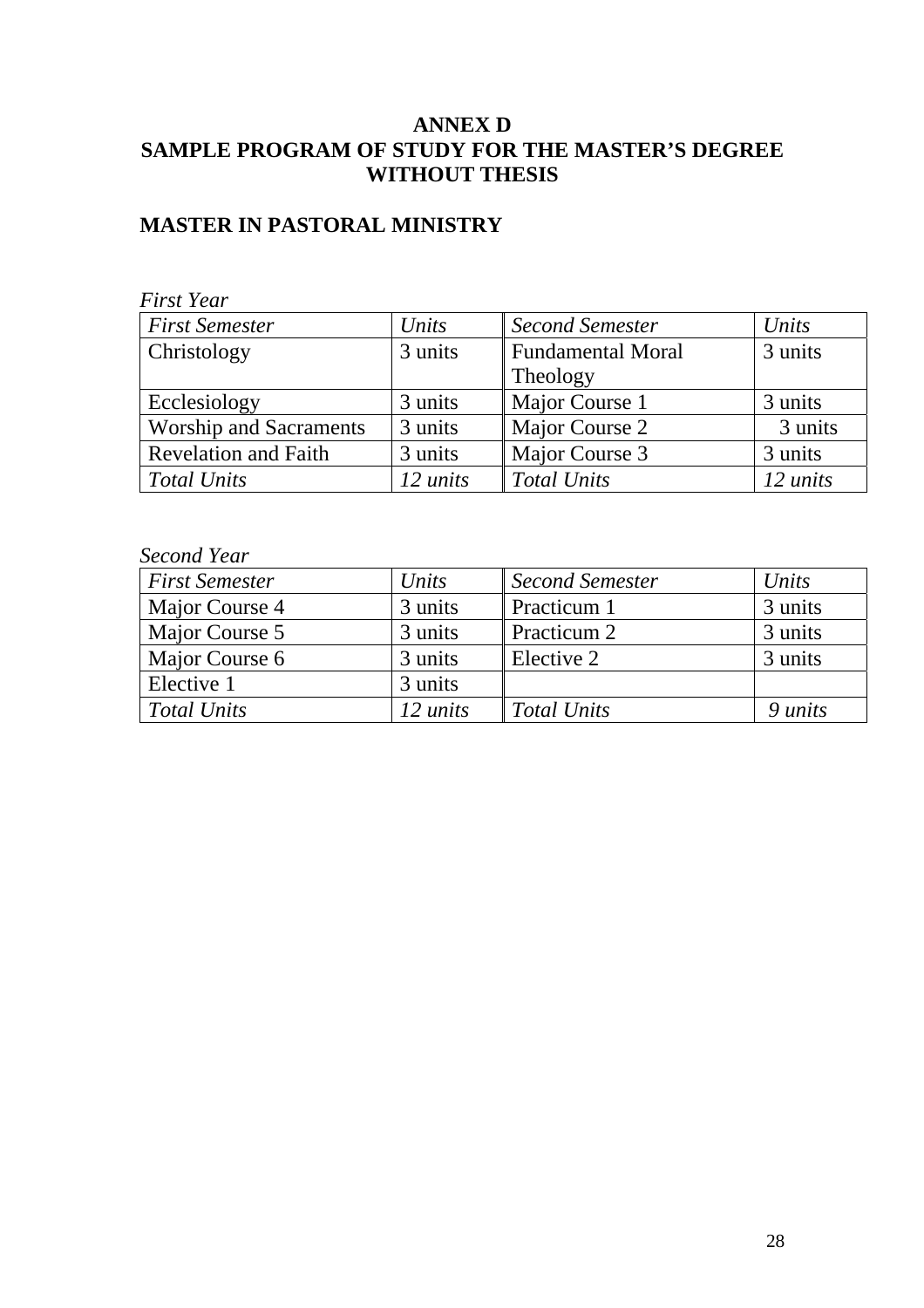## **ANNEX E COURSE SPECIFICATIONS FOR THE MASTER'S DEGREES WITH THESIS**

## I. BASIC COURSES

#### 1. Research Methods

A study and evaluation of different methodologies in common use among catechetical leaders, religious educators, and evangelizers, culled from official religious bodies and sources as well as leading experts in the field, and grounded on a basic epistemology which embraces intellectual, affective, ministerial and imaginative components.

3 lecture units each course; 3 hours per week Prerequisite/s: None

2. Statistical Methods - No. of units; No. of hours per week Prerequisite/s:

### II. CORE COURSES

1. Christology

A biblical-historical-systematic study of the following important topics of Christology: the beginnings of Christology among the first Christians as this is found in the New Testament, the message of Jesus as it centers on the Kingdom, salvation as total and integral liberation, the death and resurrection of Jesus, and the mystery of the Person of Jesus in traditional and contemporary theology.

3 lecture units each course; 3 hours per week Prerequisite/s: None

2. Ecclesiology

First, a preliminary study of the Church in the New Testament, particularly as the people of God, and as the community that manifests the Kingdom of God in history. Various ecclesiologies that have developed in the Church through history are briefly examined, introducing an apologetic and historical study of the structure of the Church as society, as hierarchy, as magisterium, and as university united under the primacy of the Roman Pontiff.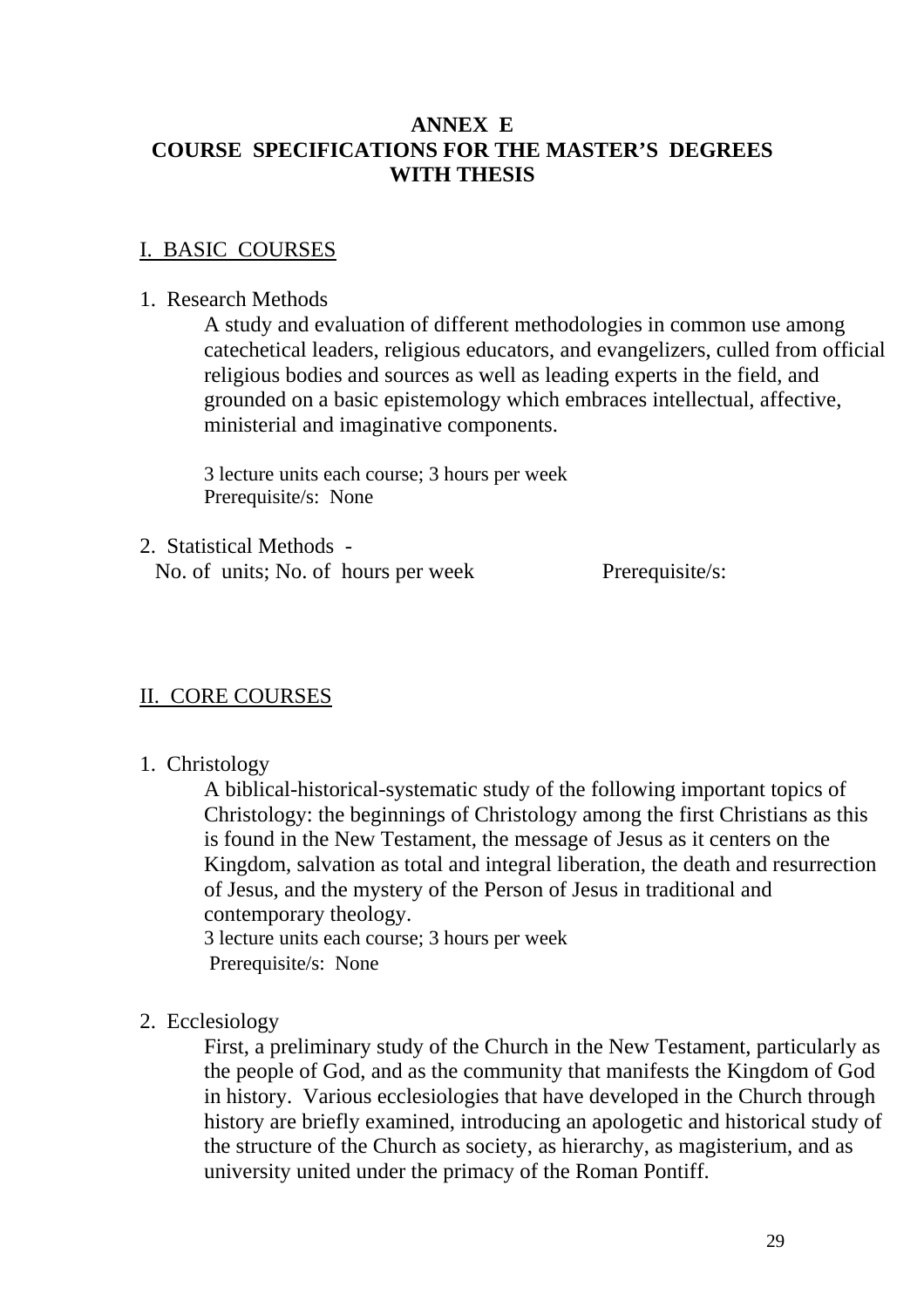3 lecture units each course; 3 hours per week Prerequisite/s: None

## III. MAJOR COURSES

## **A. MA IN RELIGIOUS EDUCATION**

1. Catholic Morality

This course can be described as Catholic Moral Education with a religious perspective and vision that is distinctive Christian and Catholic. It attempts an integral and inculturated approach to moral education within the tradition and heritage of the Catholic Faith. It brings the rich interplay the visional, normative and behavioral dimensions of the moral process, according to a vision, norm and choice paradigm.

 3 lecture units each course; 3 hours per week Prerequisite/s: None

2. Catholic Worship

A study of the Church's liturgical life "not so much in its juridical aspects, as in a theological and historical context, and on a spiritual and pastoral plane". A study of the meaning of worship, celebration of the paschal mystery, assembly, word and sign, inculturation, liturgical prayer, popular devotion, the seasons and feasts of the Christian calendar. Students are prepared for effective liturgical ministry in the contemporary Church by their study of the basic principles of liturgical worship and by their participation in various exercises and celebrations.

3 lecture units each course; 3 hours per week Prerequisite/s: None

## 3. Religious Education I

This course aims at presenting a theological paradigm for an effective catechetical methodology based on 1) an already proposed, renewed and holistic use of sacred scripture in religious education, and 2) the newly emphasized discipline of practical theology showing the relationship between faith and praxis in an inculturated, ecclesial, theological and universal manner.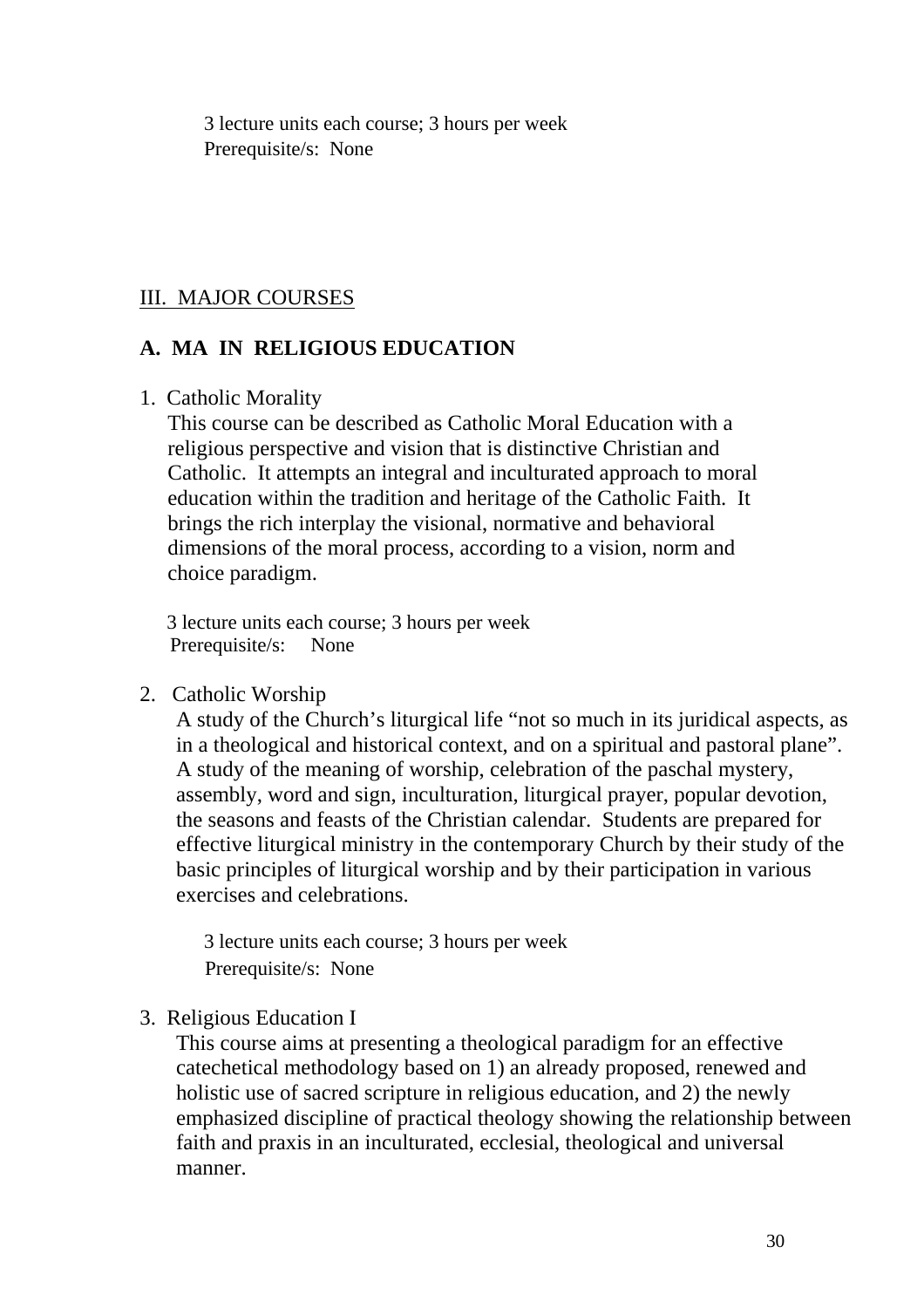3 lecture units each course; 3 hours per week Prerequisite/s: None

- 4. Religious Education II 3 lecture units each course; 3 hours per week Prerequisite/s: None
- 5. Sacred Scriptures (Old & New Testaments) 3 lecture units each course; 3 hours per week Prerequisite/s: None
- 6. Revelation and Faith

A study of revelation as event, revelation as content (historical, doctrinal and mystery), the credibility of revelation, the signs of revelation, the method of a biblical apologetic, the faith of the early Church concerning Jesus, Jesus witness concerning Himself, the witness of the resurrection.

3 lecture units each course; 3 hours per week Prerequisite/s: None

- 7. Thesis -
- 8. Comprehensive Written/Oral Examination –

## **B. MA IN THEOLOGICAL STUDIES**

1. Fundamental Moral Theology

Studies first the basic themes of fundamental moral theology: freedom, the fundamental option, sin and conscience; secondly, significant moral questions regarding the specific nature of Christian morality, the role of the community and of authority in moral discourse, and the function of the preconceptual element in moral decision; finally the contemporary rethinking of the principle of double effect as a central element in moral evaluation and as transition to a special morality

3 lecture units each course; 3 hours per week Prerequisite/s: None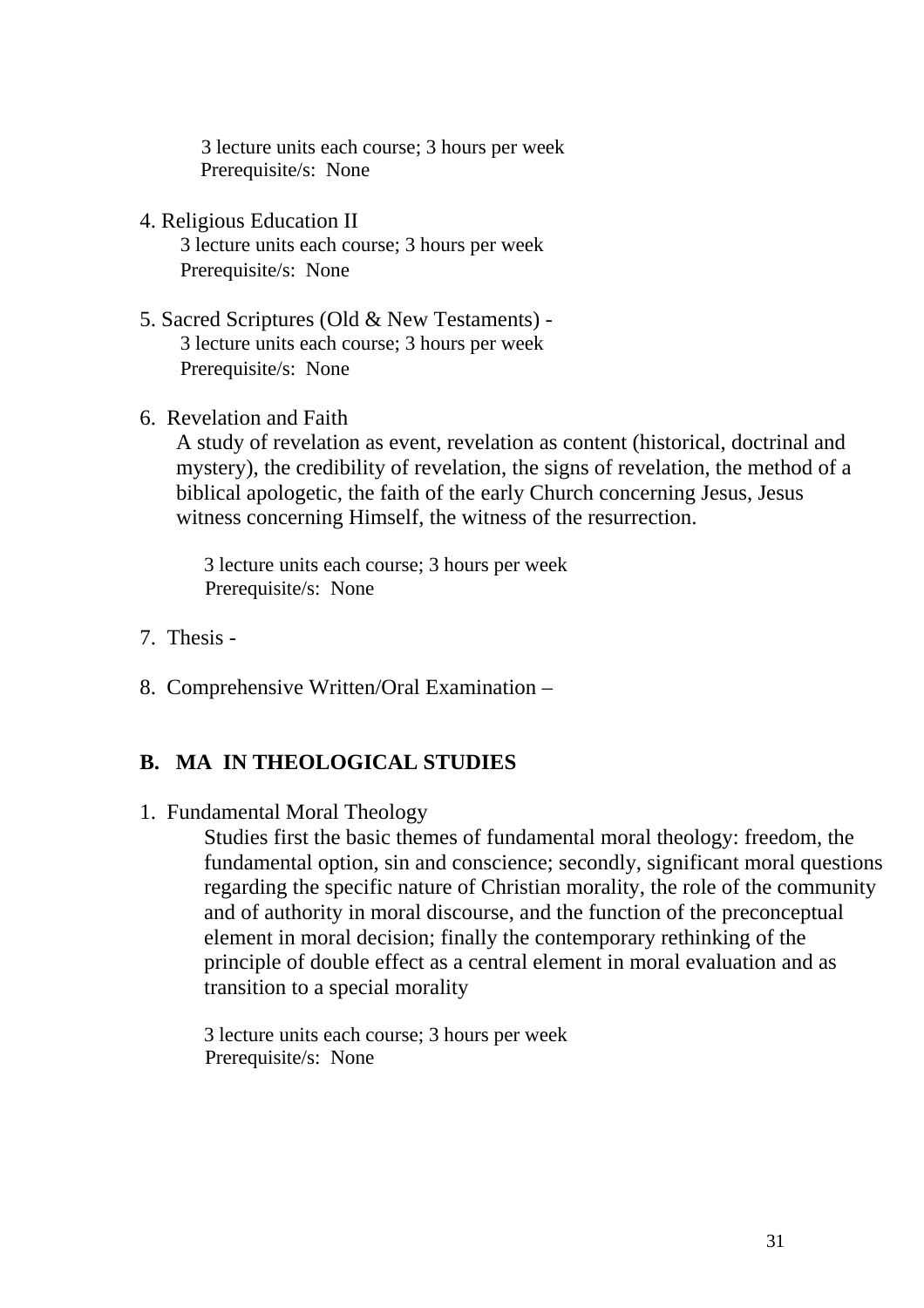#### 2. Revelation & Faith

A study of revelation as event, revelation as content (historical, doctrinal and mystery), the credibility of revelation, the signs of revelation, the method of a biblical apologetic, the faith of the early Church concerning Jesus, Jesus witness concerning Himself, the witness of the resurrection.

3 lecture units each course; 3 hours per week Prerequisite/s: None

3. Worship & Sacraments

An introduction to the liturgical and sacramental life of the Church. Topics include the experience of worship and ritual in human life, the nature and scope of liturgy, its trinitarian dimension, the liturgical assembly, and various component elements of celebration. Key principles of sacramental theology are explained with a view to further study of the individual sacraments.

3 lecture units each course; 3 hours per week Prerequisite/s: None

4. Systematic Theology

The course focuses on the rational content of human life. Doctrinal and normative aspects of the human vocation are examined in the light of theological categories derived from the sciences and philosophies. It deals with the themes, conscience, freedom, responsibility and sin.

 3 lecture units each course; 3 hours per week Prerequisite/s: None

5. Moral Theology -

 No. of lecture units each course; No. of hours/week Prerequisite/s: None

6. Pastoral Theology -

 No. of lecture units each course; No. of hours per week Prerequisite/s: None

#### 7. Sacred Scriptures

 No. of lecture units each course; No. of hours per week Prerequisite/s: None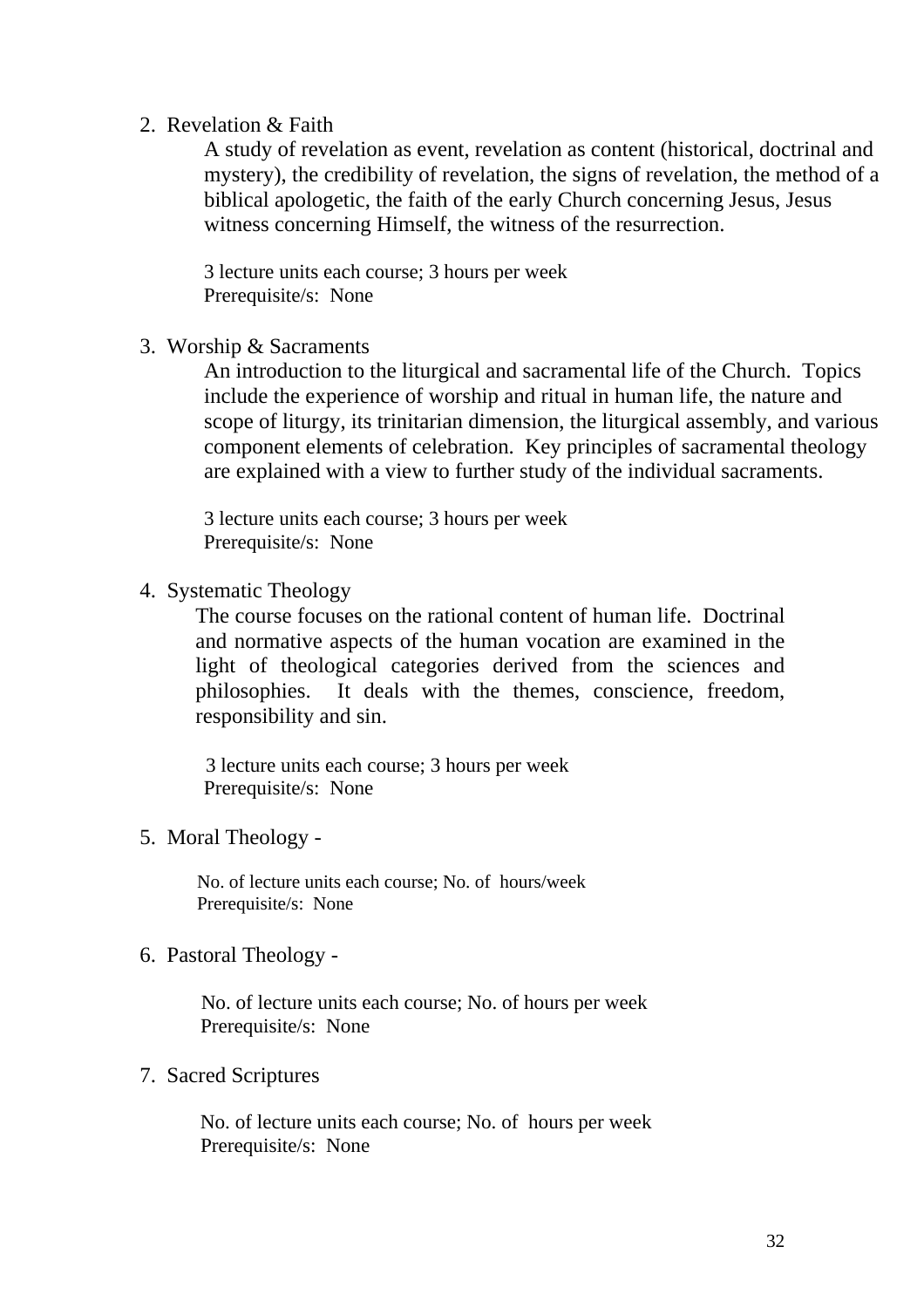8. Spirituality -

 No. of lecture units each course; No. of hours per week Prerequisite/s: None

- 9. Thesis -
- 10. Comprehensive Written/Oral Examination –

### **C. MASTER OF ARTS (MA) IN THEOLOGY**

#### Systematic Theology

#### 1. Christology

A biblical-historical-systematic study of the following important topics of Christology: the beginnings of Christology among the first Christians as this is found in the New Testament, the message of Jesus as it centers on the Kingdom, salvation as total and integral liberation, the death and resurrection of Jesus, and the mystery of the Person of Jesus in traditional and contemporary theology.

3 lecture units each course; 3 hours per week Prerequisite/s: None

2. Inculturation

 No. of lecture units each course; No. of hours per week Prerequisite/s: None

3. Triune God

 No. of lecture units each course; No. of hours per week Prerequisite/s: None

### 4. Ecclesiology

First, a preliminary study of the Church in the New Testament, particularly as the people of God, and as the community that manifests the Kingdom of God in history. Various ecclesiologies that have developed in the Church through history are briefly examined, introducing an apologetic and historical study of the structure of the Church as society, as hierarchy, as magisterium, and as university united under the primacy of the Roman Pontiff.

3 lecture units each course; 3 hours per week Prerequisite/s: None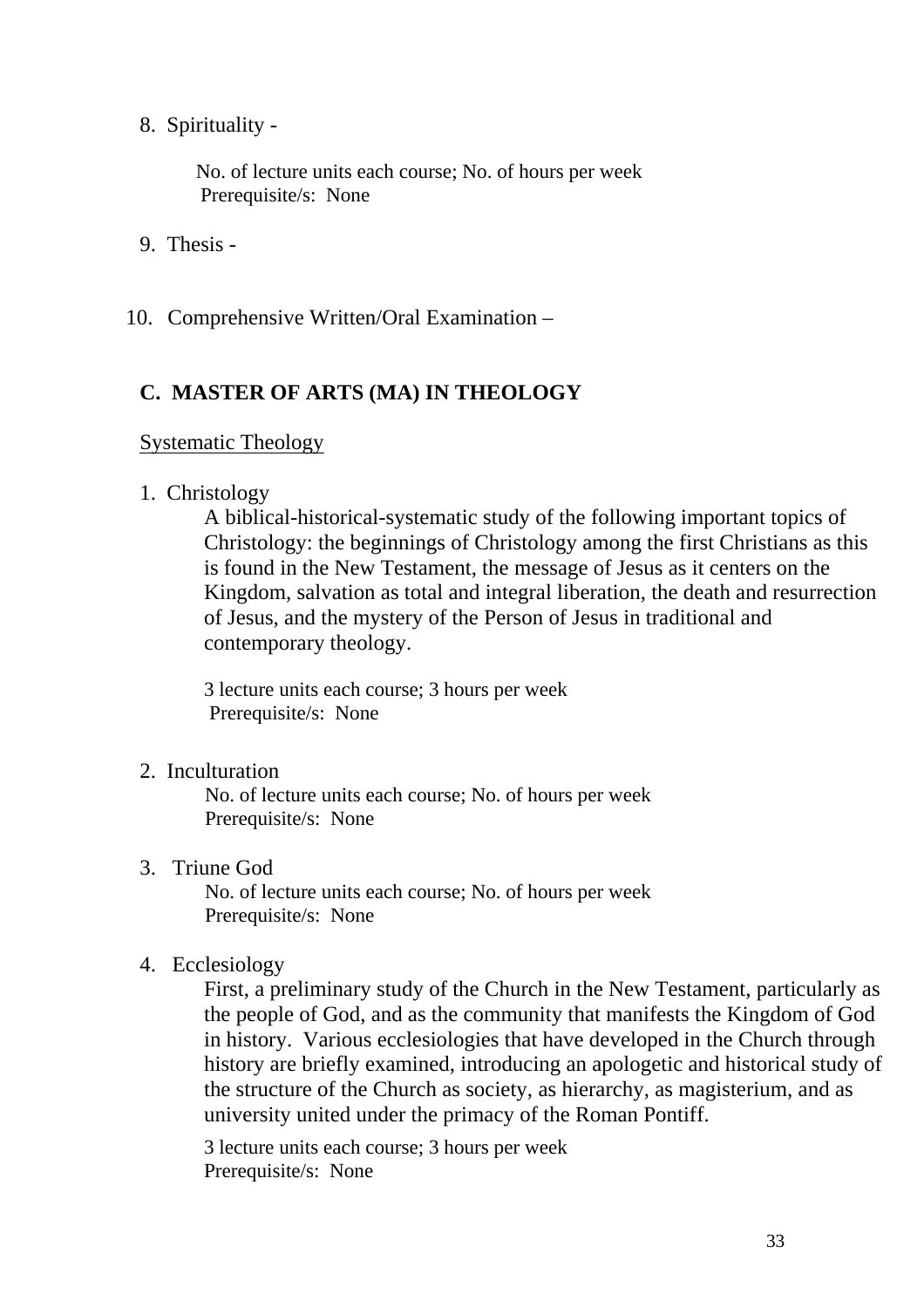5. Communication & Theology

The course investigates the theological aspects of social communication. In particular, it considers the God's selfcommunication, revelation as communicative event, incarnation as communication, and the church as a communicative body.

3 lecture units each course; 3 hours per week Prerequisite/s:

6. Creation & Eschatology

The doctrine of creation of the world in its beginnings in the Old Testament to the present day understanding of the Church. It focuses on the creation of the human person and discusses the themes of original sin, evil, and evolution.

3 lecture units each course; 3 hours per week Prerequisite/s: None

7. Grace

Grace is presented in a personalist and historical perspective as the intimate and life-giving presence of God to humanity. The course shows grace constitutes a new way of being human in the world and history. There is also a discussion of the relationship between grace and nature.

3 lecture units each course; 3 hours per week Prerequisite/s: None

8. Mariology

The course first presents a biblical portrait of Mary then the contemporary Catholic doctrines on Mary mainly based on Vatican II documents. The Filipino devotion to Mary is part of the course.

3 lecture units each course; 3 hours per week Prerequisite/s: None

### 9. Sacramental Theology (Liturgy)

- $\sim$  No. of lecture units each course: No. of hours/weekeekee Prerequisite/s: None
- 10. Revelation and Faith No. of lecture units each course; No. of hours/week Prerequisite/s: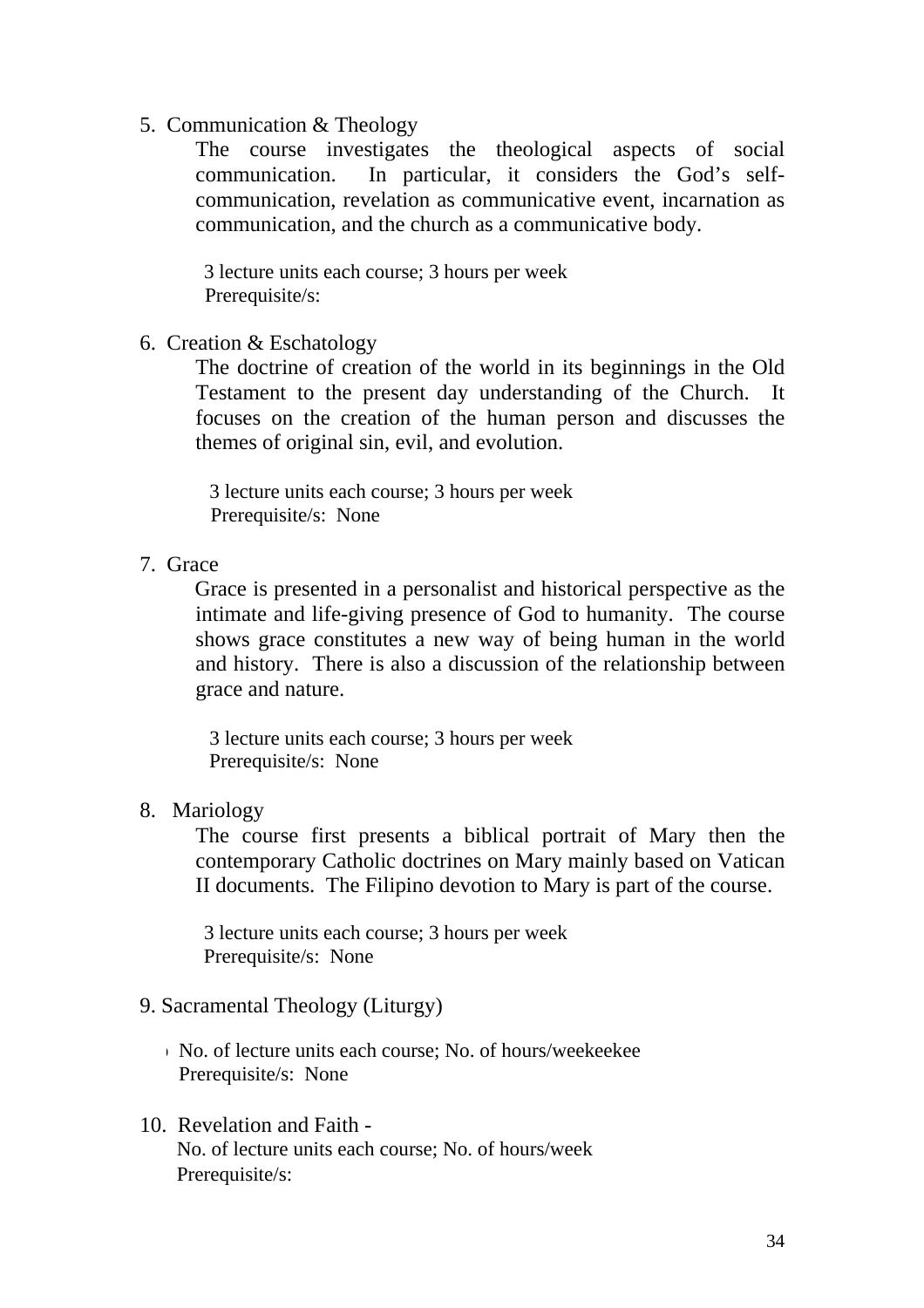#### Sacred Scriptures

1. Hermeneutics

The course serves as a guide to acquire a better knowledge of the methods of approaches, principles, and techniques in reading Sacred scriptures. It aims to enable Bible interpreters to a maximal understanding of God's Word.

3 lecture units each course; 3 hours per week Prerequisite/s: None

2. Torah

 No. of lecture units each course; No. of hours/week Prerequisite/s

3. Prophets

 No. of lecture units each course; No. of hours/week Prerequisite/s:

4. Wisdom No. of lecture units each course; No. of hours/week Prerequisite/s:

#### 5. Historical Writings No. of lecture units each course; No. of hours/week Prerequisite/s:

6. Synoptics

 No. of lecture units each course; No. of hours/week Prerequisite/s:

7. Johannine Literature

A study of the Johannine writings (the Fourth Gospel, the epistles of John, the Book of Revelation)using different hermeneutical approaches

3 lecture units each course; 3 hours per week Prerequisite/s: None

8. Pauline Literature

 The course deals with the letters of Paul in their historical context and presents the development of Paul's thought and theology.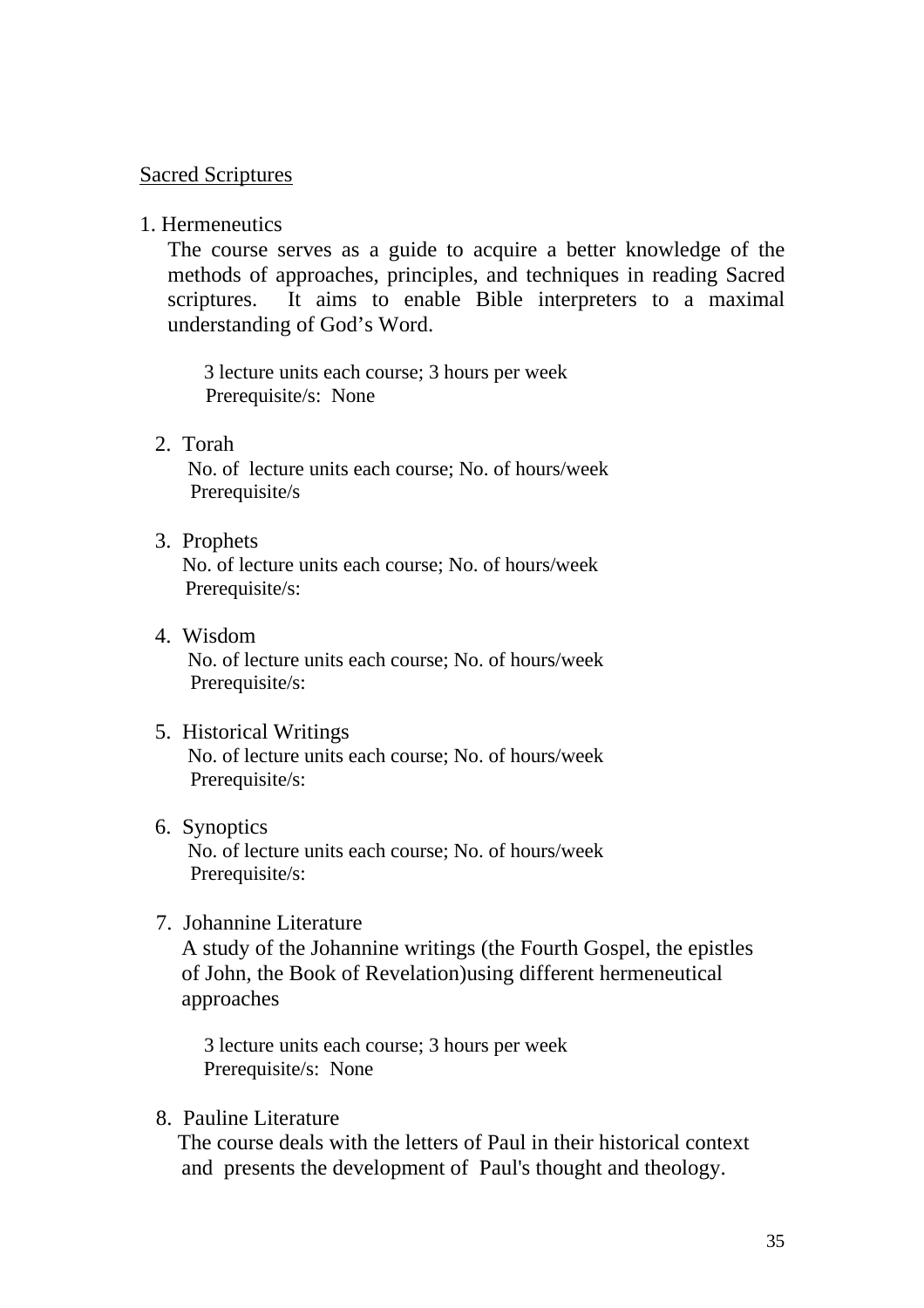3 lecture units each course; 3 hours per week Prerequisite/s: None

9. Greek –

 No. of lecture units each course; No. of hours per week Prerequisite/s: None

10. Hebrew -

 3 lecture units each course; 3 hours per week Prerequisite/s: None

#### Moral Theology

1. Magisterium

The course examines the notion, issues, and implications of moral authority as exercised by the magisterium exercised by the Pope and episcopal conferences. It deals with issues like Humane Vitae and Liberation Theology.

3 lecture units each course; 3 hours per week Prerequisite/s: None

- 2. Biblical and Fundamental Moral Theology No. of lecture units each course; No. of hours/week Prerequisite/s:
- 3. Systematic and General Moral Theology

The course focuses on the rational content of human life. Doctrinal and normative aspects of the human vocation are examined in the light of theological categories derived from the sciences and philosophies. It deals with the themes, conscience, freedom, responsibility and sin.

 3 lecture units each course; 3 of hours/week Prerequisite/s: None

4. Family Ethics

 No. of lecture units each course; No. of hours/week Prerequisite/s: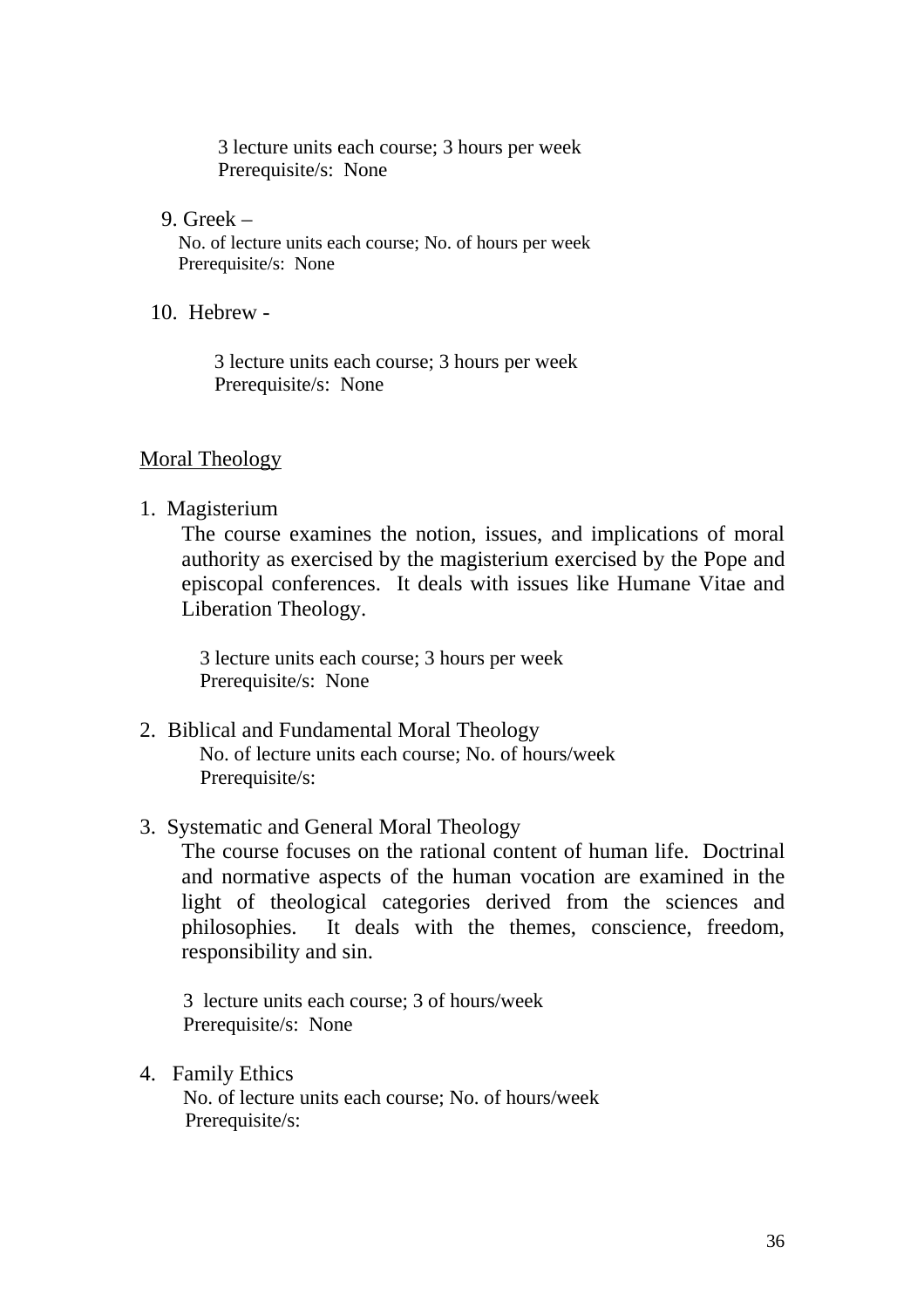5. Social Ethics

 No. of lecture units each course; No. of hours/week Prerequisite/s:

- 6. Sexual Ethics No. of lecture units each course; No. of hours/week Prerequisite/s:
- 7. Reproductive Ethics

 No. of lecture units each course;No. of hours/week Prerequisite/s:

- 8. Political Ethics No. of lecture units each course; No. of hours/week Prerequisite/s:
- 9. Business Ethics No. of lecture units each course; No. of hours/week Prerequisite/s:
- 10. Professional Ethics

 No. of lecture units each course; No. of hours/week Prerequisite/s:

11. Bio-Ethics No. of lecture units each course; No. of hours/week Prerequisite/s:

#### Missiology

- 1. Biblical Foundation of Mission No. of lecture units each course; No. of hours/week Prerequisite/s:
- 2. Developments in Mission A follow-up of the questions arising from the introduction giving an overview of mission history. It also looks into missionary situations of local churches today.

 3 lecture units each course; 3 hours per week Prerequisite/s: None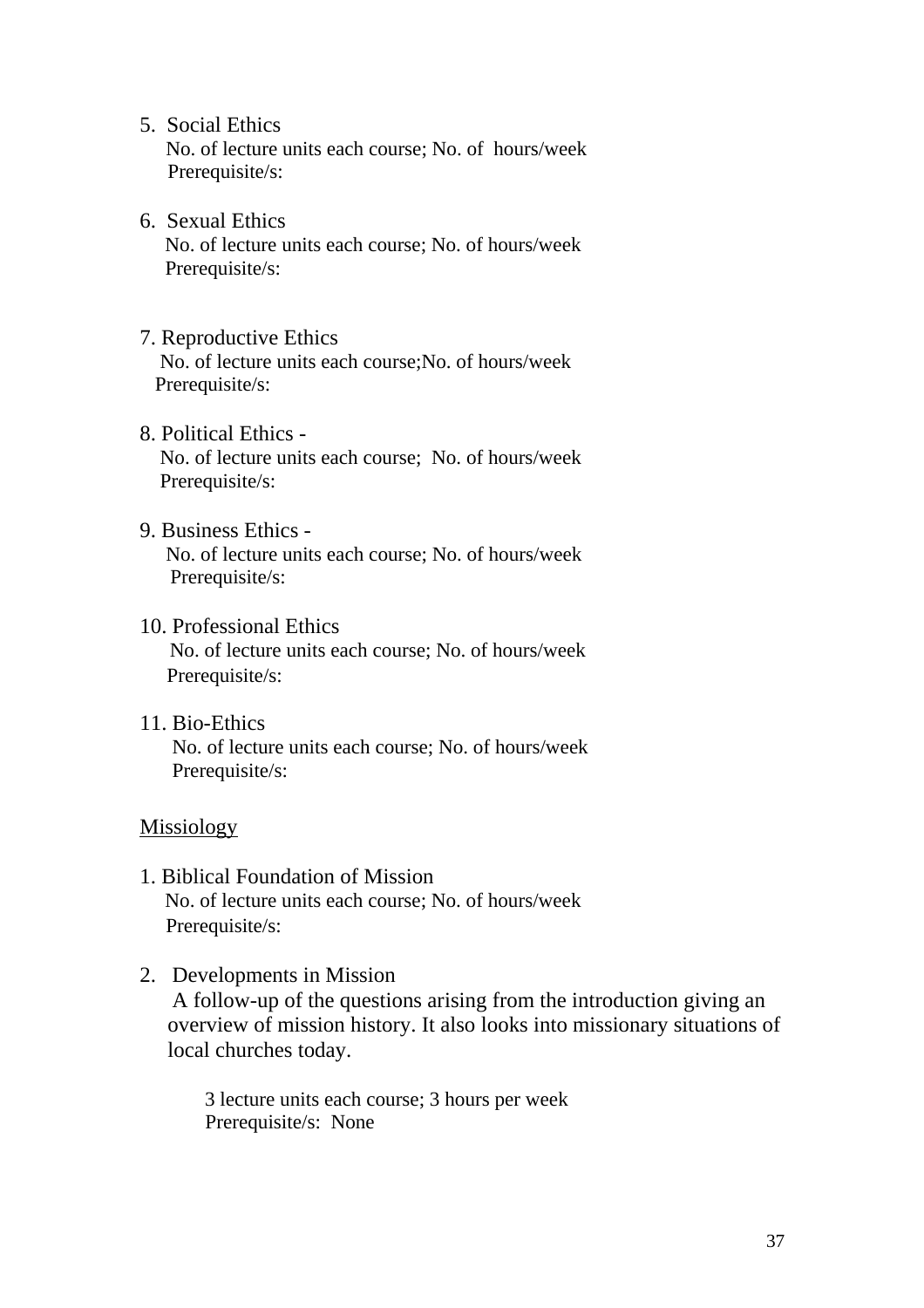3. Indigenization and Inculturation

 It studies various cultures and seeks ways on how the Good News can be relevant to them.

3 lecture units each course; 3 hours per week Prerequisite/s: None

4. Missiological Anthropology

 Its scope and purpose are missiological while the processes and analysis are anthropological. Missiology proposes the basic issues and goals while anthropology supplies the perspective, approach, and standards for following them.

3 lecture units each course; 3 hours per week Prerequisite/s: None

5. Missionary Spirituality

It investigates the nature of missionary spirituality and its basis in the theology of evangelization. It may include the following topics: spirituality as presence to and service of individuals and communities, need for continual renewal and on-going conversion, prayer, and evangelization.

 3 lecture units each course; 3 hours per week Prerequisite/s: None

6. Theology of Mission

 The course considers the missionary function of the Church and the meaning of missionary activity as laid down in the Vatican II documents.

3 lecture units each course; 3 hours per week Prerequisite/s: None

## Spirituality

- 1. Biblical Spirituality No. of lecture units each course; No. of hours/week Prerequisite/s:
- 2. Historical Development of Spirituality No. of lecture units each course; No. of hours/week Prerequisite/s:
- 3. Spirituality and Mission –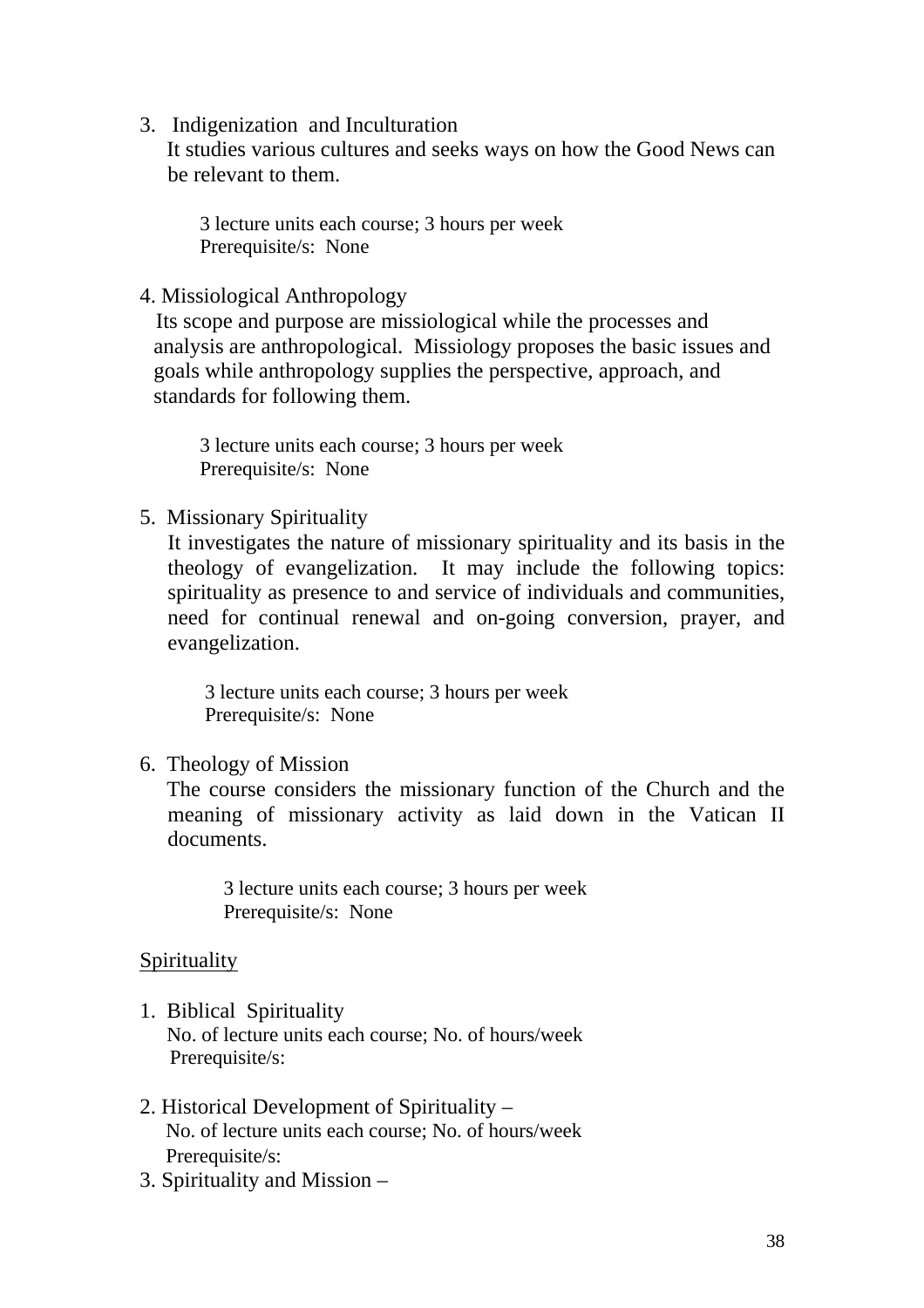No. of lecture units each course; No. of hours/week Prerequisite/s:

- 4. Spirituality of Vatican II No. of lecture units each course; No. of hours/week Prerequisite/s:
- 5. Spirituality of  $PCPII -$  No. of lecture units each course; No. of hours/week Prerequisite/s:
- 6. Spirituality of the HEI It refers to the distinctive character of the HEI. No. of lecture units each course; No. of hours/week Prerequisite/s:
- 7. Different Asians Spiritual Tradition No. of lecture units each course; No. of hours/week Prerequisite/s:

#### Preaching and Witnessing

- 1. Preaching Spirituality and Liturgy No. of lecture units each course; No. of hours/week Prerequisite/s:
- 2. Preaching and Cultural Dynamics Following the basic principles of inculturation, this course develops preaching strategies that do not exert violence on the cultural setting of the preaching activity but rather try to imbue such cultural setting

with Christian values.

3 lecture units each course; 3 hours per week Prerequisite/s: None

3. Hermenuetics in Preaching

 This course tries to develop in the students the capacity to preach without imposing meaning taken from a foreign historical and cultural milieu. Rather, it enables the students to elevate the historical and cultural milieu towards a meaning imbued with a Christian worldview.

 3 lecture units each course; 3 hours per week Prerequisite/s: None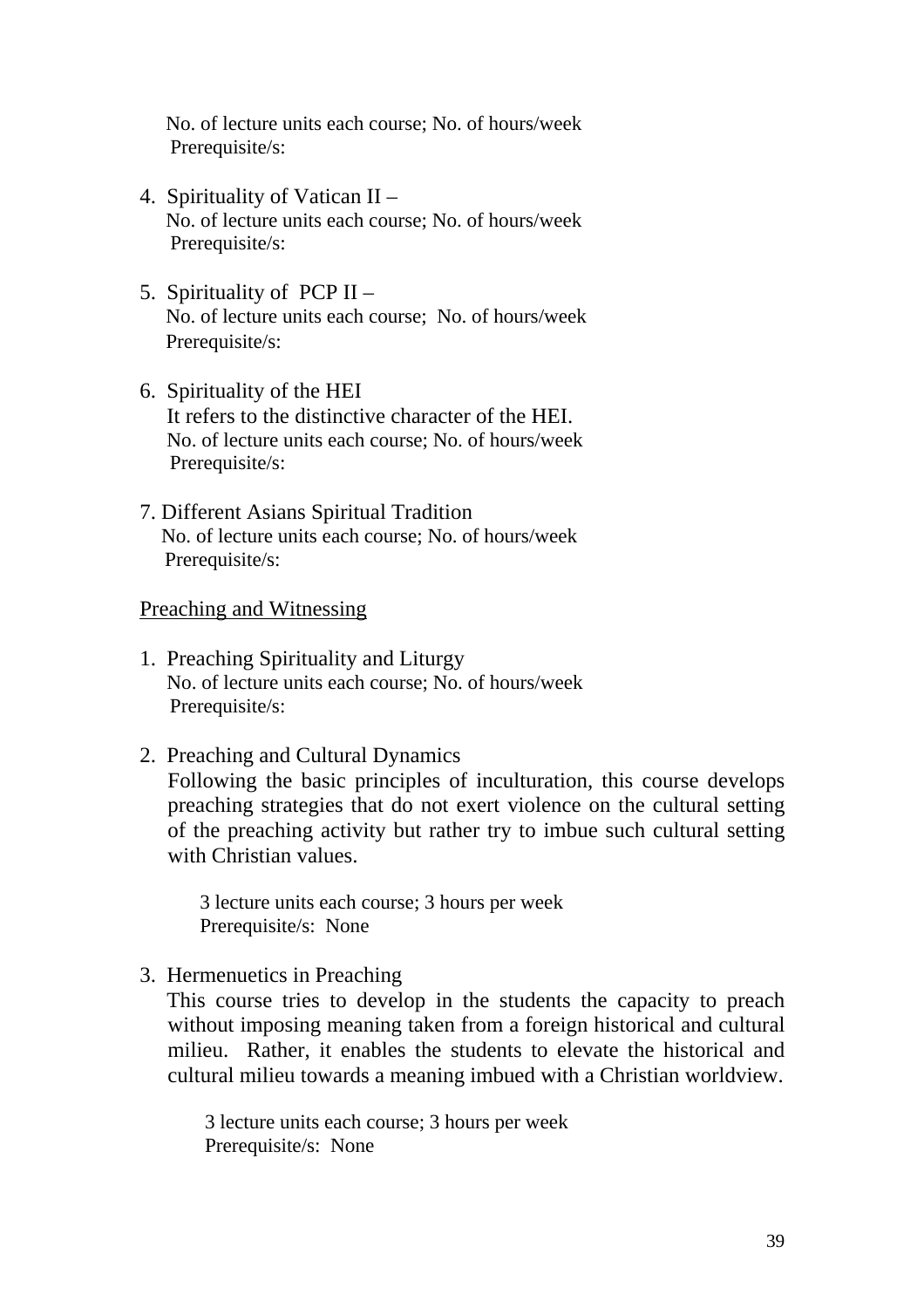4. Preaching and Mass Media

 This course will help the students acquire the skills of using the media for their preaching activity. They will be exposed to the use of print, broadcast, telecast, media and even the worldwide web in the dissemination of the Gospel Message.

 3 lecture units each course; 3 hours per week Prerequisite/s: None

5. Advance Communication Arts and Preaching

This course will develop in the students the skills in written and oral communications. The use of emotions, gestures, proper pronunciation and enunciation, dramatization and the like will be the main focus in this course.

 3 lecture units each course; 3 hours per week Prerequisite/s: None

6. Preaching and Liturgy

This course will help the students attune their preaching activity according to the liturgical setting. Understanding the liturgy better will enable the students to determine what doctrines need to be emphasized and what emotions should be utilized.

 3 lecture units each course; 3 hours per week Prerequisite/s: None

7. Classical and Contemporary Rhetorics

Each era has its own particular rhetorical style. Each person can even choose what particular rhetorical style to use sometimes taking into consideration the needs of the audience. This course will help the students recognize the different rhetorical styles and use them according to the needs of each particular situation.

 3 lecture units each course; 3 hours per week Prerequisite/s: None

8. Preaching and Social Justice

One of the important signs of the times is the need for social justice. This course will enable the students to preach not in view of fomenting a violent revolution but in order to lead to conversion both the rich and the poor. The rich, from their apathy, selfishness and exploitation of the powerless. The poor, from their hopelessnesss, indolence and vices.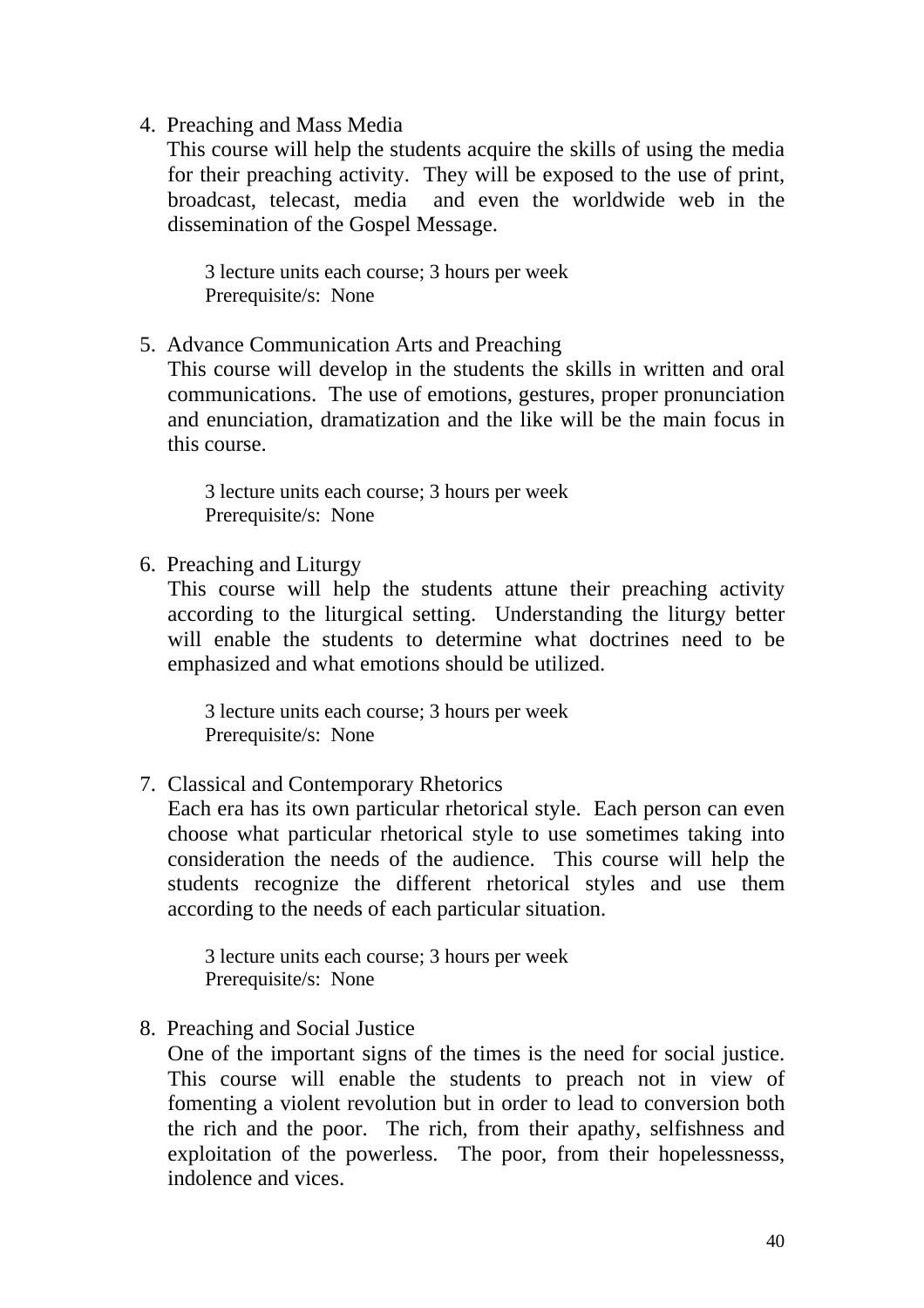3 lecture units each course; 3 hours per week Prerequisite/s: None

9. Preaching from other Christian Tradition

 This course will develop the knowledge of students on the content and method of preaching of other Christian Traditions such as the Eastern and Western Orthodox churches, the Protestant traditions and the like. This is so that Catholic Preaching could be enriched both in content and style.

 3 lecture units each course; 3 hours per week Prerequisite/s: None

10. Preaching beyond Christian Frontiers

The apostle and preacher has the injunction to preach to all the world. This course will delineate the principles, attitudes and the necessary human and Christian virtues required to be able to preach and engage in dialogue with non-Christian religions.

 3 lecture units each course; 3 hours per week Prerequisite/s: None

11. Lay Preaching

This course is designed specifically for lay preachers. It will develop in them the basic knowledge of theology, interpretation of Scriptures, preaching methods and the spirituality in order for them to become effective preachers of the Word.

 3 lecture units each course; 3 hours per week Prerequisite/s: None

## **MASTER OF ARTS IN PHILOSOPHY**

### I. Core Courses

1. Symbolic Logic/Applied Logic No. of lecture units each course; No. of hours/week Prerequisite/s: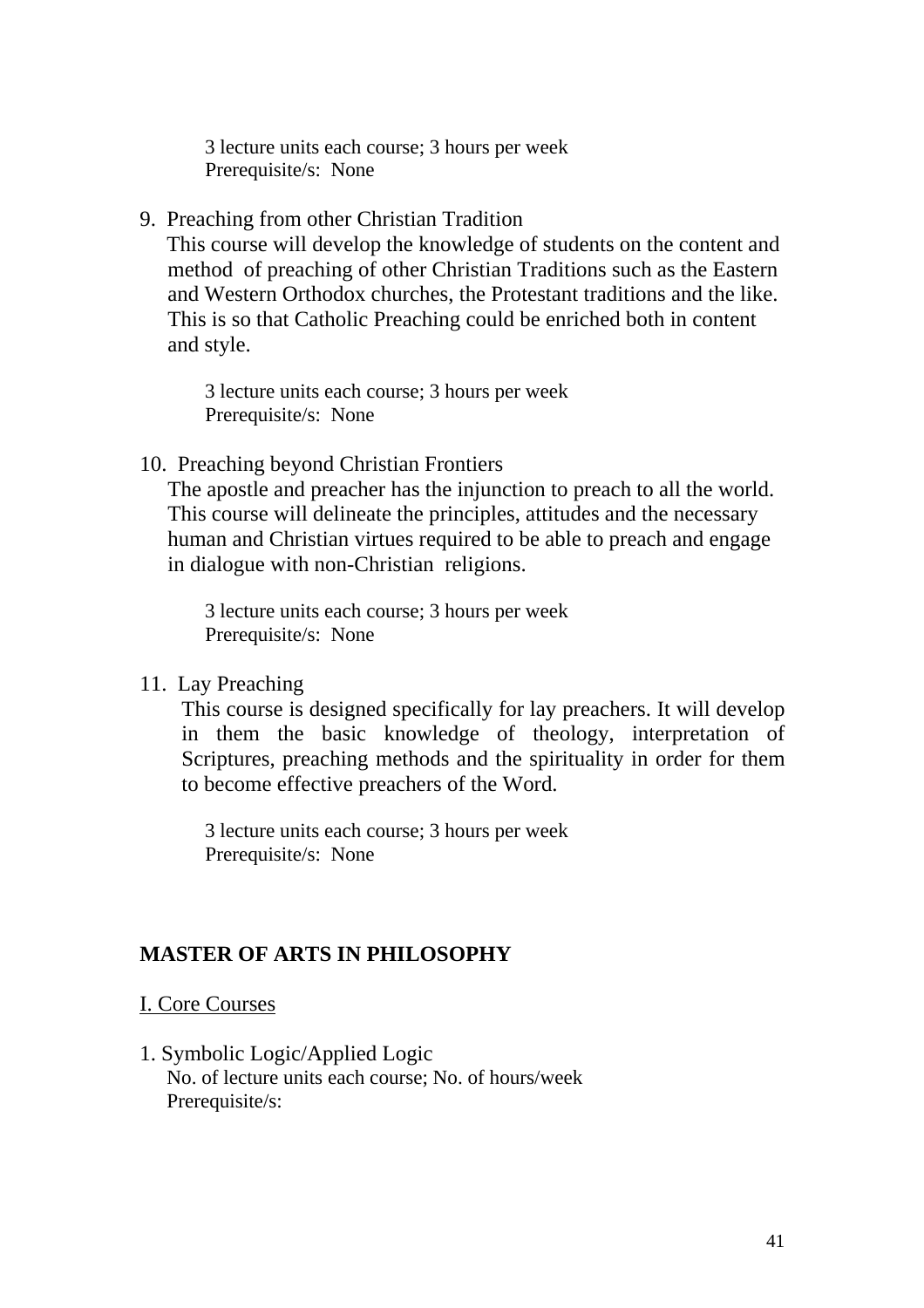2. Advanced Metaphysics

 A synoptic study of the dynamism of Being: The one and the many, the good, the true, and the one, process and permanence, causality, the problem of evil.

 3 lecture units each course; 3 hours per week Prerequisite/s: None

## II. MAJOR COURSES

- 1. Advanced Oriental Philosophy No. of lecture units each course; No. of hours/week Prerequisite/s:
- 2. Contemporary Existentialism No. of lecture units each course; No. of hours/week Prerequisite/s:
- 3. Contemporary Problems in Ethics No. of lecture units each course; No. of hours/week Prerequisite/s:
- 4. Contemporary Questions in Social Philosophy No. of lecture units each course; No. of hours/week Prerequisite/s:
- 5. Contemporary Theories of Knowledge No. of lecture units each course; No. of hours/week Prerequisite/s:
- 6. Filipino Philosophy

This course is a brief historical survey of the major thinkers of the Philippines from the Age of Filipino enlightenment (late  $19<sup>th</sup>$  century) to the present. In particular, it will study the philosophical ideas of Rizal, Bonifacio, Jacinto, Quezon, laurel, Constantino, Embuscado, Bautista, Gripaldo, and the late Ceniza. The course will also touch on the cultural studies on Filipino philosophy by Mercado and Timbreza, among others. Lastly, it will briefly present selected current studies of very recent Filipino thinkers.

 3 lecture units each course; 3 hours per week Prerequisite/s: None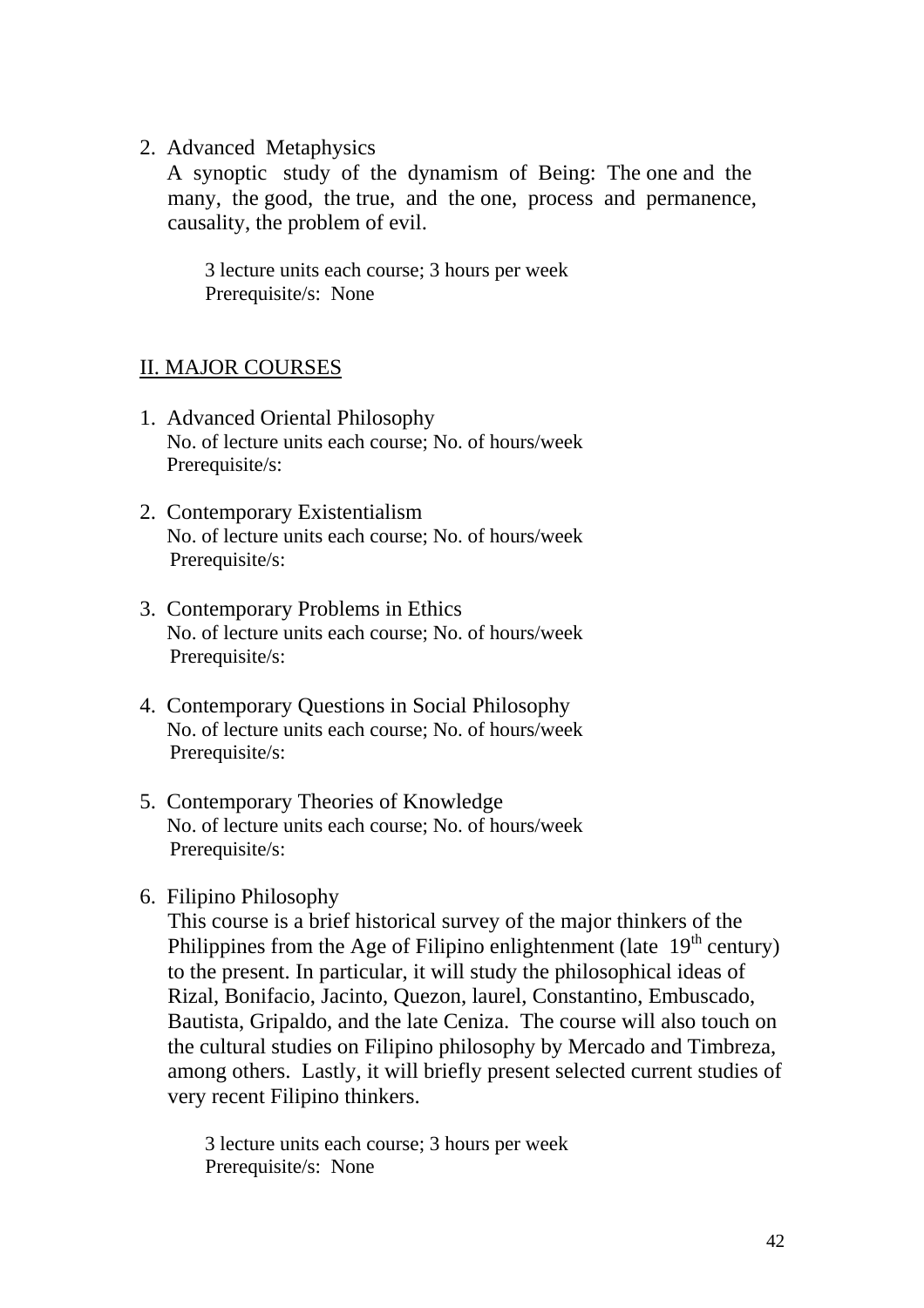#### 7. Philosophy of Language

This subject will trace its beginnings from its ancient precursors and its modern founder (Gottlob Frege). It will study the theories of meaning, truth, synthetic-analytic distinction, and speech-act among others. It will focus on the works of Russell, Moore, Schlick, Carnap, Waismann, Wittgenstein, Chomsky, Austin, and Searle among others.

 3 lecture units each course; 3 hours per week Prerequisite/s: None

- 8. Phenomenology No. of lecture units each course; No. of hours/week Prerequisite/s:
- 9. Philosophy of Atheism No. of lecture units each course; No. of hours/week Prerequisite/s:
- 10. Philosophy of Communism No. of lecture units each course; No. of hours/week Prerequisite/s:
- 11. Philosophy of History No. of lecture units each course; No. of hours/week Prerequisitie/s:

### 12. Philosophy of Religion

A critical and sympathetic reflection on the human experience of the Divine: the question of belief and unbelief, the possibility or impossibility of proving the existence of God, a Phenomenology and Metaphysics of Hope.

 3 lecture units each course; 3 hours/week Prerequisite/s: None

## 13. Process Philosophies No. of lecture units each course; No. of hours/week Prerequisite/s:

- 14. Thesis -
- 15. Comprehensive Written/Oral Examination –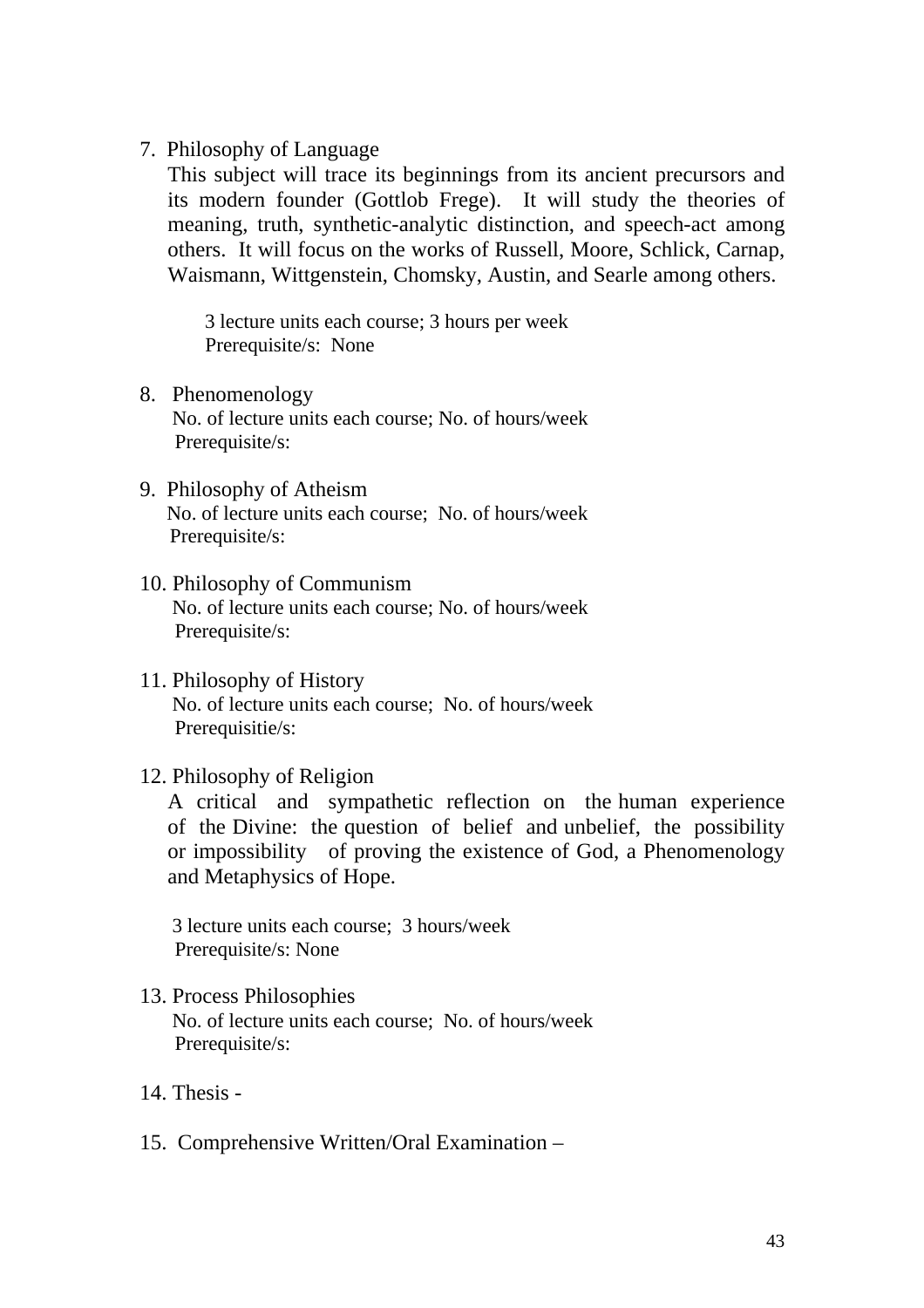## **ANNEX F COURSE SPECIFICATIONS FOR THE MASTER'S DEGREE WITHOUT THESIS**

## **MASTER IN PASTORAL MINISTRY**

### I. Core Courses

1. Christology

A biblical-historical-systematic study of the following important topics of Christology: the beginnings of Christology among the first Christians as this is found in the New Testament, the message of Jesus as it centers on the Kingdom, salvation as total and integral liberation, the death and resurrection of Jesus, and the mystery of the Person of Jesus in traditional and contemporary theology.

3 lecture units each course; 3 hours per week Prerequisite/s: None

2. Ecclesiology

First, a preliminary study of the Church in the New Testament, particularly as the people of God, and as the community that manifests the Kingdom of God in history. Various ecclesiologies that have developed in the Church through history are briefly examined, introducing an apologetic and historical study of the structure of the Church as society, as hierarchy, as magisterium, and as university united under the primacy of the Roman Pontiff.

> 3 lecture units each course; 3 hours per week Prerequisite/s: None

3. Fundamental Moral Theology

Studies first the basic themes of fundamental moral theology: freedom, the fundamental option, sin and conscience; secondly, significant moral questions regarding the specific nature of Christian morality, the role of the community and of authority in moral discourse, and the function of the preconceptual element in moral decision; finally the contemporary rethinking of the principle of double effect as a central element in moral evaluation and as transition to a special morality.

 3 lecture units each course; 3 hours per wee Prerequisite/s: None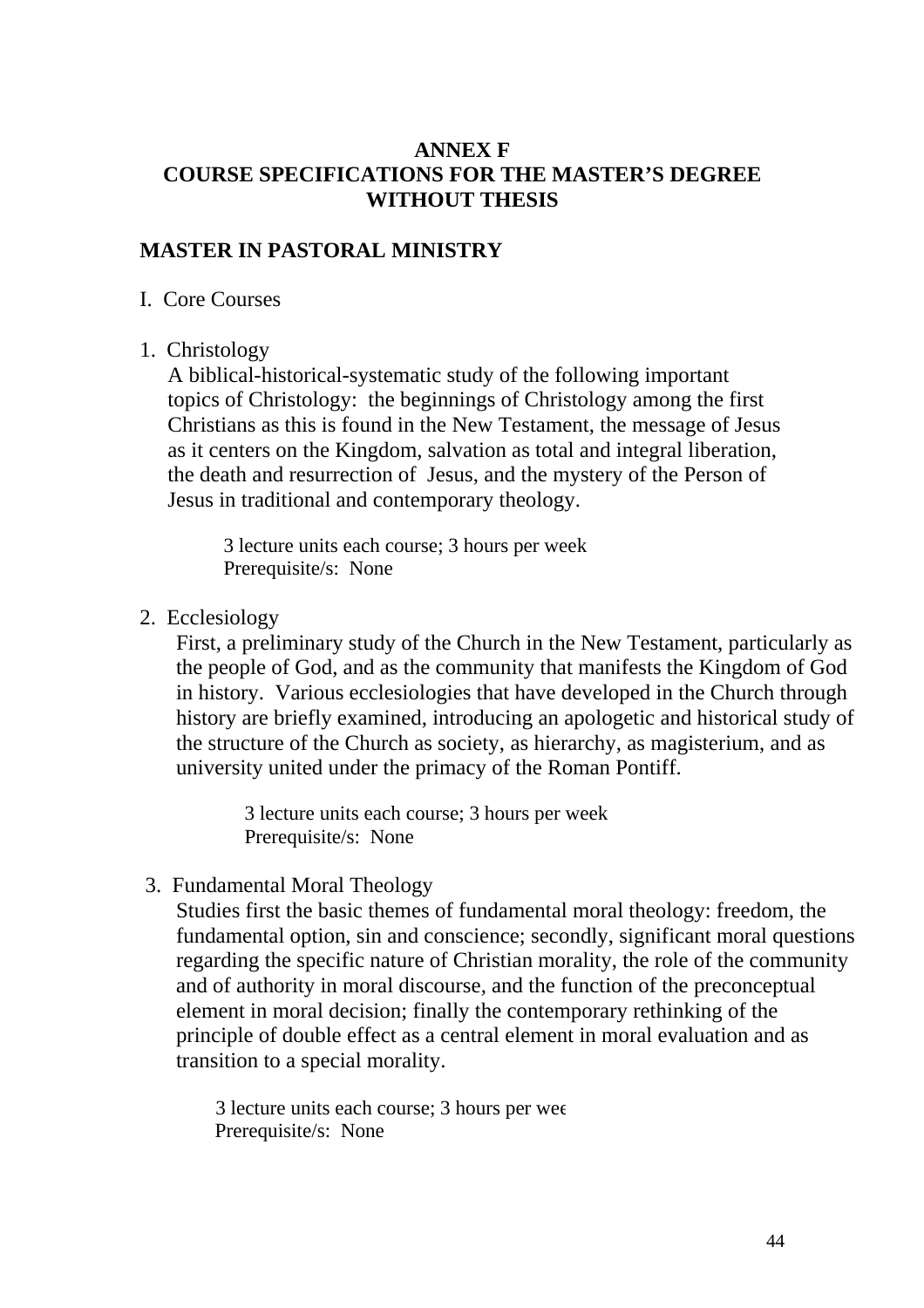### 4. Revelation and Faith

A study of revelation as event, revelation as content (historical, doctrinal and mystery), the credibility of revelation, the signs of revelation, the method of a biblical apologetic, the faith of the early Church concerning Jesus, Jesus witness concerning Himself, the witness of the resurrection.

 3 lecture units each course; 3 hours per week Prerequisite/s: None

### 5. Worship & Sacraments

 An introduction to the liturgical and sacramental life of the Church. Topics include the experience of worship and ritual in human life, the nature and scope of liturgy, its trinitarian dimension, the liturgical assembly, and various component elements of celebration. Key principles of sacramental theology are explained with a view to further study of the individual sacraments.

 3 lecture units each course; 3 hours per week Prerequisite/s: None

## II. MAJOR COURSES

A. Family Ministry and Counseling

The program is designed for persons engaged or to be engaged in the pastoral care of couples and families, such as lay-workers and coordinators of family life apostolates, seminarians, priests, ministers and religious brothers and sisters. The counseling component of the program will include a study of the psycho-dynamics and relevant sociocultural factors, and a practicum training in skills necessary for a basic counseling ministry with couples and families.

1. Issues and Ethics

 The Church's analyses and stand on specific and contemporary ethical problems.

3 lecture units each course; 3 hours/week Prerequisite/s: None

2. Pastoral Counseling

Theoretical construct and praxis of pastoral counseling based on a selected theory. Its aim is to instill in the student the capacity to be

*P*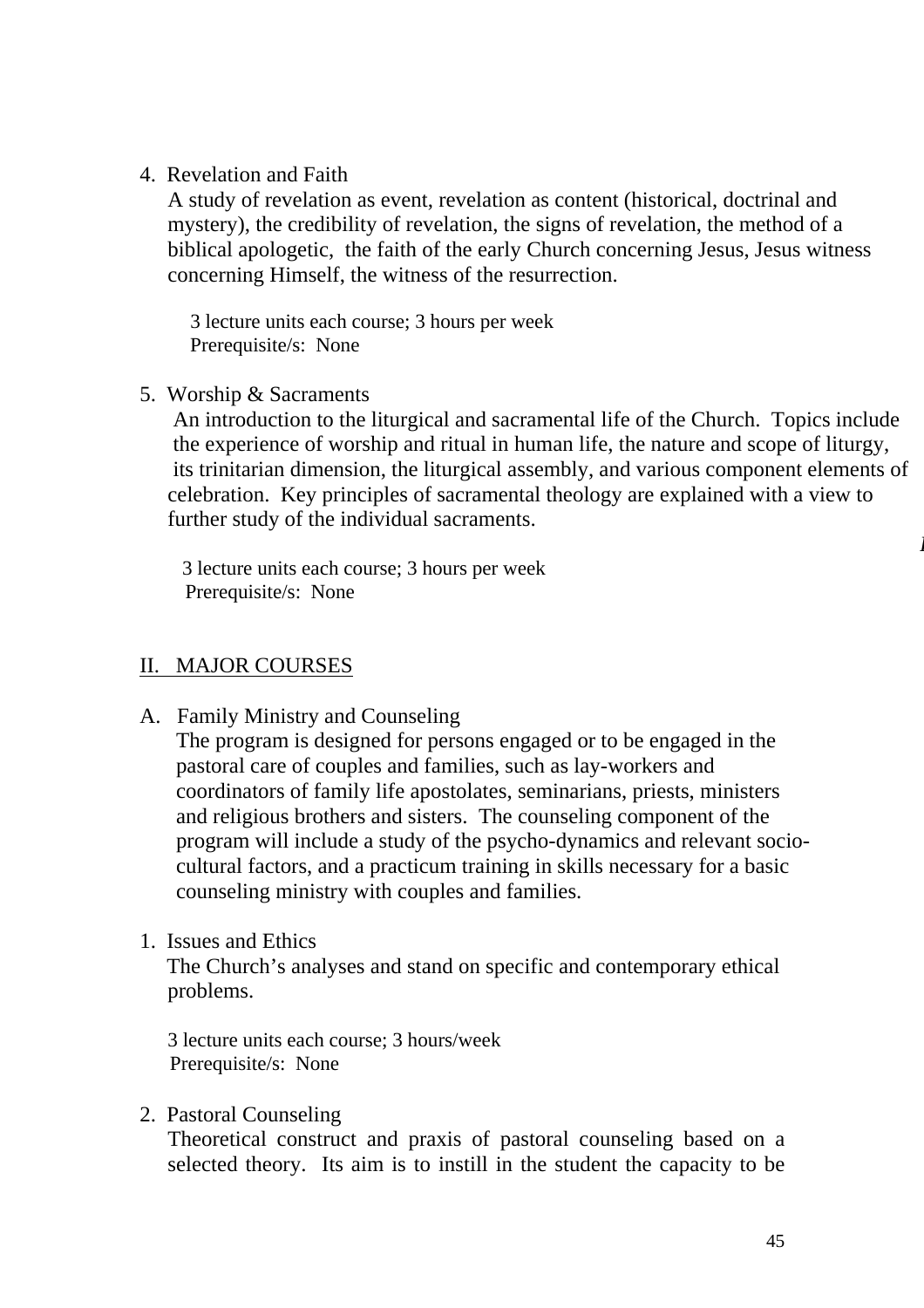attentive to the monuments of the unconscious through its analytical attention to the language of the client.

 3 lecture units each course; 3 hours/week Prerequisite/s: None

3. Pastoral Management

The program provides both course and fieldwork directed toward preparing pastoral workers to deal directly with practical aspects of Christian life, sacraments, liturgy, Christian secular spheres like family and the community.

 3 lecture units each course; 3 hours/week Prerequisite/s: None

4. Pastoral Psychology

Principles and theories of psychology are discussed and their applications in pastoral situations. A course which attempts to borrow, from the field of Psychology, some notions and themes that may have some relevance to main concerns, personal growth and evangelization. By identifying the key elements involved in genuine maturity, there will be a gradual clarification of the main processes involved in "change' and "integration".

 3 lecture units each course; 3 hours/week Prerequisite/s: None

### 5. Pastoral Sociology

 To show that the science of sociology can be of great help for pastors and theologians in showing the true picture of the human world in which the Church is to fulfill her role. The course specifies the kind of contribution sociology can make to pastoral activities.

 3 lecture units each course; 3 hours/week Prerequisite/s: None

### 6. Systematic and General Moral Theology

 The course focuses on the rational content of human life. Doctrinal and normative aspects of the human vocation are examined in the light of theological categories derived from the sciences and philosophies. It deals with the themes conscience, freedom, responsibility and sin.

 3 lecture units each course; 3 hours/week Prerequisite/s: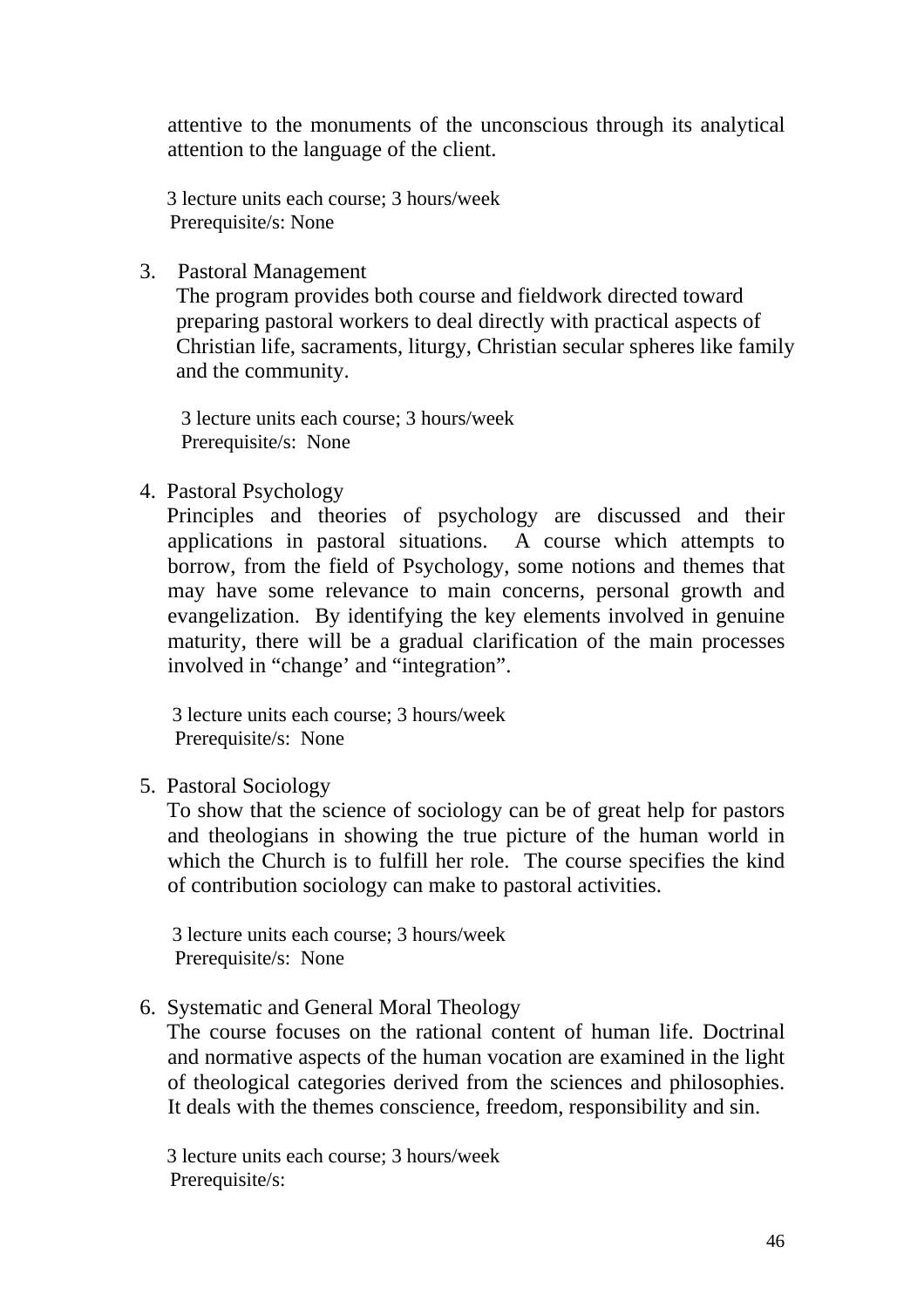#### B. Pastoral Management

 Future parish administrators are introduced into various management principles and techniques with the end in view of managing personnel, physical plants, and parish organizations.

1. Basic Christian Communities

 The course discusses the formation, development, and growth of basic ecclesial communities. Other topics include leadership and the promotion of unity and cooperation among members.

 3 lecture units each course; 3 hours/week Prerequisite/s:

2. Pastoral Communication

The course is basically concerned about the impact of communication means of people and their proper use in pastoral ministry. It reviews the Church documents on communication.

3 lecture units each course; 3 hours/week Prerequisite/s:

3. Pastoral Counseling

Theoretical construct and praxis of pastoral counseling based on a selected theory. Its aim is to instill in the student the capacity to be attentive to the monuments of the unconscious through its analytical attention to the language of the client.

 3 lecture units each course; 3 hours/week Prerequisite/s: None

4. Pastoral Management

 Future parish administrators are introduced into various management principles and techniques with the end in view of managing personnel, physical plants, and parish organizations.

 3 lecture units each course; 3 hours/week Prerequisite/s: None

5. Pastoral Psychology

Principles and theories of psychology are discussed and their applications in pastoral situations. A course which attempts to borrow, from the field of Psychology, some notions and themes that may have some relevance to main concerns, personal growth and evangelization. By identifying the key elements involved in genuine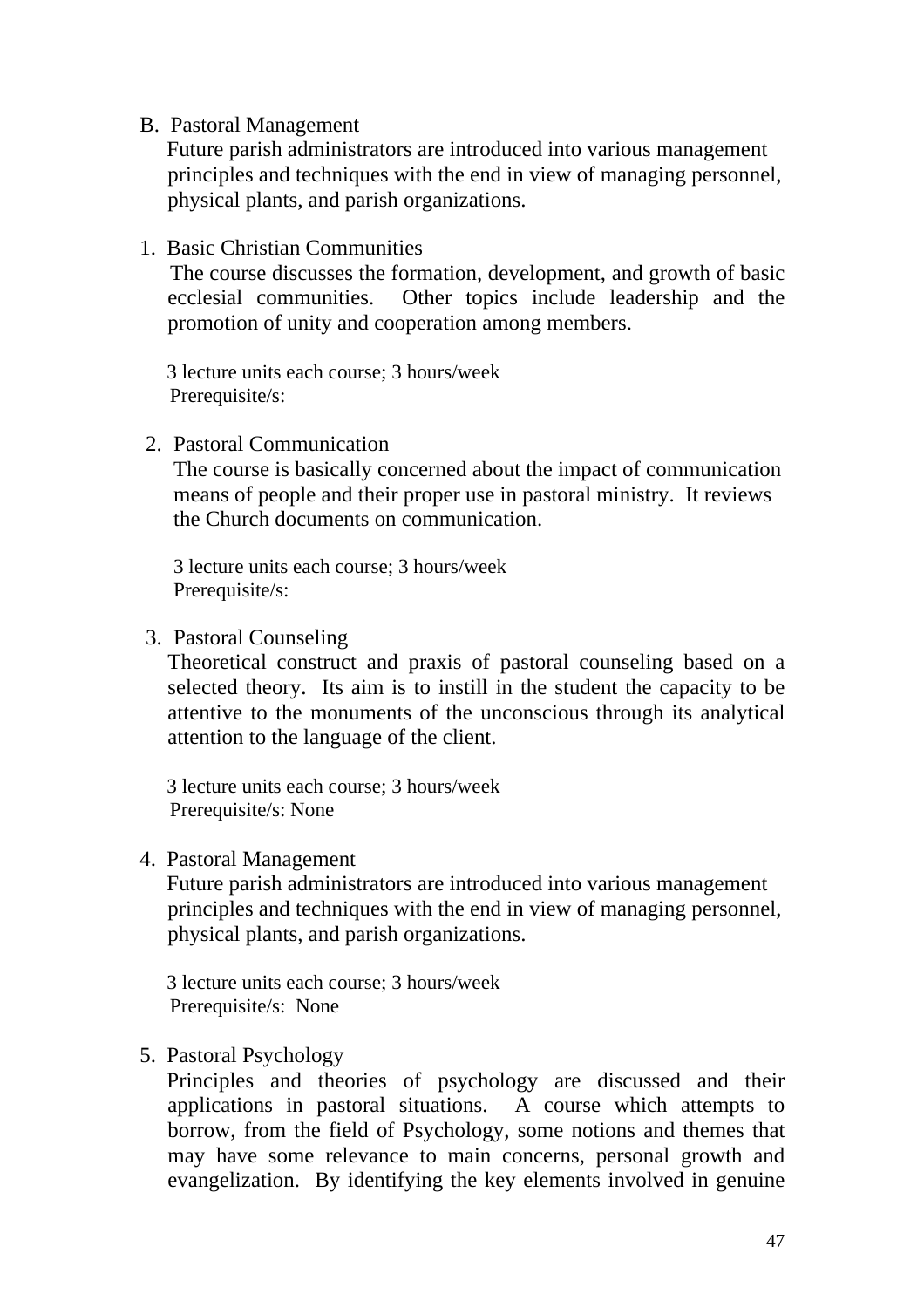maturity, there will be a gradual clarification of the main processes involved in "change' and "integration".

 3 lecture units each course; 3 hours/week Prerequisite/s: None

6. Pastoral Sociology

 To show that the science of sociology can be of great help for pastors and theologians in showing the true picture of the human world in which the Church is to fulfill her role. The course specifies the kind of contribution sociology can make to pastoral activities.

 3 lecture units each course; 3 hours/week Prerequisite/s: None

C. Social Justice and Advocacy

This program aims to provide and sustain pastoral experience in social justice ministry and to introduce the development of a theology which is focused in social justice, including the social teachings of the Church.

1. Basic Christian Communities

 The course discusses the formation, development, and growth of basic ecclesial communities. Other topics include leadership and the promotion of unity and cooperation among members.

 3 lecture units each course; 3 hours/week Prerequisite/s:

2. Introduction to Missiology

 This introductory course deals with the following topics: Trinitarian, Christological, Pneumatological, and Ecclesiological foundations of mission; mission documents of the Church.

 3 lecture units each course; 3 hours/week Prerequisite/s:

3. Issues and Ethics

 The Church's analyses and stand on specific and contemporary ethical problems.

 3 lecture units each course; 3 hours/week Prerequisite/s: None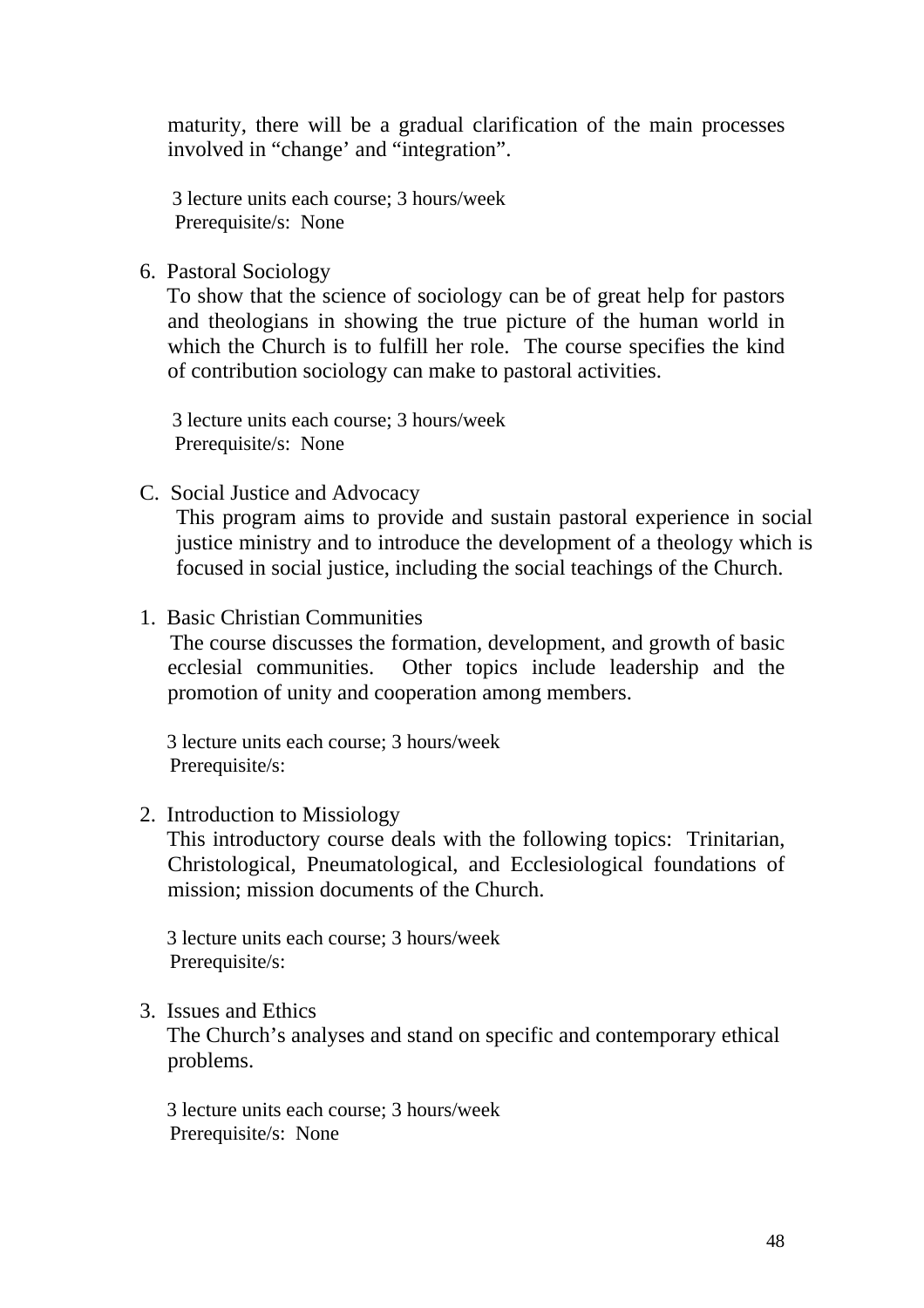### 4. Pastoral Sociology

 To show that the science of sociology can be of great help for pastors and theologians in showing the true picture of the human world in which the Church is to fulfill her role. The course specifies the kind of contribution sociology can make to pastoral activities.

 3 lecture units each course; 3 hours/week Prerequisite/s: None

5. Theology of Mission

 The course considers the missionary function of the Church and the meaning of missionary activity as laid down in the Vatican II documents.

 3 lecture units each course; 3 hours/week Prerequisite/s: None

D. Retreat Directing

 This course discusses the nature of retreats and recollections and the spirituality required to retreat directors. Students are required to create retreat modules that are presented in evaluated in class

### 1. Integrity of Creation

 On Biblical basis, the course aims to promoted respect to all God's creation. Discussions include sanctity of the environment, ecology, and sustainable development.

 3 lecture units each course; 3 hours/week Prerequisite/s:

2. Missionary Spirituality

 It investigates the nature of missionary spirituality and its basis in the theology of evangelization. It may include the following topics: spirituality as presence to and service of individuals and communities, need for continual renewal and on-going conversion, prayer, and evangelization.

 3 lecture units each course; 3 hour/week Prerequisite/s: